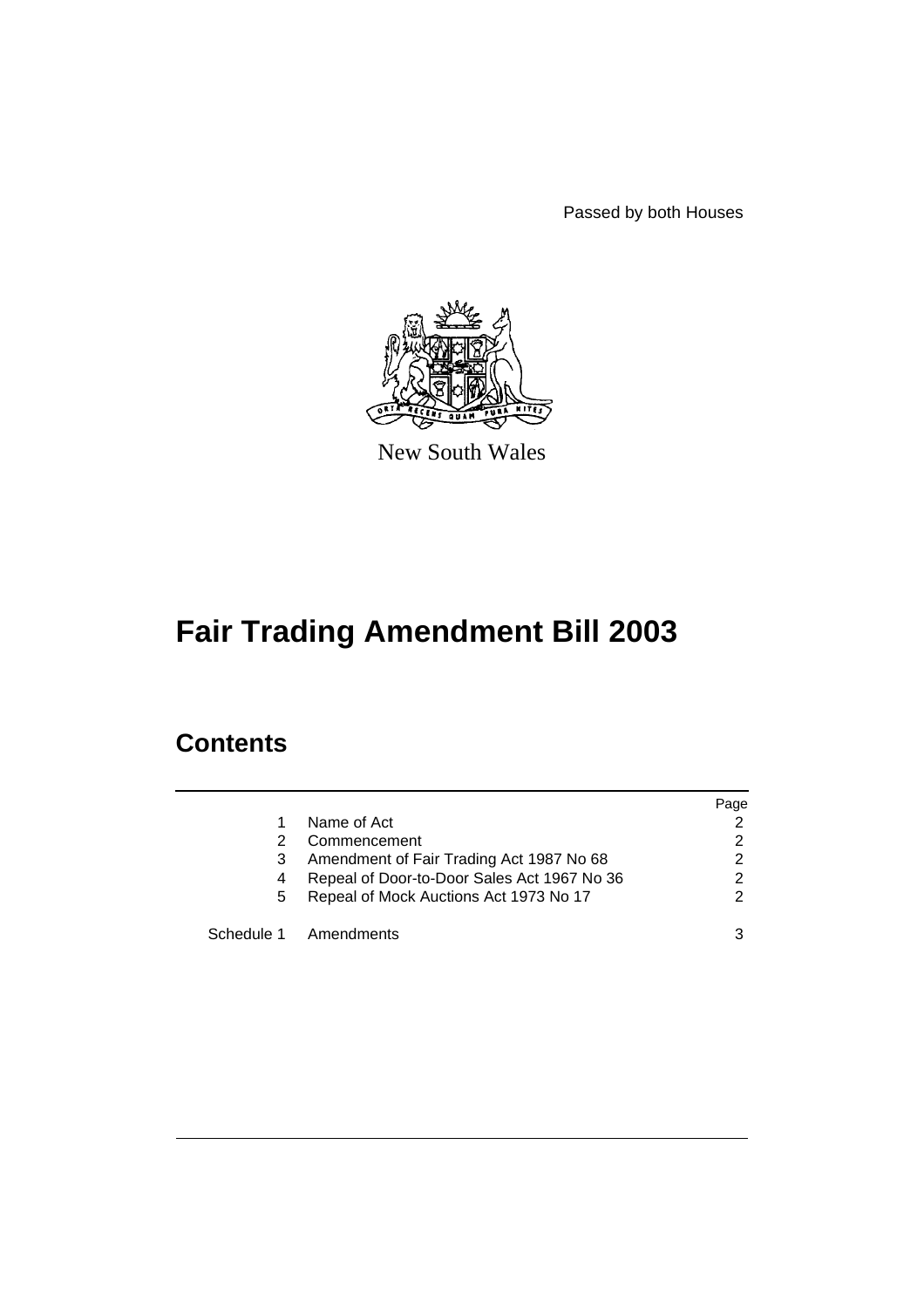*I certify that this PUBLIC BILL, which originated in the LEGISLATIVE ASSEMBLY, has finally passed the LEGISLATIVE COUNCIL and the LEGISLATIVE ASSEMBLY of NEW SOUTH WALES.*

> *Clerk of the Legislative Assembly. Legislative Assembly, Sydney, , 2003*



New South Wales

# **Fair Trading Amendment Bill 2003**

Act No , 2003

An Act to amend the *Fair Trading Act 1987* to make provision with respect to direct commerce practices, product recall orders, express consumer trade warranties, enforcement provisions and other miscellaneous matters; to repeal the *Door-to-Door Sales Act 1967* and the *Mock Auctions Act 1973*; and for other purposes.

*I have examined this Bill, and find it to correspond in all respects with the Bill as finally passed by both Houses.*

*Chairman of Committees of the Legislative Assembly.*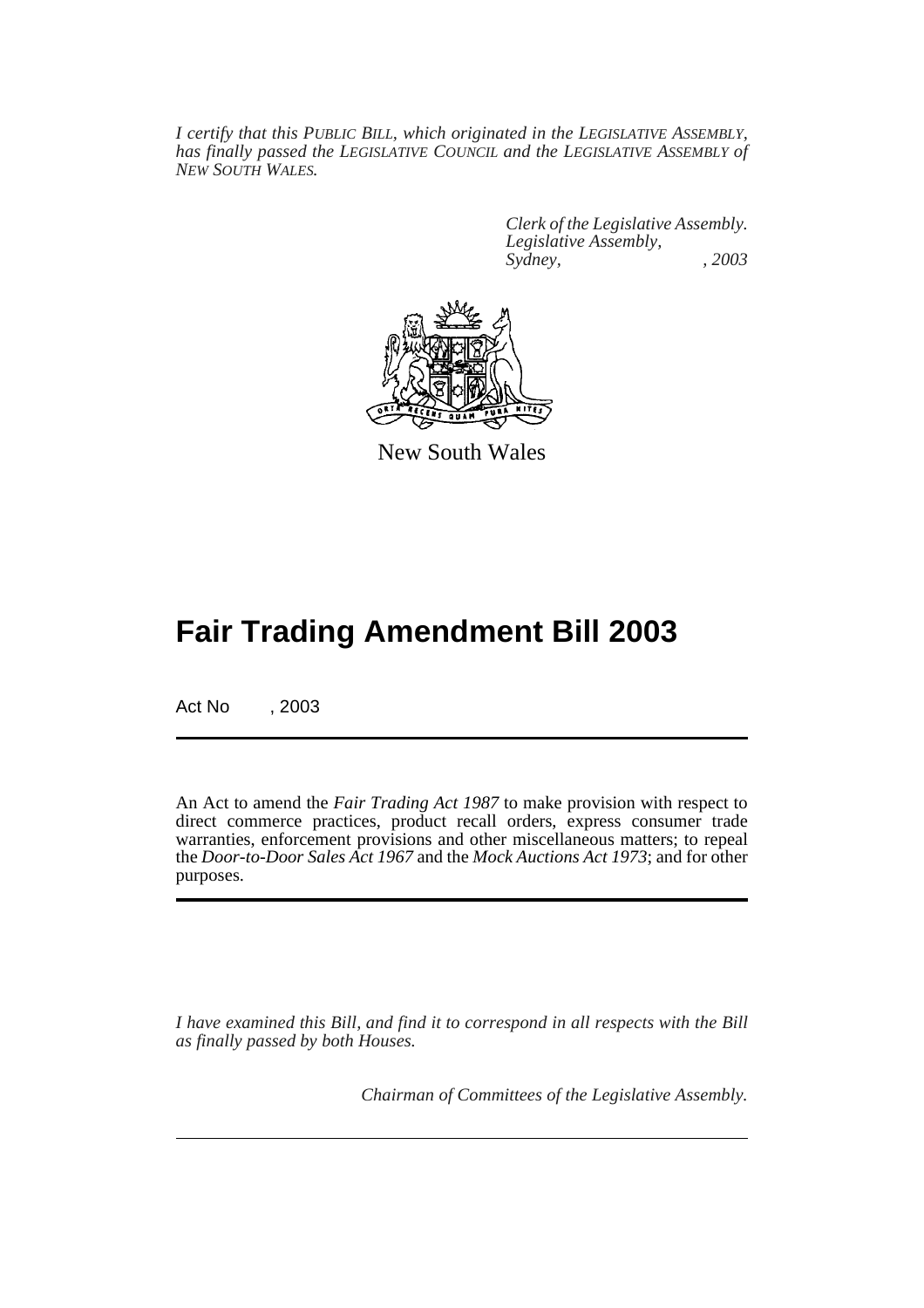# <span id="page-2-0"></span>**The Legislature of New South Wales enacts:**

# **1 Name of Act**

This Act is the *Fair Trading Amendment Act 2003*.

# <span id="page-2-1"></span>**2 Commencement**

This Act commences on a day or days to be appointed by proclamation.

# <span id="page-2-2"></span>**3 Amendment of Fair Trading Act 1987 No 68**

The *Fair Trading Act 1987* is amended as set out in Schedule 1.

# <span id="page-2-3"></span>**4 Repeal of Door-to-Door Sales Act 1967 No 36**

The *Door-to-Door Sales Act 1967* is repealed.

# <span id="page-2-4"></span>**5 Repeal of Mock Auctions Act 1973 No 17**

The *Mock Auctions Act 1973* is repealed.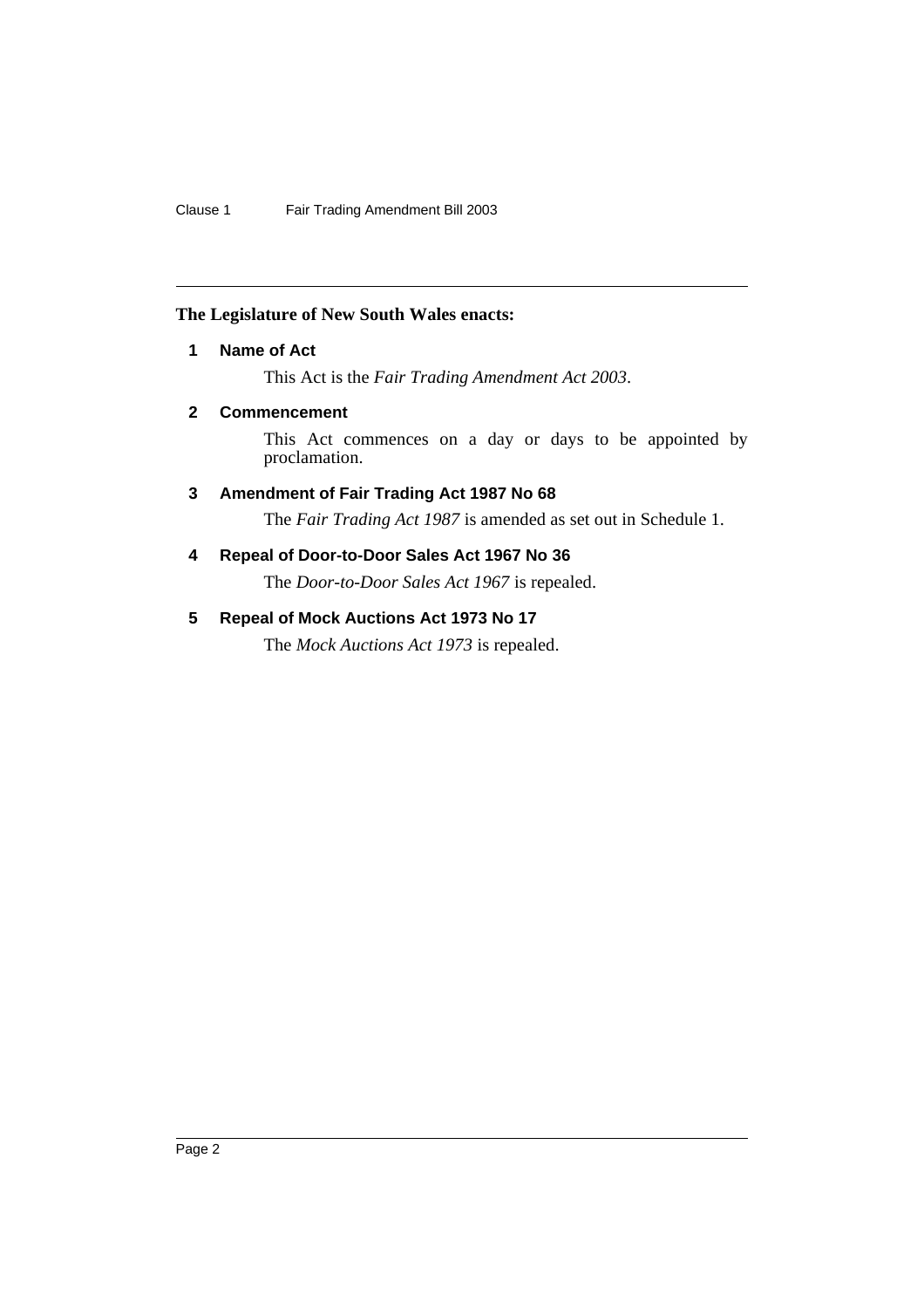Amendments **Schedule 1** and the set of the set of the set of the set of the set of the set of the set of the set of the set of the set of the set of the set of the set of the set of the set of the set of the set of the set

(Section 3)

# <span id="page-3-0"></span>**Schedule 1 Amendments**

# **[1] Section 4 Definitions**

Omit "Divisions 5–8" from the definition of *advisory council* in section 4 (1).

Insert instead "Divisions 5–9".

# **[2] Section 4 (1), definitions of "Department" and "Director-General"**

Omit the definitions. Insert instead:

*Department* means the Department of Commerce.

*Director-General* means:

- (a) the Commissioner for Fair Trading, Department of Commerce, or
- (b) if there is no such position in the Department—the Director-General of the Department.

# **[3] Section 4 (1), definition of "officer"**

Omit the definition. Insert instead:

# *officer* means:

- (a) the Director-General or any other member of staff (within the meaning of the *Public Sector Employment and Management Act 2002*) of the Department, or
- (b) a member of staff of a public sector agency (within the meaning of section 85 of the *Public Sector Employment and Management Act 2002*) who is transferred to, or who provides services for, the Department, or
- (c) any person engaged by the Director-General (with the approval of the Minister and on such terms as the Minister thinks fit) to assist in the exercise of the Director-General's functions.

# **[4] Section 5 Meaning of "consumer"**

Insert "(except for the purposes of section 43)" after "do not" in section 5  $(2).$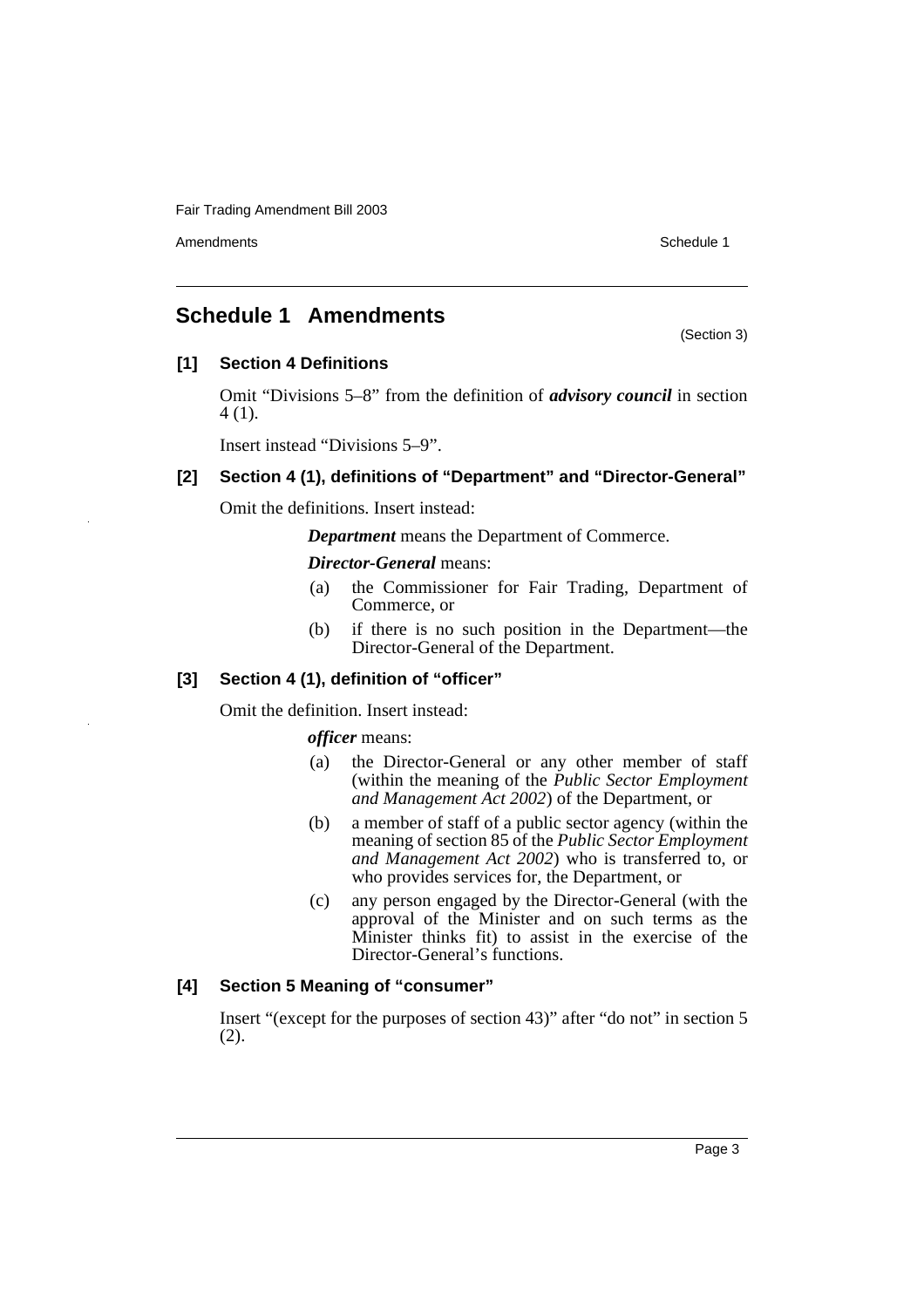Schedule 1 Amendments

# **[5] Section 7 Staff of Department**

Omit the section.

# **[6] Section 23A Power to require proof of claims and representations**

Omit "substantiate a" from section 23A (1).

Insert instead "provide the Director-General with proof of any".

# **[7] Section 23A (3) and (4)**

Omit section 23A (3)–(5). Insert instead:

- (3) The notice must:
	- (a) specify the claim or representation to which the notice applies, and
	- (b) specify a time within which the person is required to provide the Director-General with proof of the claim or representation, and
	- (c) indicate that it is an offence to:
		- (i) fail to provide proof sufficient to support the claim or representation, or
		- (ii) fail to provide that proof within the time specified in the notice, or
		- (iii) provide the Director-General with information that is false or misleading in a material particular.
- (4) The Director-General may, by a further notice in writing served on the person, extend the time within which the person is required to provide the Director-General with proof of the claim or representation concerned.

### **[8] Section 23C Offences in relation to failing to provide proof of claim or representation**

Omit section 23C (1) and (2). Insert instead:

- (1) A person on whom a notice under section 23A is served is guilty of an offence if the person:
	- (a) fails to provide proof sufficient to support the claim or representation, or
	- (b) fails to provide that proof within the time specified in the notice, or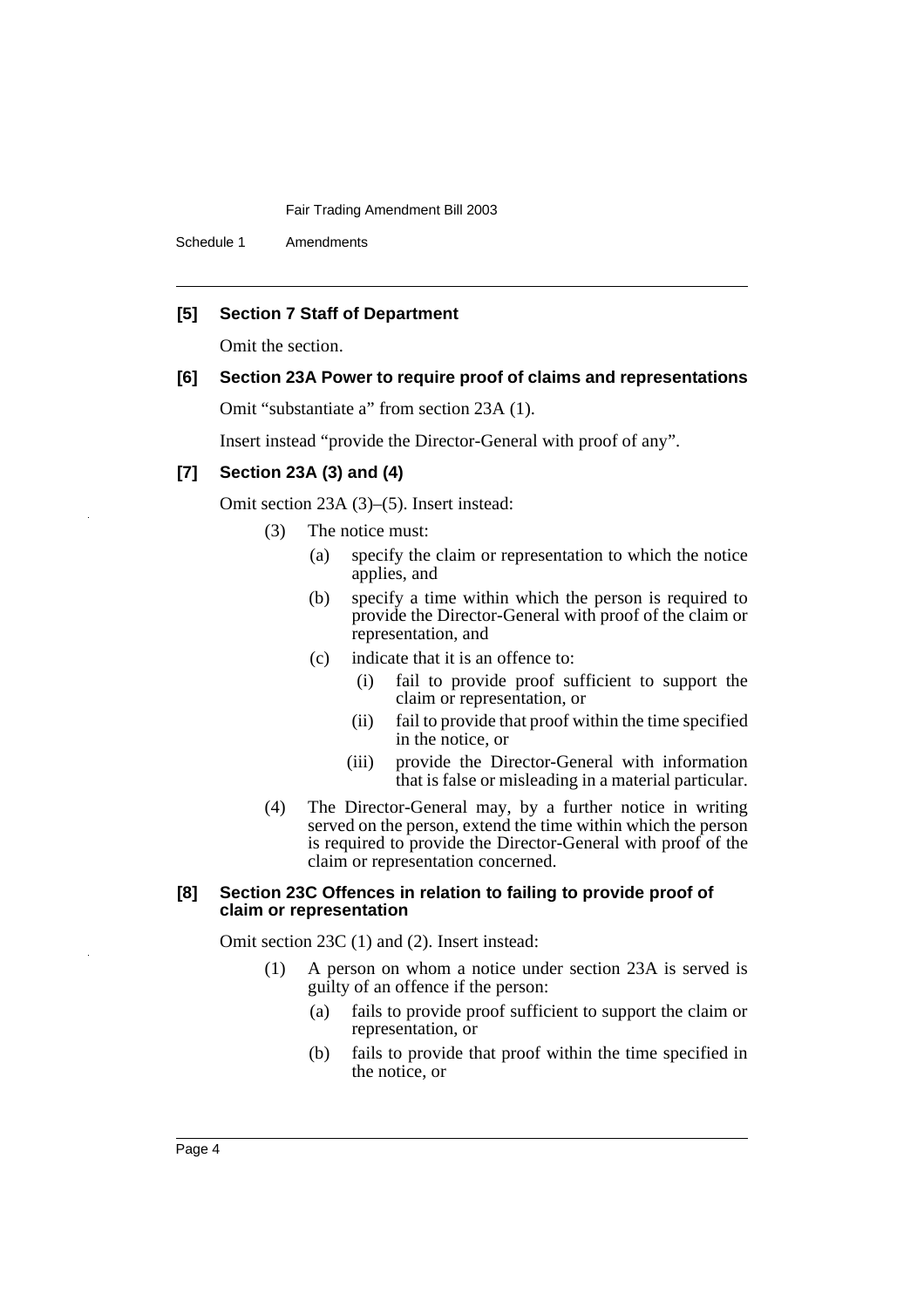Amendments **Schedule 1** and the set of the set of the set of the set of the set of the set of the set of the set of the set of the set of the set of the set of the set of the set of the set of the set of the set of the set

(c) provides any information to the Director-General that is false or misleading in a material particular.

# **[9] Section 23C (3)**

Omit "subsection (2)". Insert instead "subsection (1) (c)".

# **[10] Section 23D Self incrimination**

Omit "in compliance with" wherever occurring.

Insert instead "in response to".

# **[11] Section 24 Products Safety Committee**

Insert after section 24 (1):

- (1A) Without limiting subsection (1), the Products Safety Committee has the following functions:
	- (a) to provide advice to the Minister on such issues in relation to the operation of Divisions 2 and 3 of Part 3 as are referred to it by the Minister,
	- (b) to review recall orders made under Division 3 of Part 3.

# **[12] Section 28 Reference of certain questions to Products Safety Committee**

Omit section 28 (1). Insert instead:

- (1) The Minister, or the Director-General with the approval of the Minister, may refer to the Products Safety Committee for consideration the question whether the supply of goods of a kind specified in the reference or any particular goods so specified should:
	- (a) because they are dangerous, or are a possible source of danger, be prohibited, or
	- (b) be allowed only subject to conditions or restrictions to be specified by the Committee.

# **[13] Section 28 (3)**

Omit the subsection.

# **[14] Section 28 (5)**

Omit "each". Insert instead "any such".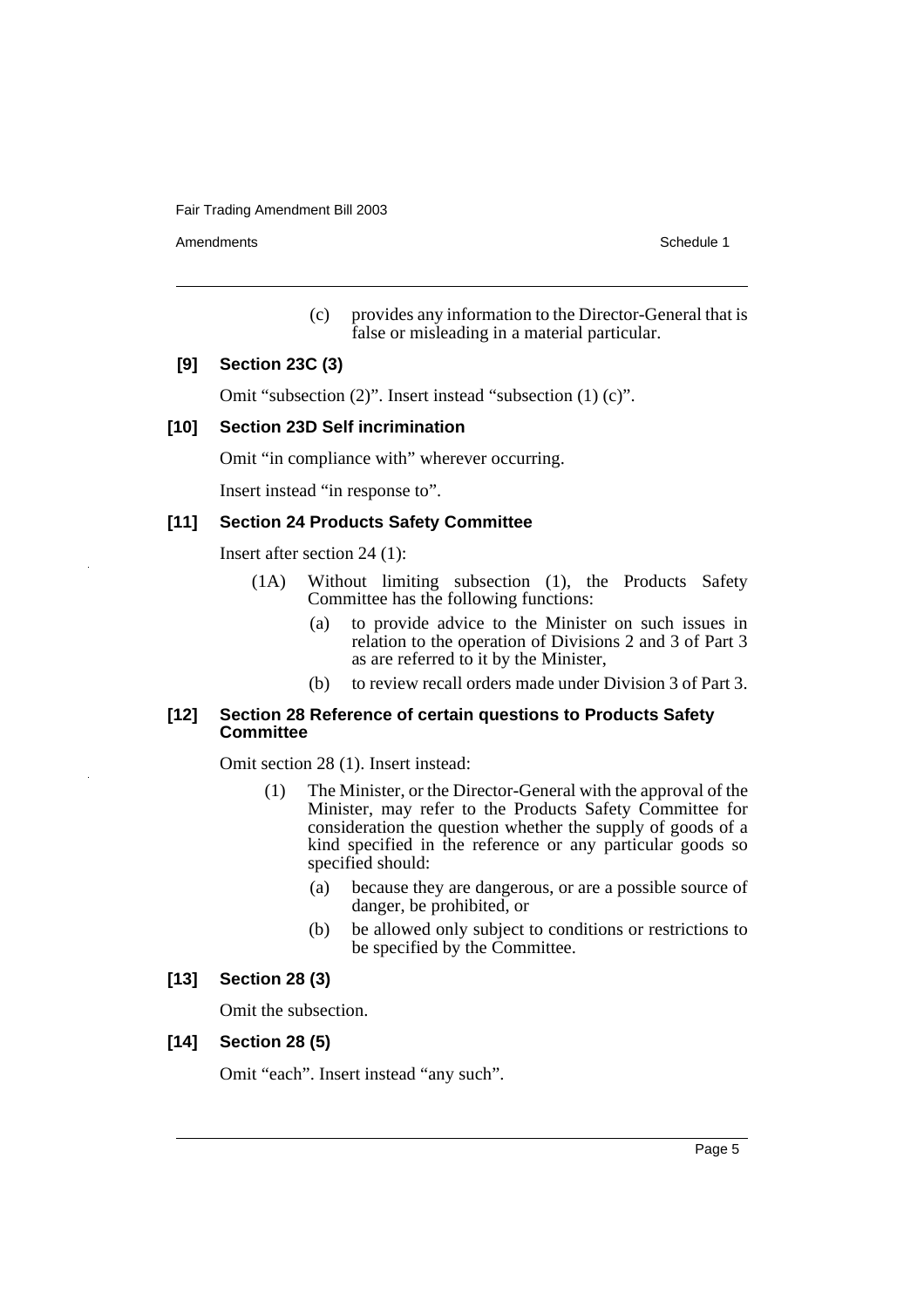Schedule 1 Amendments

# **[15] Section 33 Remedy for supply of goods etc in contravention of Act or order**

Omit the section.

# **[16] Sections 34–36F**

Omit sections 34–36. Insert instead:

# **34 Definitions**

In this Division:

*defective goods* means goods that:

- (a) do not comply with a product safety standard for the goods, or
- (b) are the subject of a banning order, or
- (c) are, in the opinion of the Director-General, of a kind that may cause death or injury to any person.

*recall order* means an order made by the Director-General under section 35.

### **35 Recall orders by Director-General**

- (1) The Director-General may, by order published in the Gazette, require the supplier of defective goods to do any one or more of the following:
	- (a) recall the goods in the manner, and within the period, specified in the order,
	- (b) disclose to the public, or to a class of persons specified in the order, in the manner and within the period so specified, any one or more of the following:
		- (i) the nature of any defect in, or dangerous characteristic of, the goods identified in the order,
		- (ii) the circumstances in which the use of the goods is dangerous,
		- (iii) procedures for disposing of the goods,
	- (c) notify the public, or a class of persons specified in the order, in the manner and within the period so specified, that the supplier undertakes to do whichever of the following the supplier thinks is appropriate: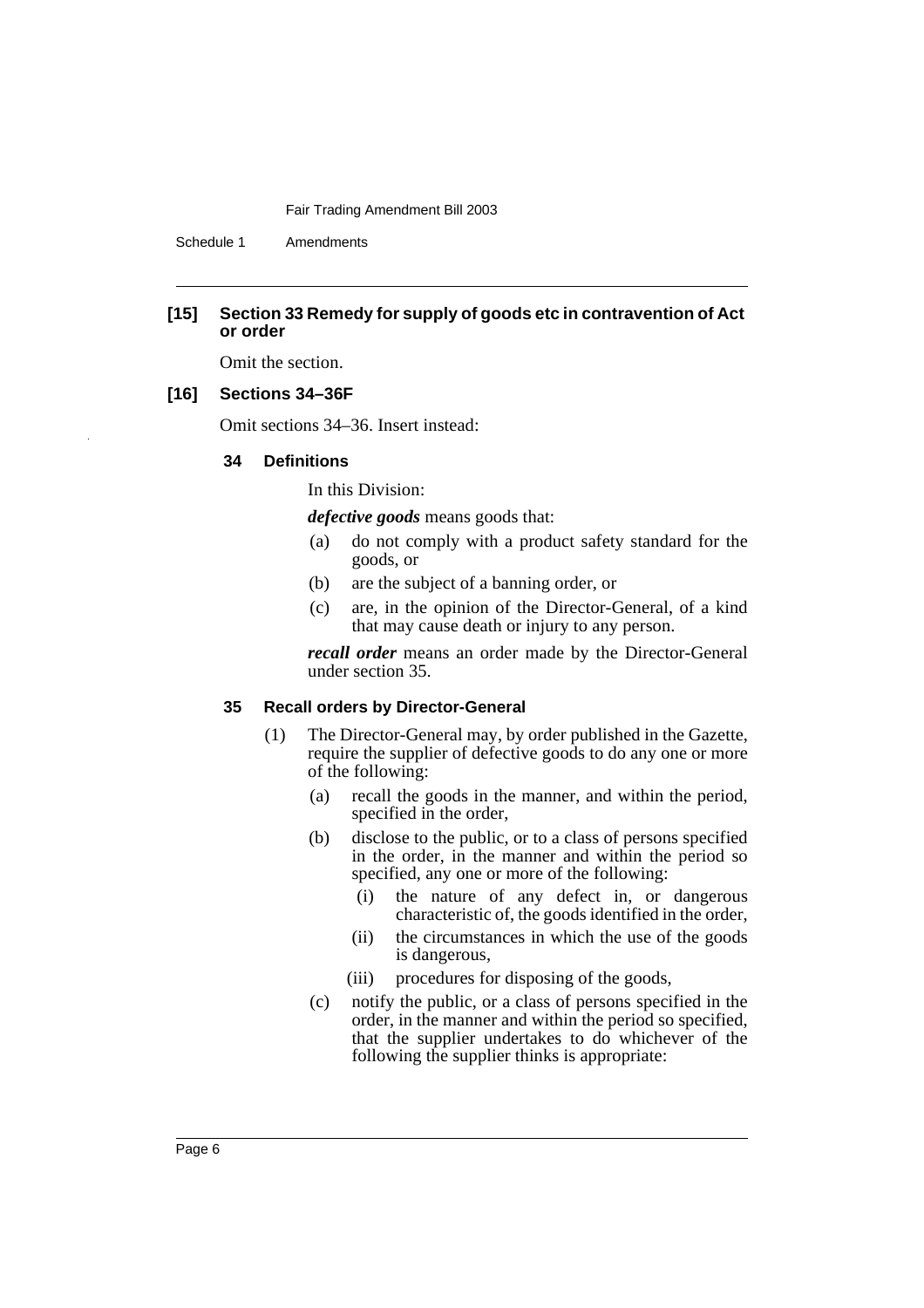Amendments **Schedule 1** and the set of the set of the set of the set of the set of the set of the set of the set of the set of the set of the set of the set of the set of the set of the set of the set of the set of the set

- (i) except where the order identifies a dangerous characteristic of the goods—repair the goods,
- (ii) replace the goods,
- (iii) refund to a person to whom the goods were supplied (whether by the supplier or by another person) the price of the goods.
- (2) A recall order ceases to have effect at the end of the period of 28 days immediately following the date on which it was published in the Gazette unless the order is, before the end of that 28-day period, confirmed by the Minister by notice published in the Gazette.
- (3) Subsection (2) does not apply if a request is made under section 36 for a review of the recall order.
- (4) Sections 40 and 41 of the *Interpretation Act 1987* apply to a recall order as if it were a statutory rule to which those sections apply.

### **36 Review of recall orders**

- (1) The Minister or the supplier of goods to which a recall order relates may, within 14 days of the date on which the order was published in the Gazette, request the Products Safety Committee to review the order.
- (2) If any such request is made, the Products Safety Committee is to conduct the review of the order and report to the Minister on the outcome of the review.
- (3) The provisions of sections  $28(7)$ –(11) and  $29$  apply to and in respect to the review of a recall order by the Products Safety Committee under this section in the same way as those provisions apply to the consideration of a question that is referred to the Committee under section 28 (1).
- (4) Accordingly:
	- (a) a reference in those provisions to a question that is referred to the Committee includes a reference to a recall order that the Committee has been requested to review, and
	- (b) a reference in those provisions to the consideration by the Committee of such a question includes a reference to the conducting of a review of a recall order.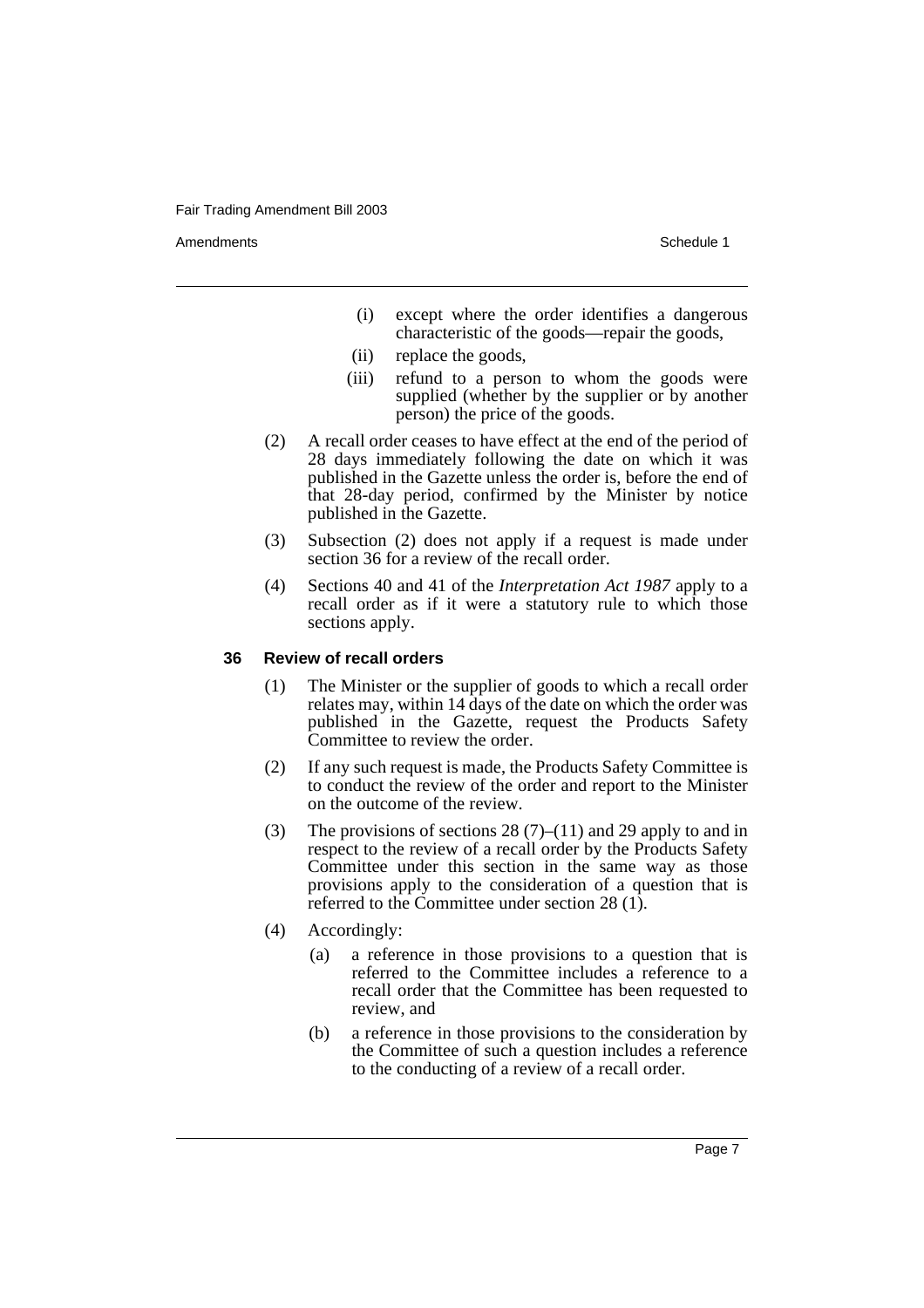Schedule 1 Amendments

- (5) On receiving the Committee's report in relation to a recall order, the Minister may, by order published in the Gazette:
	- (a) confirm the recall order, or
	- (b) amend the recall order in accordance with the terms of the Committee's report, or
	- (c) repeal the order.

# **36A Reduction of refund in certain circumstances**

If:

- (a) in accordance with a recall order, a supplier undertakes to refund the price of goods, and
- (b) a period of more than 12 months has elapsed since a person (whether or not the person to whom the refund is to be made) acquired the goods from the supplier,

the amount of the refund may be reduced by an amount, calculated in accordance with the order, that is attributable to the use that a person has had of the goods.

### **36B Undertaking to repair or replace goods**

- (1) If, in accordance with a recall order, a supplier undertakes to repair goods, the supplier must cause the goods to be repaired so that:
	- (a) any defect in the goods as identified in the order is rectified, and
	- (b) if there is a product safety standard for goods of that kind—the goods comply with the standard.
- (2) If, in accordance with a recall order, a supplier undertakes to replace goods, the supplier must replace the goods with like goods that:
	- (a) if a defect in, or a dangerous characteristic of, the goods to be replaced was identified in the order—do not contain that defect or have that characteristic, and
	- (b) if there is a product safety standard for goods of that kind—comply with the standard.
- (3) If, in accordance with a recall order, a supplier undertakes to repair or replace goods, the cost of the repair or replacement, including any necessary transportation costs, is to be borne by the supplier.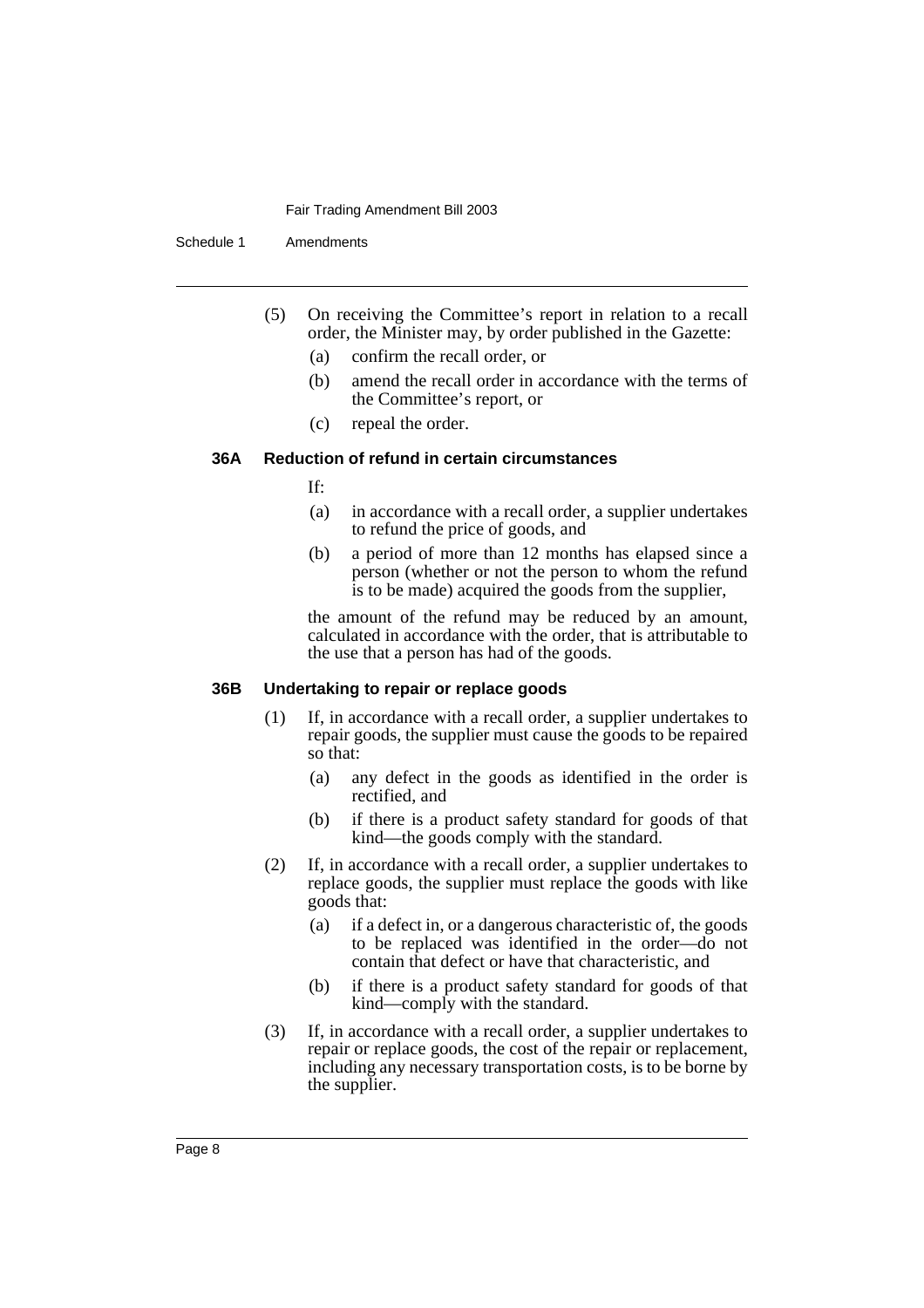Amendments **Schedule 1** and the set of the set of the set of the set of the set of the set of the set of the set of the set of the set of the set of the set of the set of the set of the set of the set of the set of the set

### **36C Compliance with recall order**

A supplier of goods to which a recall order relates must not:

- (a) fail to comply with a requirement of the order, or
- (b) if the order identifies a defect in, or a dangerous characteristic of, the goods—supply goods of the kind to which the order relates and that contain that defect or have that characteristic, or
- (c) in any case other than a case referred to in paragraph (b)—supply goods of the kind to which the order relates, or
- (d) fail to carry out an undertaking given by the supplier under section  $35(1)(c)$ , or
- (e) having given such an undertaking to repair or replace goods—fail to comply with section 36B.

# **36D Notification of voluntary recall**

- (1) If a supplier takes action to recall goods otherwise than as required by a recall order, the supplier must, within 2 days after the action is taken, give the Director-General a notice in writing:
	- (a) stating that the goods are subject to recall, and
	- (b) if the goods contain a defect or have a dangerous characteristic—stating the nature of the defect or dangerous characteristic, and
	- (c) if the goods do not comply with a product safety standard for the goods—stating the nature of the noncompliance.

Maximum penalty: 100 penalty units in the case of a corporation or 20 penalty units in any other case.

(2) If a person who would otherwise be required to give notice under subsection (1) has given notice of the matter under section 65R of the *Trade Practices Act 1974* of the Commonwealth, the person is not required to give notice under subsection (1).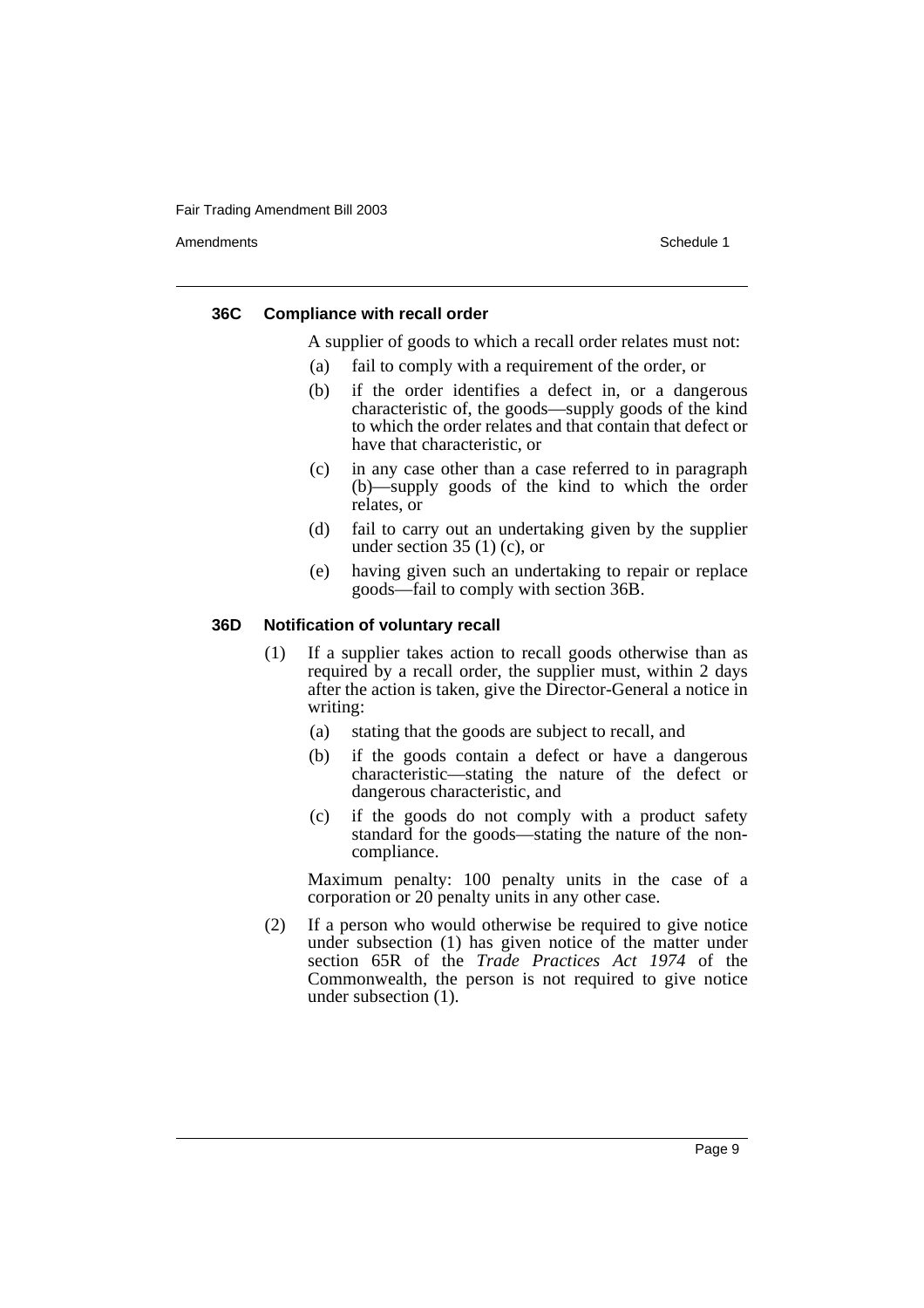Schedule 1 Amendments

# **36E Requirement to notify recall of goods to persons outside New South Wales**

If any goods are recalled in accordance with a recall order or are voluntarily recalled under section 36D, a person who has supplied any of the goods to another person outside New South Wales must, as soon as practicable after the supply of those goods, give a notice in writing to that other person:

- (a) stating that the goods are subject to recall, and
- (b) if the goods contain a defect or have a dangerous characteristic—stating the nature of the defect or dangerous characteristic, and
- (c) if the goods do not comply with a product safety standard for the goods—stating the nature of the noncompliance.

Maximum penalty: 100 penalty units in the case of a corporation or 20 penalty units in any other case.

# **36F Certain amounts recoverable as debt or damages**

- (1) If a supplier fails to carry out an undertaking given under section  $35(1)(c)$  to refund the price of goods, the amount that should have been refunded is recoverable as a debt due by the supplier to the person to whom the undertaking was given.
- (2) If a supplier fails to carry out an undertaking given under section  $35$  (1) (c) to repair or replace goods, the supplier is taken to have given instead an undertaking, notified under section 35 (1) (c), to refund the price of the goods within the period specified for the repair or replacement of the goods.
- (3) If:
	- (a) a person:
		- (i) fails to comply with a requirement of a recall order, or
		- (ii) supplies goods in contravention of a recall order identifying a defect in, or dangerous characteristic of, the goods, and
	- (b) another person suffers loss or damage:
		- (i) because of a defect in, or dangerous characteristic of, the goods, or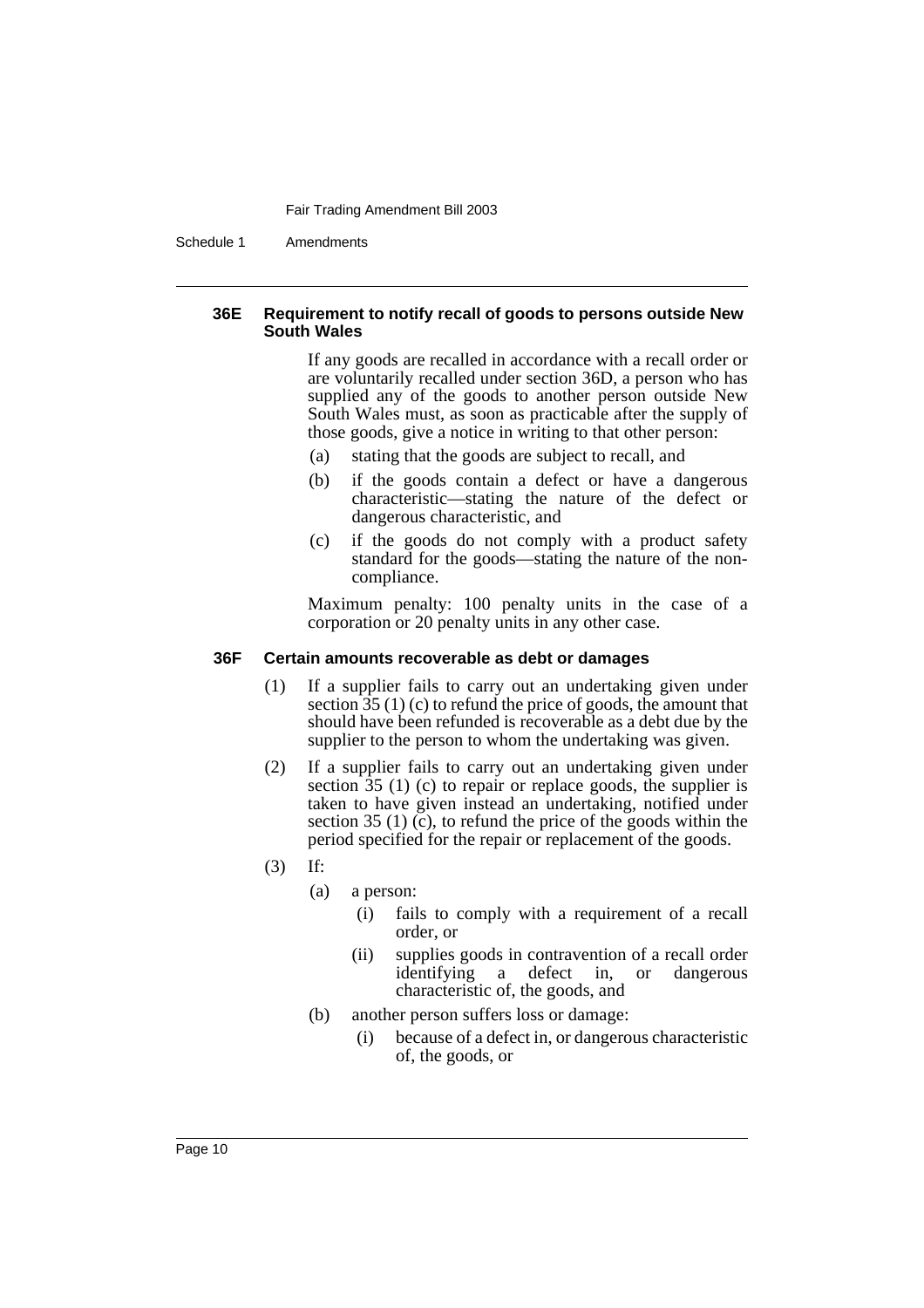Amendments **Schedule 1** and the set of the set of the set of the set of the set of the set of the set of the set of the set of the set of the set of the set of the set of the set of the set of the set of the set of the set

(ii) by not having particular information as to a characteristic of the goods,

the person who suffered the loss or damage is, for the purposes of this Act, taken to have suffered the loss or damage because of the failure or contravention.

# **[17] Part 4, Divisions 3–5**

Insert after Division 2:

# **Division 3 Direct commerce**

### **40A Definitions**

(1) In this Division:

*cooling-off period*, in relation to a direct commerce contract, means the period within which the consumer is, under section 40E or under the contract, entitled to cancel the contract.

*dealer* means a person who, in the course of direct commerce:

- (a) enters into negotiations with another person with a view to the making of a contract for the supply of goods or services to that other person, or
- (b) calls on, or telephones, another person for the purpose of entering into such negotiations,

whether or not that person is or is to be the supplier of the goods or services.

*direct commerce* means the practice under which:

- (a) a person:
	- (i) goes from place to place, or
	- (ii) makes telephone calls,

seeking out persons who may be prepared to enter, as consumers, into contracts for the supply of goods or services, and

(b) that person (or some other person) enters into negotiations with those prospective consumers with a view to the making of such contracts.

*direct commerce contract*—see section 40B.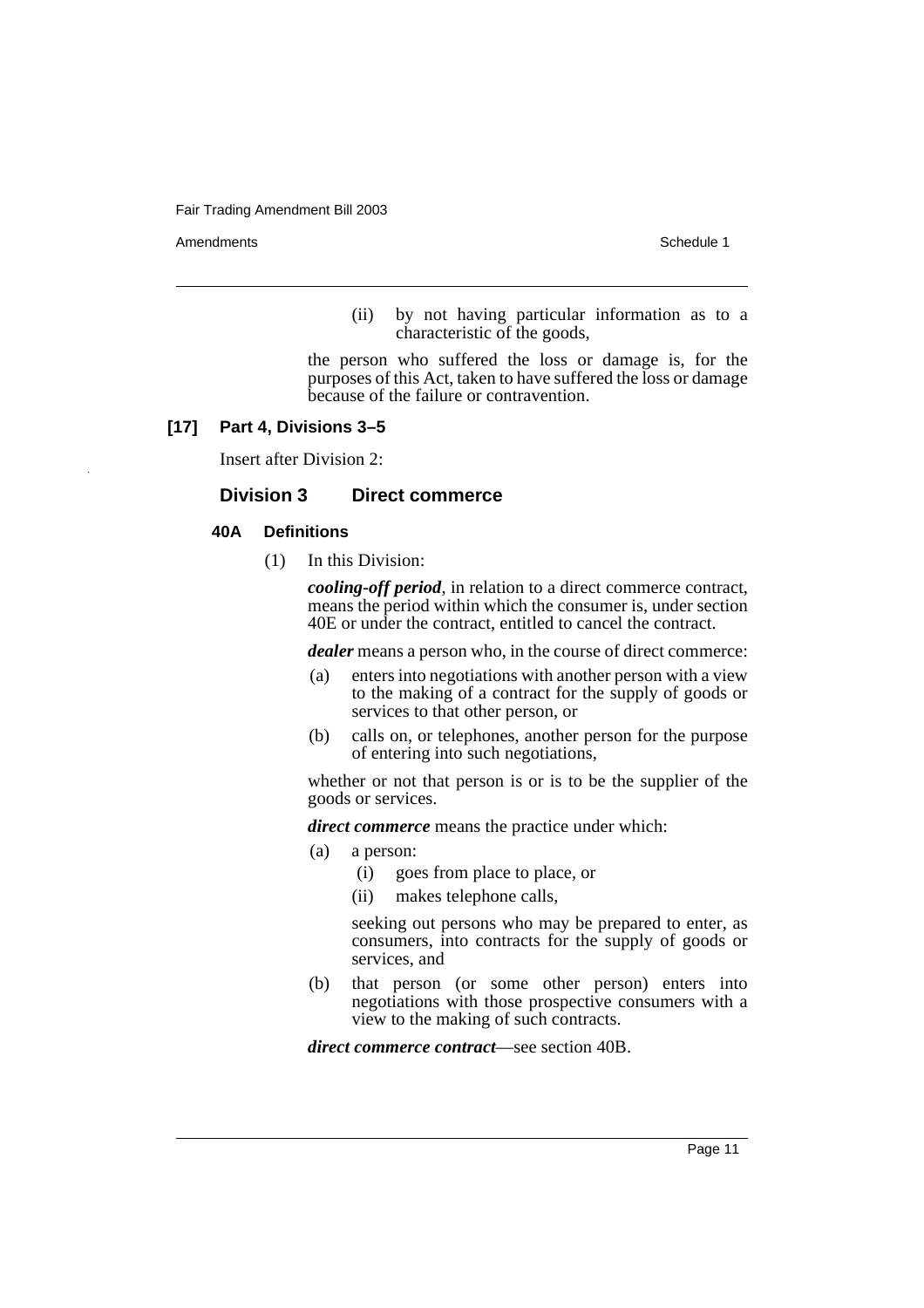Schedule 1 Amendments

*negotiation* includes any discussion or dealing directed towards the making of a contract (whether or not the terms of the contract are open to negotiation).

*related contract or instrument*, in relation to a direct commerce contract, means:

- (a) a contract of guarantee or indemnity that is related to the contract, or
- (b) an instrument related to the contract that creates a mortgage or charge in favour of the supplier or dealer (or a person nominated by the supplier or dealer), or
- (c) another contract or instrument (not being an instrument of the kind referred to in paragraph (b)) that is collateral or related to the contract.
- (2) In this Division:
	- (a) a reference to the consumer or supplier under a contract for the supply of goods or services extends to any person to whom the rights of the original consumer or supplier under the contract are assigned or transferred, or pass by operation of law, and
	- (b) a reference to negotiation of a direct commerce contract is a reference to negotiation of a contract that would, when made, be a direct commerce contract.
- (3) For the purposes of this Division, a contract is a contract for the supply of goods or services to a person who is a party to the contract if it provides for the supply of goods or services either to that person or to someone else but on the order of that person.

### **40B Meaning of "direct commerce contract"**

- (1) For the purposes of this Division, a contract is a *direct commerce contract* if:
	- (a) it is for the supply of goods or services to a consumer who is an individual, and
	- (b) negotiations leading to the making of the contract (whether or not they are the only negotiations that precede the making of the contract) take place between the dealer and the consumer:
		- (i) in each other's presence at a place other than the business or trade premises of the supplier, or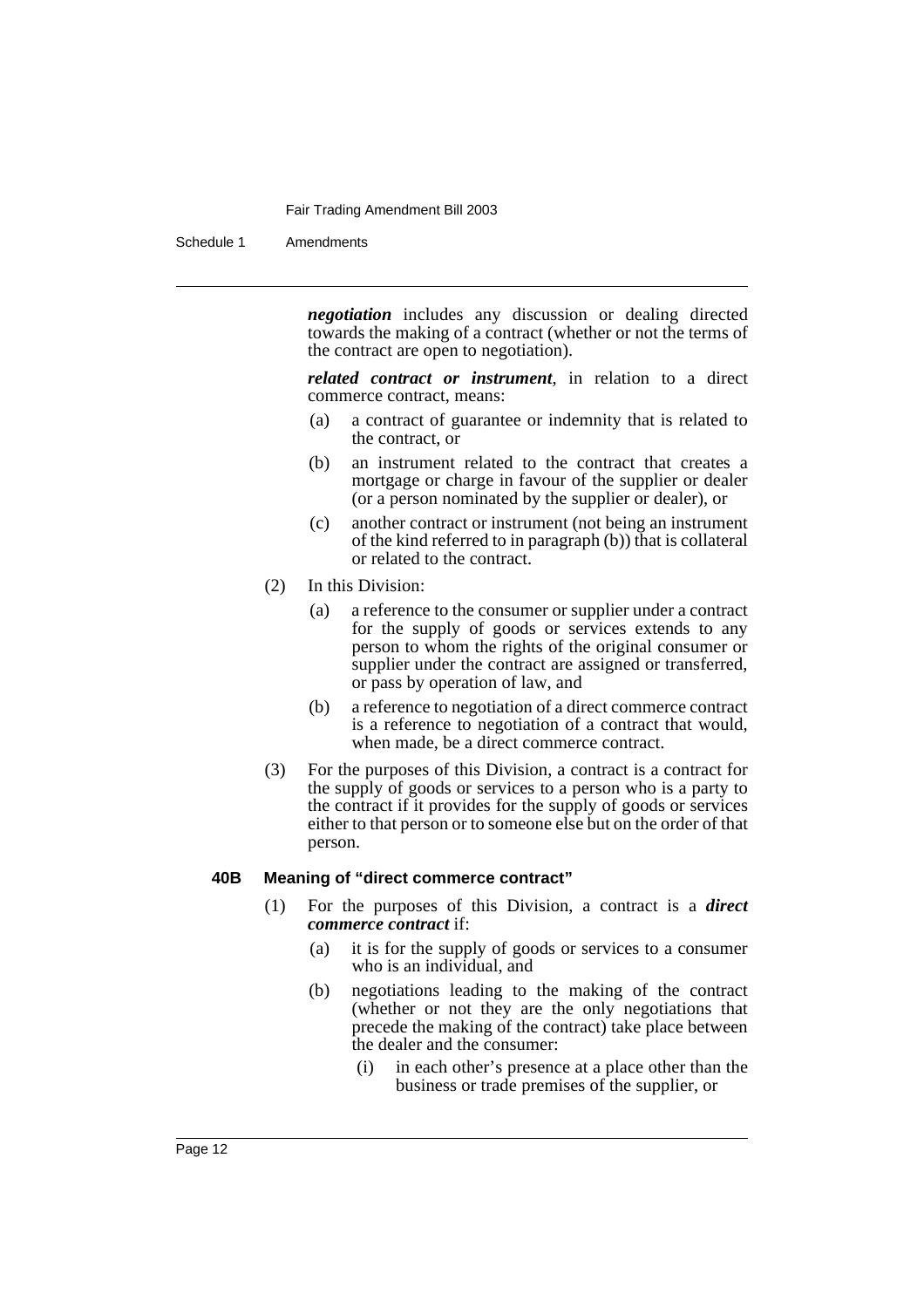Amendments **Schedule 1** and the set of the set of the set of the set of the set of the set of the set of the set of the set of the set of the set of the set of the set of the set of the set of the set of the set of the set

(ii) over the telephone, and

- (c) the dealer has called at that place or made that telephone call in the course of direct commerce, and
- (d) the consumer did not invite the dealer to call at that place or make that telephone call for the purpose of entering into those negotiations, and
- (e) the total consideration payable by the consumer under the contract:
	- (i) is not ascertainable at the time of the making of the contract, or
	- (ii) is ascertainable at the time of the making of the contract (but is more than \$100 or such other amount as may be prescribed by the regulations for the purposes of this section).
- (2) Despite subsection (1), a direct commerce contract does not include any contract of a kind that is excluded from the operation of this Division by the regulations.
- (3) If:
	- (a) 2 or more contracts relate substantially to the same transaction, and
	- (b) the transaction could have been effected by a single contract that would, in that case, have constituted a direct commerce contract,

then each of the contracts that would not, if it stood alone, constitute a direct commerce contract becomes a direct commerce contract and, for the purpose of ascertaining the cooling-off period in relation to such a contract, the contract is taken to have been made when the last of the contracts was made.

# **40C Prohibition of certain contractual terms**

- (1) A direct commerce contract must not contain any provision that purports:
	- (a) to exclude, restrict or modify any right conferred on a consumer under this Division, or
	- (b) to provide that the contract, or any proceedings arising from the contract, is governed by the law of a jurisdiction other than New South Wales.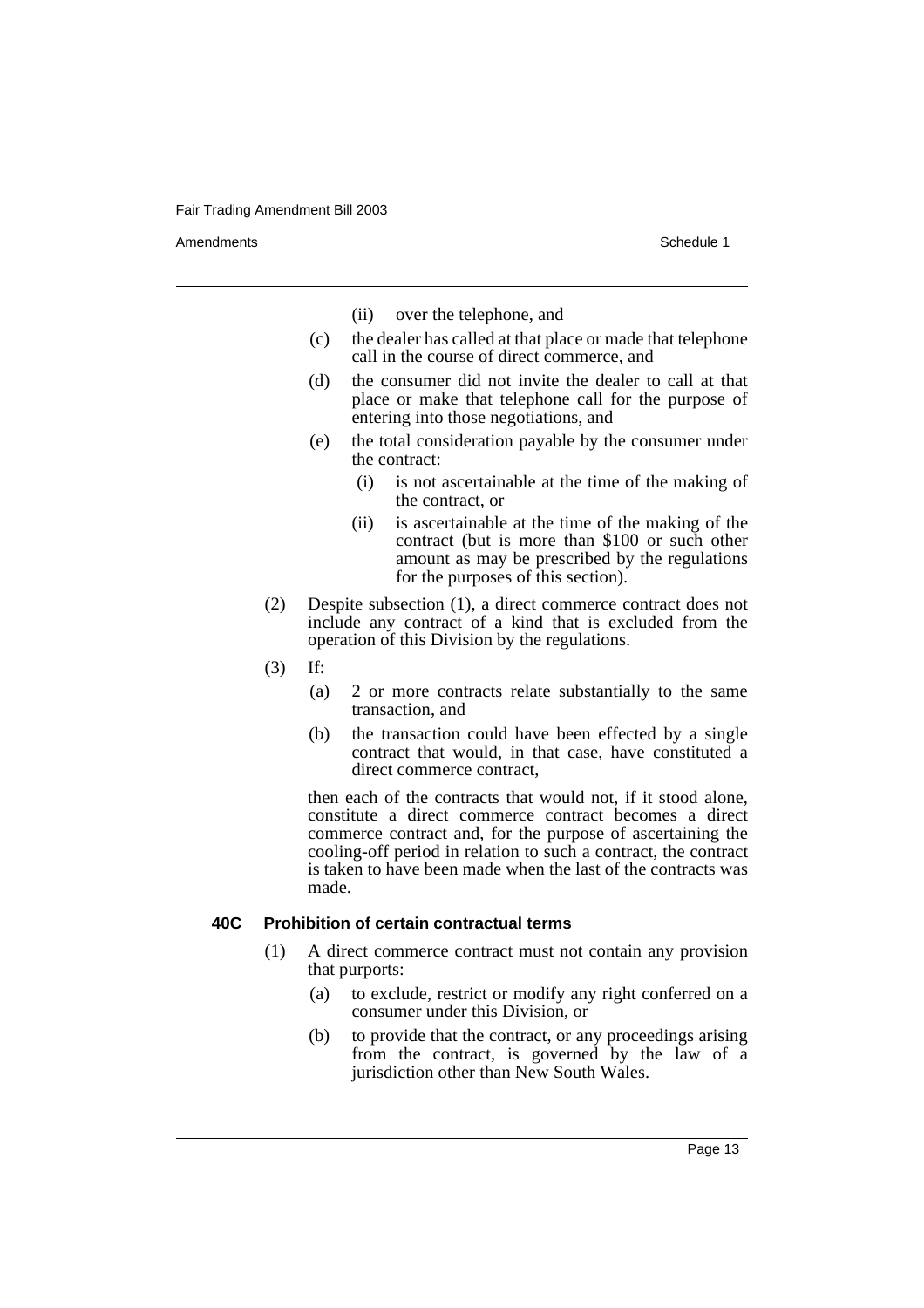Schedule 1 Amendments

(2) If a direct commerce contract contains a provision contrary to subsection (1), the provision is void and the supplier and dealer are each guilty of an offence.

Maximum penalty: 100 penalty units.

(3) For the purposes of this section, a reference to a direct commerce contract includes a related contract or instrument.

### **40D Consumer must be informed of right to cancel direct commerce contract**

- (1) Before a direct commerce contract is made, the consumer must be given information as to the following:
	- (a) that the consumer has a right to cancel the contract during the cooling-off period,
	- (b) the manner in which that right may be exercised by the consumer,
	- (c) such other matters as may be prescribed by the regulations for the purposes of this section.
- (2) In the case of a direct commerce contract that is made in the presence of both the dealer and the consumer, the information referred to in subsection (1) must be given to the consumer in writing.
- (3) In the case of a direct commerce contract that is made over the telephone, the information referred to in subsection (1) must:
	- (a) be given to the consumer over the telephone, and
	- (b) be subsequently given to the consumer in writing.
- (4) The regulations may make provision for or with respect to the form and manner in which the information referred to in subsection (1) must be given.
- (5) If this section and any regulation made under subsection (4) are not complied with in relation to a direct commerce contract, the supplier and the dealer are each guilty of an offence.

Maximum penalty: 100 penalty units.

(6) The supplier under a direct commerce contract cannot enforce the contract against the consumer if this section and any regulation made under subsection (4) are not complied with.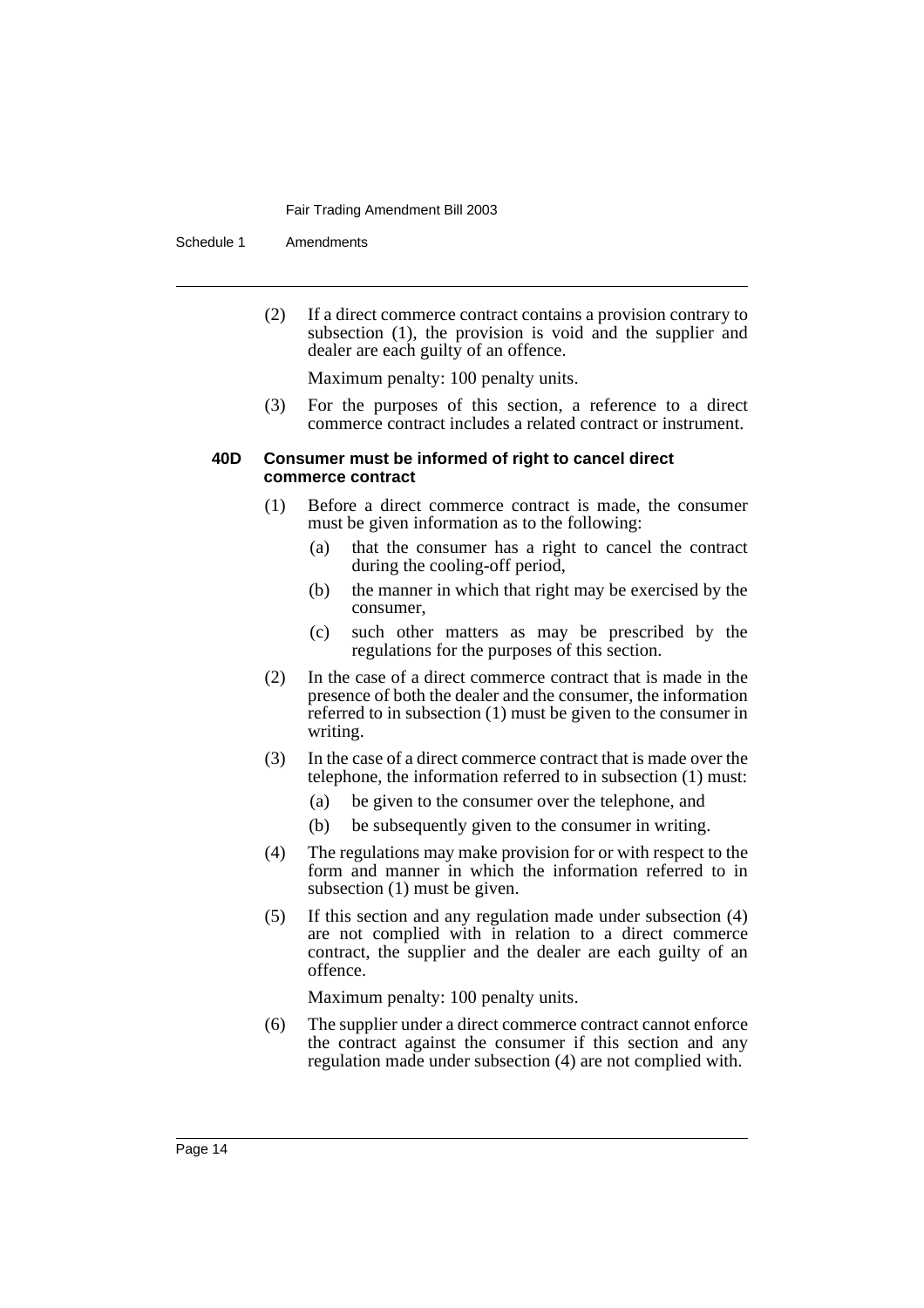Amendments **Schedule 1** and the set of the set of the set of the set of the set of the set of the set of the set of the set of the set of the set of the set of the set of the set of the set of the set of the set of the set

## **40E Right of consumer to cancel direct commerce contract during cooling-off period**

- (1) The consumer under a direct commerce contract may cancel the contract by giving written notice of cancellation to the supplier:
	- (a) in the case of a contract that is made in the presence of both the dealer and the consumer—within 5 clear business days from the day on which the contract was made, or
	- (b) in the case of a contract that is made over the telephone—within the period commencing on the day the contract was made and ending 5 clear business days from the day on which the information referred to in section 40D (1) is given to the consumer in writing, or
	- (c) in the case of either such contract—within such longer period as the contract may provide.
- (2) A notice of cancellation may be given:
	- (a) by delivering it personally to the supplier, or
	- (b) by delivering it, or sending it by post, in an envelope addressed to the supplier, to the supplier's address, or
	- (c) by faxing it to the supplier's address, or
	- (d) in such other manner as may be prescribed by the regulations.
- (3) A notice of cancellation sent by post to a supplier is taken to have been given to the supplier at the time of posting.
- (4) A right of cancellation conferred by this section may be exercised:
	- (a) despite affirmation of the contract by the consumer, and
	- (b) even though the contract has been fully executed.
- (5) If a direct commerce contract is cancelled by the consumer under this section, any related contract or instrument is void.

### **40F Consequences of cancellation of direct commerce contract**

- (1) If a direct commerce contract is cancelled by the consumer during the cooling-off period under this Division:
	- (a) the consumer must immediately:
		- (i) return to the supplier any goods received from the supplier under the contract, or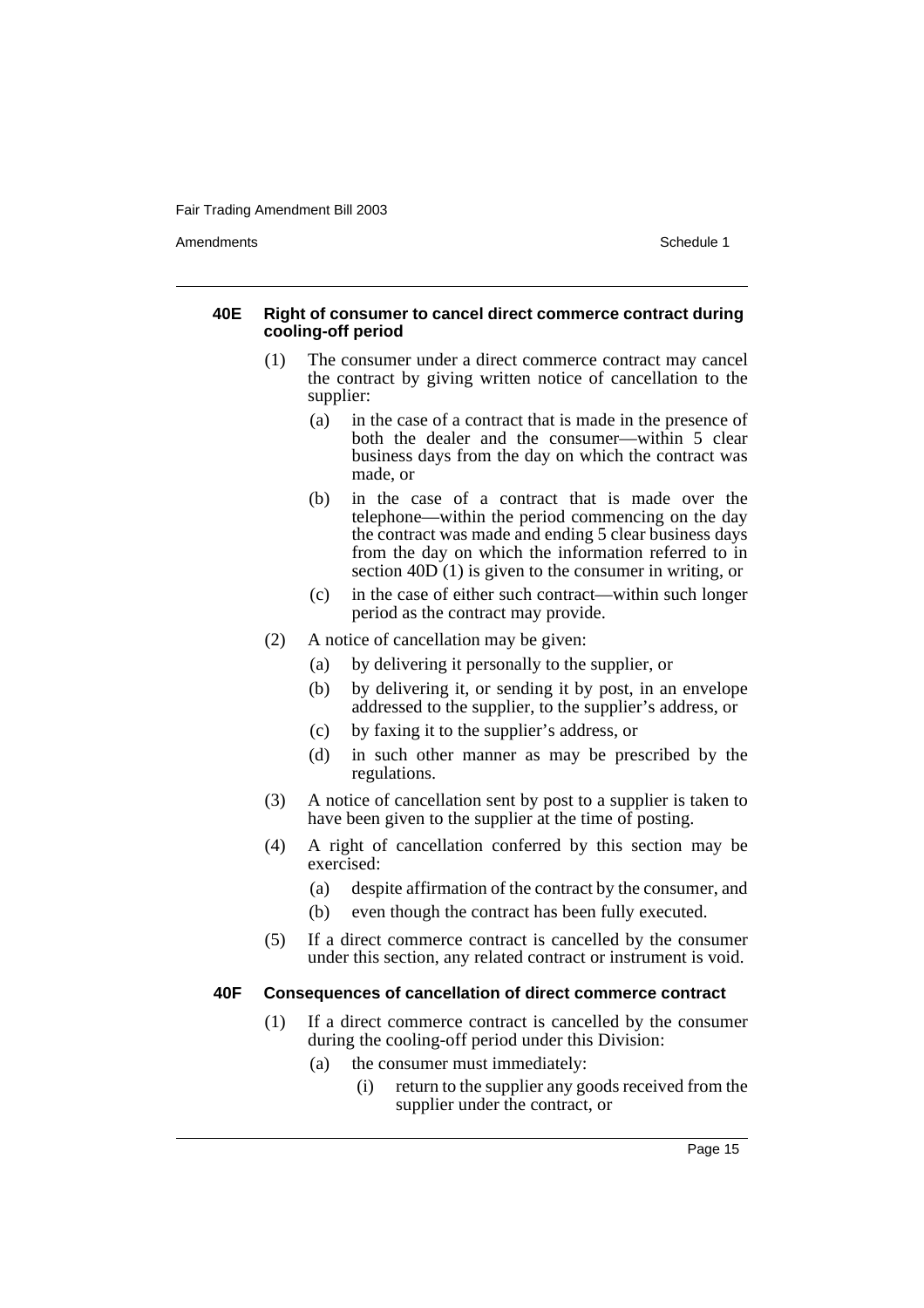Schedule 1 Amendments

- (ii) notify the supplier of the place where the supplier may collect the goods.
- (b) the supplier must, after receiving the goods or any such notice, immediately return or refund to the consumer any consideration (or the value of any consideration) given by the consumer under the contract or a related contract or instrument.
- (2) If:
	- (a) the consumer gives notice to the supplier under subsection  $(1)$   $(a)$   $(ii)$ , and
	- (b) the supplier does not collect the goods within 28 days after the cancellation of the contract,

the goods become the property of the consumer free of any other right or interest.

- (3) If the consumer returns goods to the supplier under this section but has failed to take reasonable care of the goods, the consumer is liable to pay compensation to the supplier for the damage to or depreciation in the value of the goods. However, the consumer is not liable for any such damage or depreciation attributable to normal use of the goods or circumstances beyond the control of the consumer.
- (4) The obligations imposed by this section may be enforced by action in any court of competent jurisdiction.
- (5) A court that convicts a supplier of an offence against this Division may, on the application of the prosecutor, make orders for the enforcement of obligations imposed by this section.
- (6) A person who fails to comply with an order under subsection (5) is guilty of an offence.

Maximum penalty: 100 penalty units.

## **40G Waiver of rights**

A consumer under a direct commerce contract is not competent to waive any right conferred by this Division.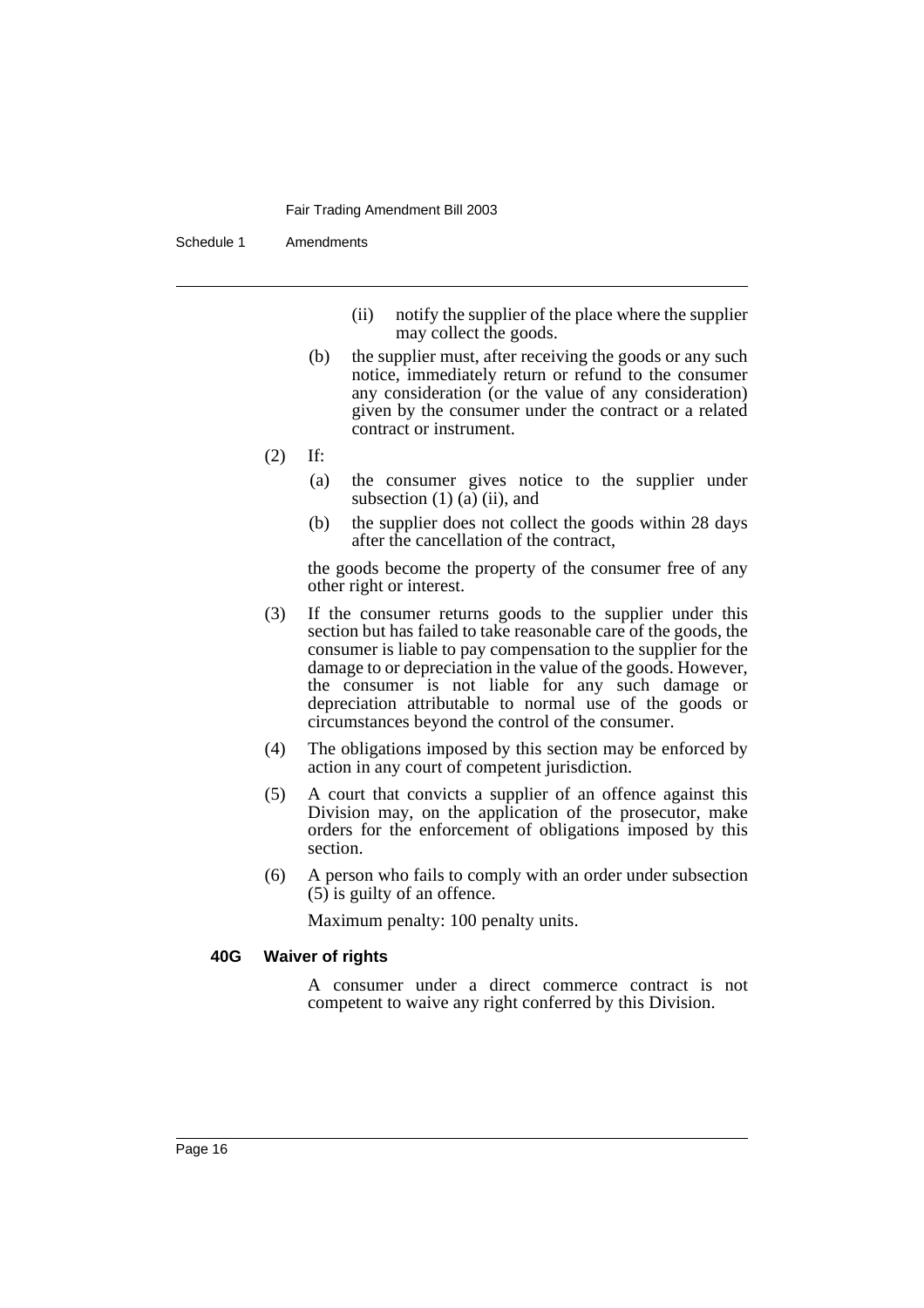Amendments **Schedule 1** and the set of the set of the set of the set of the set of the set of the set of the set of the set of the set of the set of the set of the set of the set of the set of the set of the set of the set

# **40H Fees for services during cooling-off period prohibited**

A supplier or dealer must not, in relation to a direct commerce contract or a related contract or instrument, collect any fees during the cooling-off period for services provided by the dealer or supplier during that period.

Maximum penalty: 100 penalty units.

# **40I Prohibited hours for direct commerce**

A dealer must not call on, or telephone, any person:

- (a) after 8 pm on any day, or
- (b) before 9 am on any day,

for the purpose of negotiating a direct commerce contract (or for an incidental or related purpose) unless the dealer has made an appointment with the person.

Maximum penalty: 100 penalty units.

# **40J Other requirements in relation to dealers**

- (1) A dealer who is carrying on negotiations on the telephone with a person (*the prospective consumer*) for the purpose of making a direct commerce contract (or for an incidental or related purpose) must cease those negotiations immediately on the request of the prospective consumer.
- (2) If any such request is made by the prospective consumer:
	- (a) the dealer, or
	- (b) if the dealer was acting on behalf of a supplier when carrying on negotiations with the prospective consumer—the supplier or any other person acting on behalf of the supplier,

must not contact the prospective consumer for the purpose of negotiating a direct commerce contract (or for an incidental or related purpose) for at least 30 days after the prospective consumer made the request.

(3) A dealer who calls at any premises for the purpose of negotiating a direct commerce contract (or for an incidental or related purpose) must leave the premises at the request of the occupier of the premises as soon as it is practicable to do so.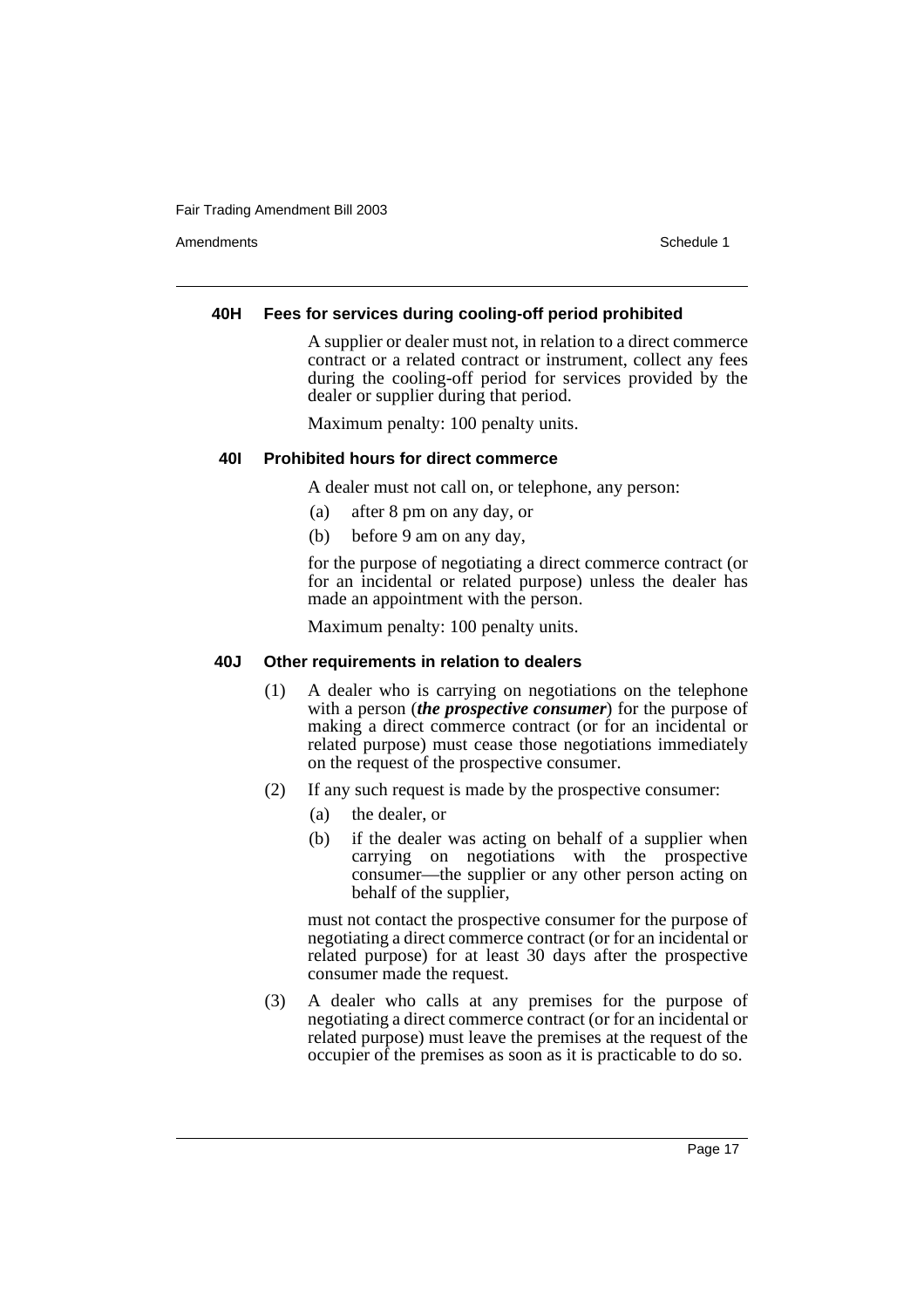Schedule 1 Amendments

- (4) A dealer who calls on any person for the purpose of negotiating a direct commerce contract (or for an incidental or related purpose) must, as soon as it is practicable to do so:
	- (a) advise the person of the purpose of the call, and
	- (b) produce to the person an identity card setting out:
		- (i) the dealer's full name and address, and
		- (ii) if the dealer is not the supplier—the supplier's full name and address.

Maximum penalty: 100 penalty units.

### **40K Prohibition of certain actions**

- (1) If a direct commerce contract has been cancelled (or is capable of being cancelled) by the consumer under this Division, a person must not, for the purpose of recovering an amount alleged to be payable by the consumer under the contract or a related contract or instrument:
	- (a) bring, or assert an intention to bring, legal proceedings against the consumer, or
	- (b) place the name of the consumer, or cause the name of the consumer to be placed, on any list of defaulters or debtors, or assert an intention of placing the name of the consumer, or causing the name of the consumer to be placed, on any such list, or
	- (c) take any other action against the consumer.

Maximum penalty: 100 penalty units.

- (2) Subsection (1) (a) does not prohibit:
	- (a) the bringing of, or the asserting of an intention to bring, legal proceedings to determine whether or not a direct commerce contract has been, or is capable of being, cancelled under this Division, or
	- (b) the continuation of such proceedings (for the purpose of recovering an amount alleged to be payable by the consumer under the contract or a related contract or instrument) where it is determined that the contract has not been, or is not capable of being, so cancelled, or
	- (c) the bringing of, or the asserting of an intention to bring, legal proceedings as referred to in section 40F (4).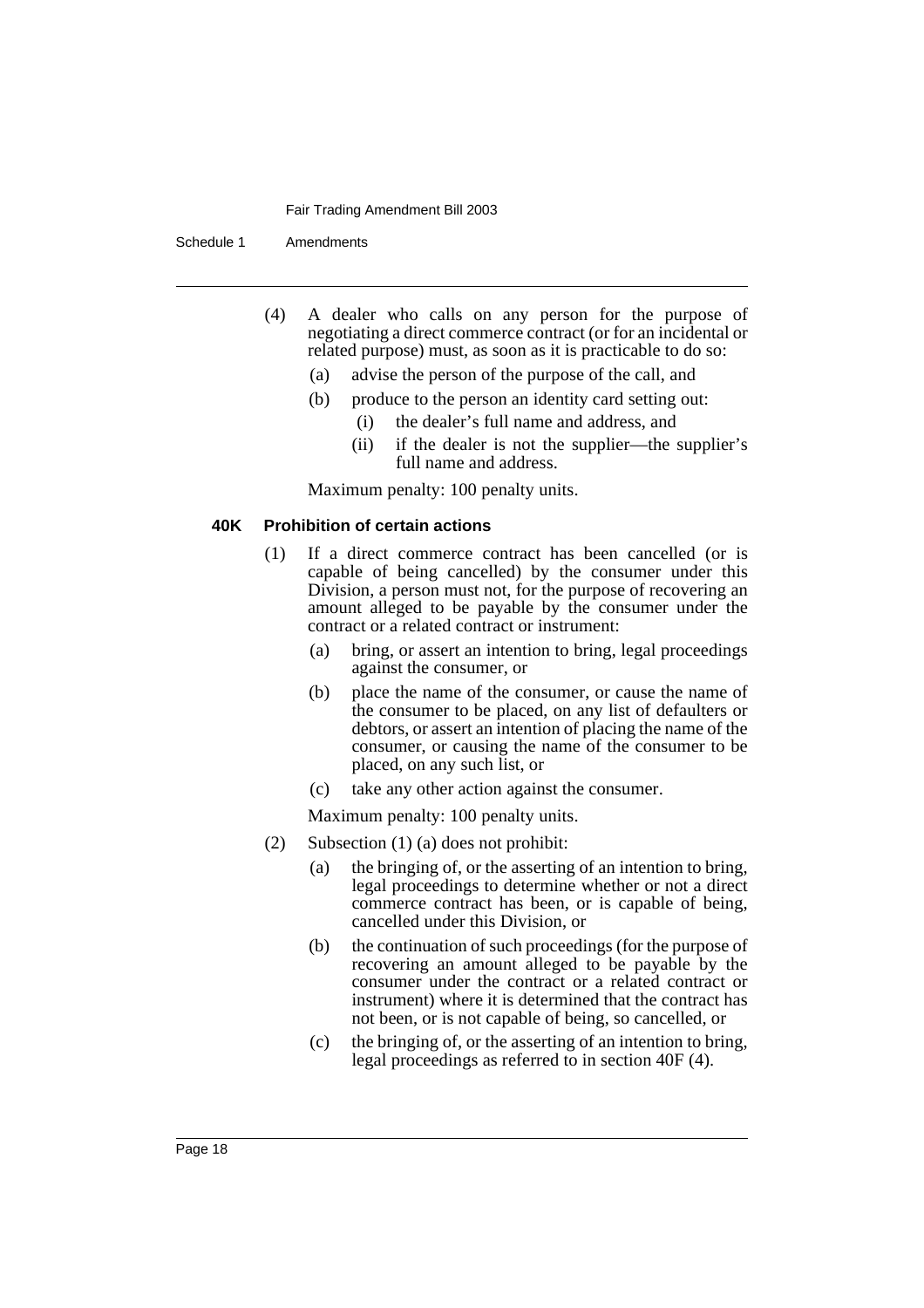Amendments **Schedule 1** and the set of the set of the set of the set of the set of the set of the set of the set of the set of the set of the set of the set of the set of the set of the set of the set of the set of the set

- (3) If a person is convicted of an offence against subsection (1) (b), the court may order the person responsible for keeping any list on which the name of the consumer has been wrongfully placed to remove the name from that list.
- (4) A person who fails to comply with an order under subsection  $(3)$  is guilty of an offence.

Maximum penalty: 100 penalty units.

# **Division 4 Conditions and warranties in consumer transactions**

# **40L Interpretation and application** (TPA s 66)

- (1) A reference in this Division to goods or services is a reference to goods or services of a kind ordinarily acquired for personal, domestic or household use or consumption.
- (2) In this Division:
	- (a) a reference to the quality of goods includes a reference to the state or condition of the goods, and
	- (b) a reference to negotiations in relation to a contract for the supply by a person of goods to a consumer is a reference to any negotiations or arrangements conducted or made with the consumer by another person in the course of a business carried on by the other person in respect of which the consumer was induced to make the contract or that otherwise promoted the transaction to which the contract relates.
- (3) For the purposes of this Division, goods of any kind are of *merchantable quality* if they are as fit for the purpose or purposes for which goods of that kind are commonly bought as it is reasonable to expect, having regard to any description applied to them, the price (if relevant) and all other relevant circumstances.
- (4) This Division does not apply to or in respect of a contract made before the commencement of this Division.

### **40M Application of provisions not to be excluded or modified** (TPA s 68)

(1) A term of a contract (including a term that is not set out in the contract but is incorporated in the contract by another term of the contract) that purports to exclude, restrict or modify or has the effect of excluding, restricting or modifying: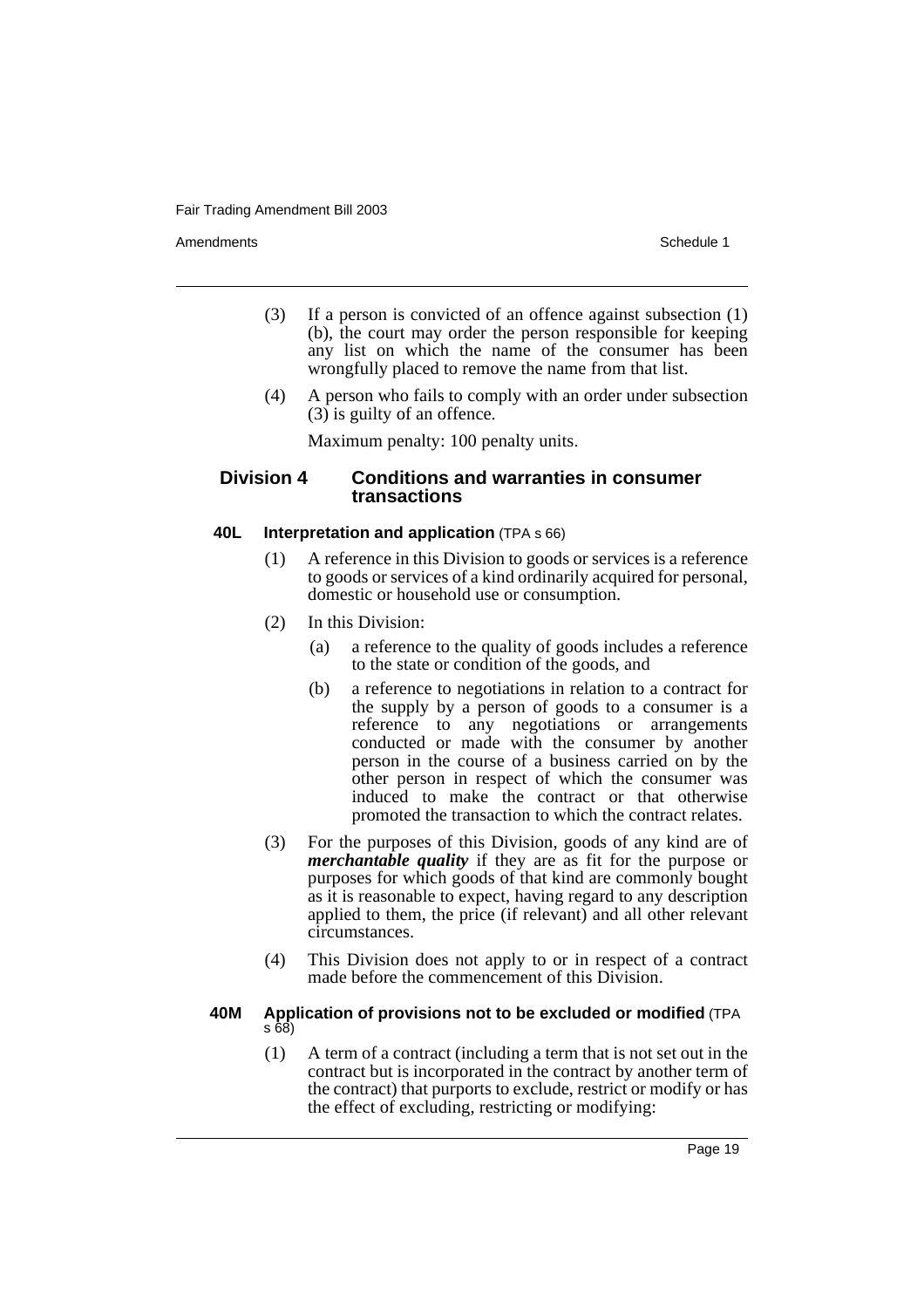Schedule 1 Amendments

- (a) the application of all or any of the provisions of this Division, or
- (b) the exercise of a right conferred by such a provision, or
- (c) any liability of a person for breach of a condition or warranty implied by such a provision, or
- (d) the application of section 40N,

is void.

- (2) A term of a contract is not to be considered as excluding, restricting or modifying the application of a provision of this Division or the application of section 40N unless the term does so expressly or is inconsistent with that provision or section.
- (3) This section is, with respect to a term of a contract for the supply of recreation services within the meaning of section 5N of the *Civil Liability Act 2002*, subject to that section.

# **40N Rescission of contracts** (TPA s 75A)

- (1) If:
	- (a) a person (*the supplier*) supplies goods to a consumer in the course of a business, and
	- (b) there is a breach of a condition that is, by reason of a provision of this Division, implied in the contract for the supply of the goods,

the consumer is, subject to this section, entitled to rescind the contract by:

- (c) causing to be served on the supplier a notice in writing signed by the consumer giving particulars of the breach, or
- (d) causing the goods to be returned to the supplier and giving to the supplier, either orally or in writing, particulars of the breach.
- (2) If a consumer purports to rescind under this section a contract for the supply of goods by a person, the purported rescission does not have any effect if:
	- (a) the notice is not served or the goods are not returned within a reasonable time after the consumer has had a reasonable opportunity of inspecting the goods, or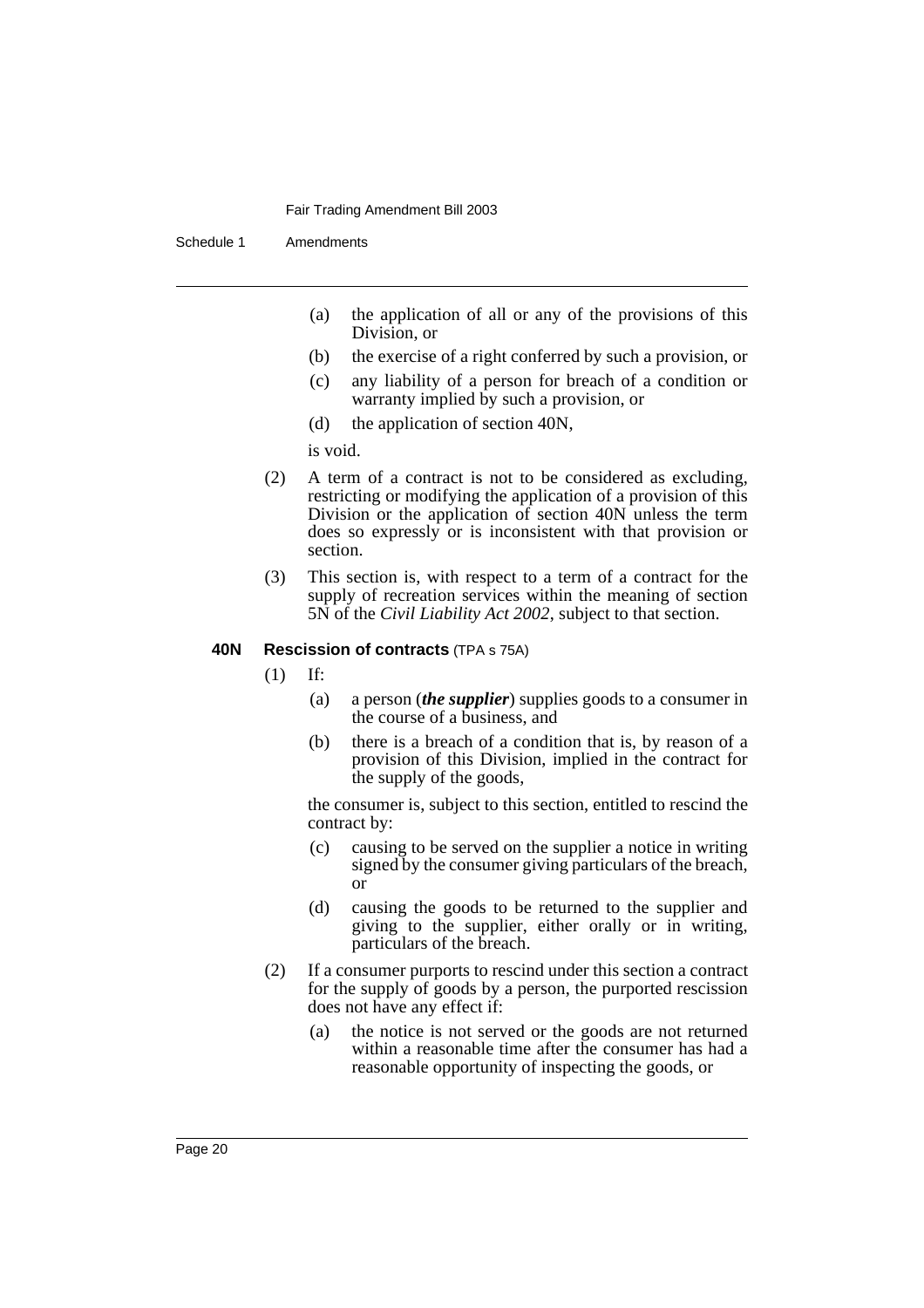Amendments **Schedule 1** and the set of the set of the set of the set of the set of the set of the set of the set of the set of the set of the set of the set of the set of the set of the set of the set of the set of the set

- (b) in the case of a rescission effected by service of a notice—after the delivery of the goods to the consumer but before the notice is served:
	- (i) the goods were disposed of by the consumer, were lost, or were destroyed otherwise than by reason of a defect in the goods, or
	- (ii) the consumer caused the goods to become unmerchantable or failed to take reasonable steps to prevent the goods from becoming unmerchantable, or
	- (iii) the goods were damaged by abnormal use, or
- (c) in the case of a rescission effected by return of the goods—while the goods were in the possession of the consumer:
	- (i) the consumer caused the goods to become unmerchantable or failed to take reasonable steps to prevent the goods from becoming unmerchantable, or
	- (ii) the goods were damaged by abnormal use.
- (3) If a contract for the supply of goods by a person (*the supplier*) to a consumer has been rescinded in accordance with this section:
	- (a) if the property in the goods had passed to the consumer before the notice of rescission was served on, or the goods were returned to, the supplier—the property in the goods re-vests in the supplier on the service of the notice or the return of the goods, and
	- (b) the consumer may recover from the supplier, as a debt, the amount or value of any consideration paid or provided by the consumer for the goods.
- (4) The right of rescission conferred by this section is in addition to, and not in derogation of, any other right or remedy under this or any other Act or law.

### **40O Implied undertakings as to title, encumbrances and quiet possession** (TPA s 69)

(1) In a contract for the supply of goods by a person (*the supplier*) to a consumer (other than a contract to which subsection (3) applies) there is: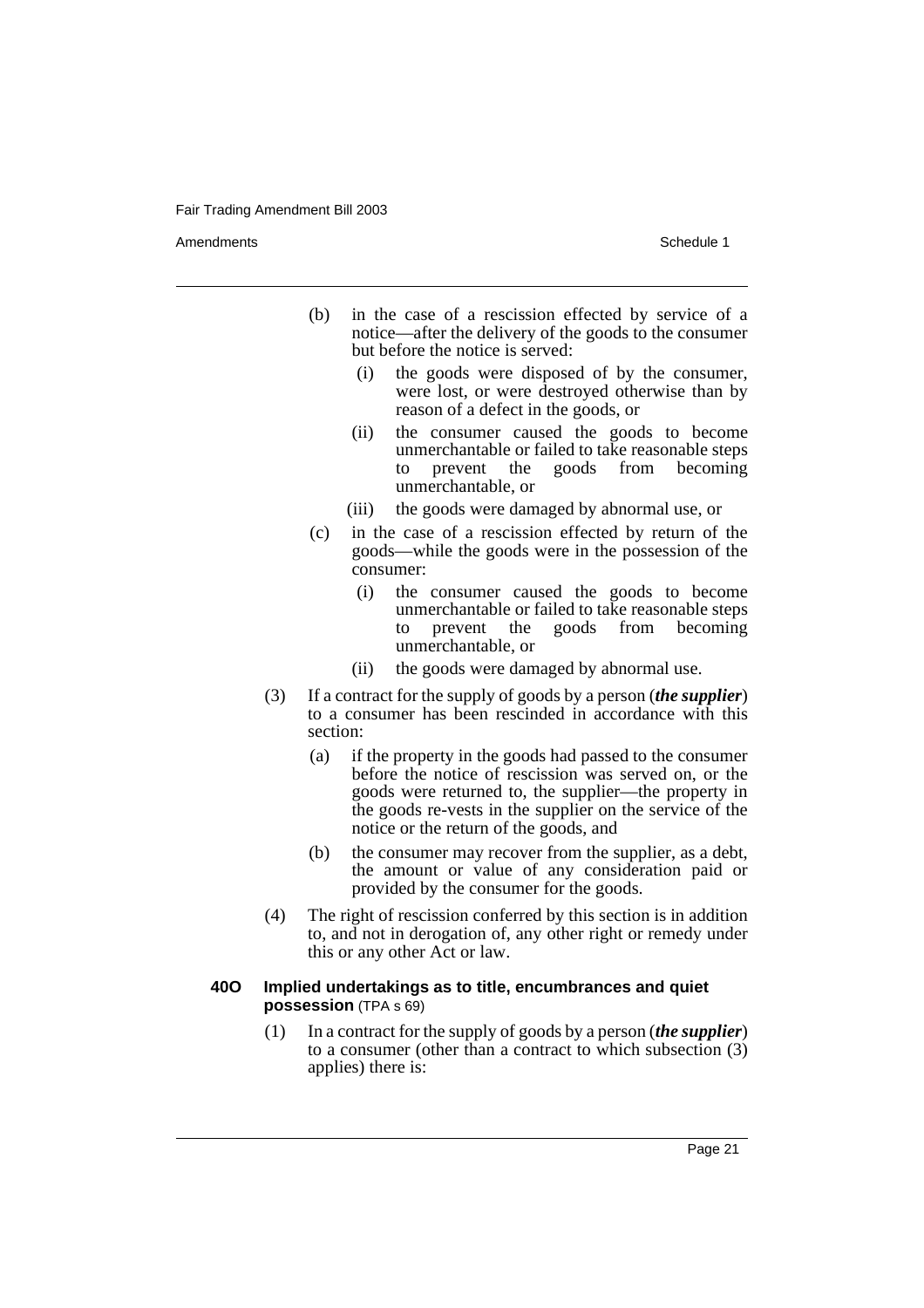Schedule 1 Amendments

- (a) an implied condition that, in the case of a supply by way of sale, the supplier has a right to sell the goods, and, in the case of an agreement to sell or a hire-purchase agreement, the supplier will have a right to sell the goods at the time when the property is to pass, and
- (b) an implied warranty that the consumer will enjoy quiet possession of the goods except so far as it may lawfully be disturbed by the supplier or by another person who is entitled to the benefit of any charge or encumbrance disclosed or known to the consumer before the contract is made, and
- (c) in the case of a contract for the supply of goods under which the property is to pass or may pass to the consumer—an implied warranty that the goods are free, and will remain free until the time when the property passes, from any charge or encumbrance not disclosed or known to the consumer before the contract is made.
- (2) A person is not, in relation to a contract for the supply of goods, in breach of the implied warranty referred to in subsection (1) (c) by reason only of the existence of a floating charge over assets of the person unless and until the charge becomes fixed and enforceable by the person to whom the charge is given.
- (3) In a contract for the supply of goods to a consumer in the case of which there appears from the contract or is to be inferred from the circumstances of the contract an intention that the supplier should transfer only such title as the supplier or a third person may have, there is:
	- (a) an implied warranty that all charges or encumbrances known to the supplier and not known to the consumer have been disclosed to the consumer before the contract is made, and
	- (b) an implied warranty that:
		- (i) the supplier, and
		- (ii) in a case where the parties to the contract intend that the supplier should transfer only such title as a third person may have—that person, and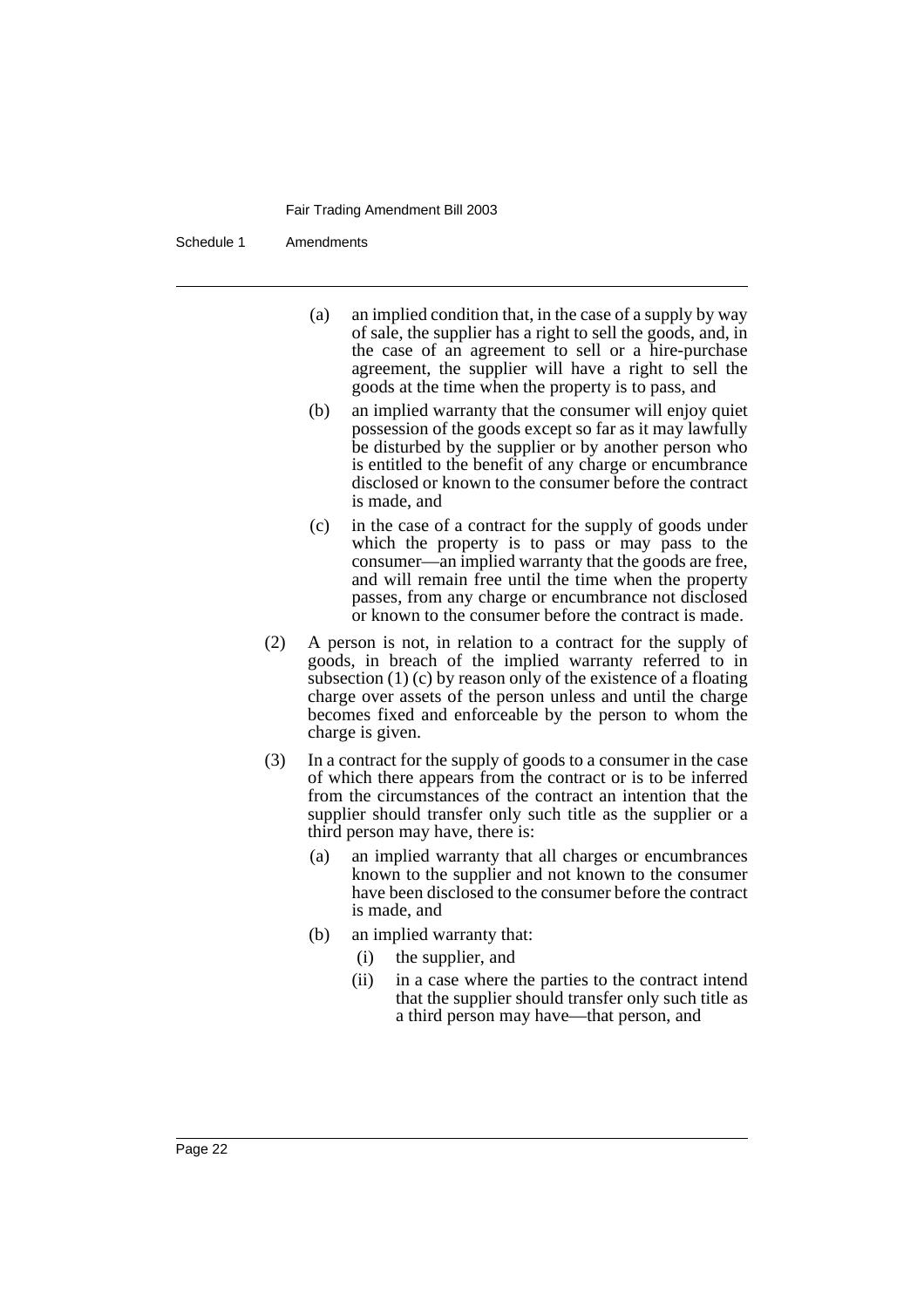Amendments **Schedule 1** and the set of the set of the set of the set of the set of the set of the set of the set of the set of the set of the set of the set of the set of the set of the set of the set of the set of the set

(iii) anyone claiming through or under the supplier or that third person otherwise than under a charge or encumbrance disclosed or known to the consumer before the contract is made,

will not disturb the consumer's quiet possession of the goods.

# **40P Supply by description** (TPA s 70)

- (1) In a contract for the supply (otherwise than by way of sale by auction or sale by competitive tender) by a person in the course of a business of goods to a consumer by description, there is an implied condition that the goods will correspond with the description and, if the supply is by reference to a sample as well as by description, it is not sufficient that the bulk of the goods corresponds with the sample if the goods do not also correspond with the description.
- (2) A supply of goods is not prevented from being a supply by description for the purposes of this section by reason only that, being exposed for sale or hire, they are selected by the consumer.

# **40Q Implied undertakings as to quality or fitness** (TPA s 71)

- (1) If a person supplies (otherwise than by way of sale by auction) goods to a consumer in the course of a business, there is an implied condition that the goods supplied under the contract for the supply of the goods are of merchantable quality, except that there is no such condition by reason only of this section:
	- (a) as regards defects specifically drawn to the consumer's attention before the contract is made, or
	- (b) if the consumer examines the goods before the contract is made—as regards any defect that the examination ought to have revealed.
- (2) If a person (*the supplier*) supplies (otherwise than by way of sale by auction) goods to a consumer in the course of a business and the consumer, expressly or by implication, makes known:
	- (a) to the supplier, or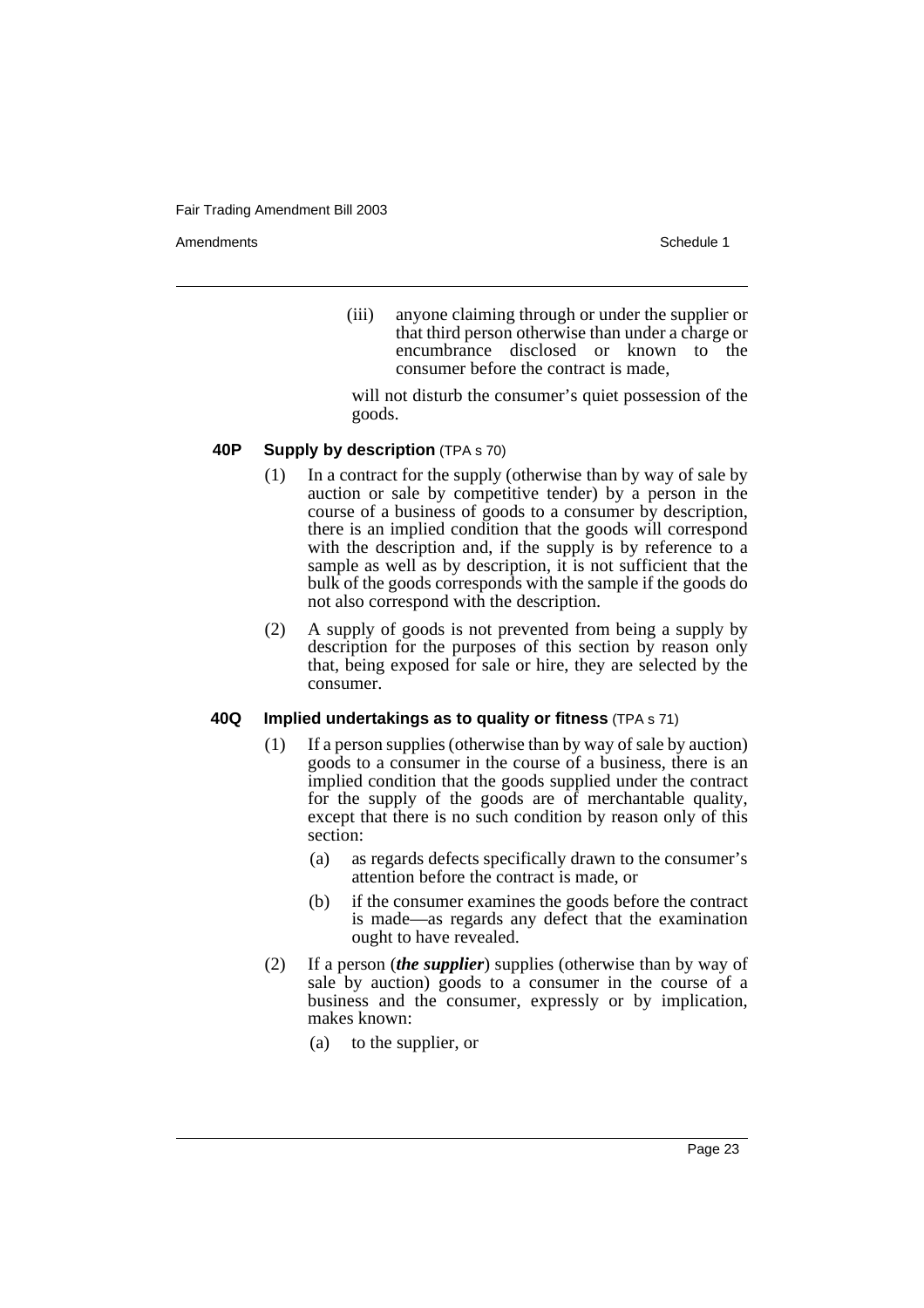Schedule 1 Amendments

(b) to the person by whom any negotiations are conducted,

any particular purpose for which the goods are being acquired, there is an implied condition that the goods supplied under the contract for the supply of the goods are reasonably fit for that purpose, whether or not that purpose is one for which such goods are commonly supplied, except where the circumstances show that the consumer does not rely, or that it is unreasonable for the consumer to rely, on the skill or judgment of the supplier or the person conducting the negotiations.

(3) Subsections (1) and (2) apply to a contract for the supply of goods made by a person who in the course of a business is acting as agent for the supplier in the same way as they apply to a contract for the supply of goods made by a person in the course of a business, except where that person is not supplying in the course of a business and either the consumer knows that fact or reasonable steps are taken to bring it to the notice of the consumer before the contract is made.

# **40R Supply by sample** (TPA s 72)

If in a contract for the supply (otherwise than by way of sale by auction or sale by competitive tender) by a person in the course of a business of goods to a consumer there is a term in the contract, expressed or implied, to the effect that the goods are supplied by reference to a sample:

- (a) there is an implied condition that the bulk will correspond with the sample in quality, and
- (b) there is an implied condition that the consumer will have a reasonable opportunity of comparing the bulk with the sample, and
- (c) there is an implied condition that the goods will be free from any defect, rendering them unmerchantable, that would not be apparent on reasonable examination of the sample.

# **40S Warranties in relation to supply of services** (TPA s 74)

(1) In every contract for the supply by a person in the course of a business of services to a consumer there is an implied warranty that the services will be rendered with due care and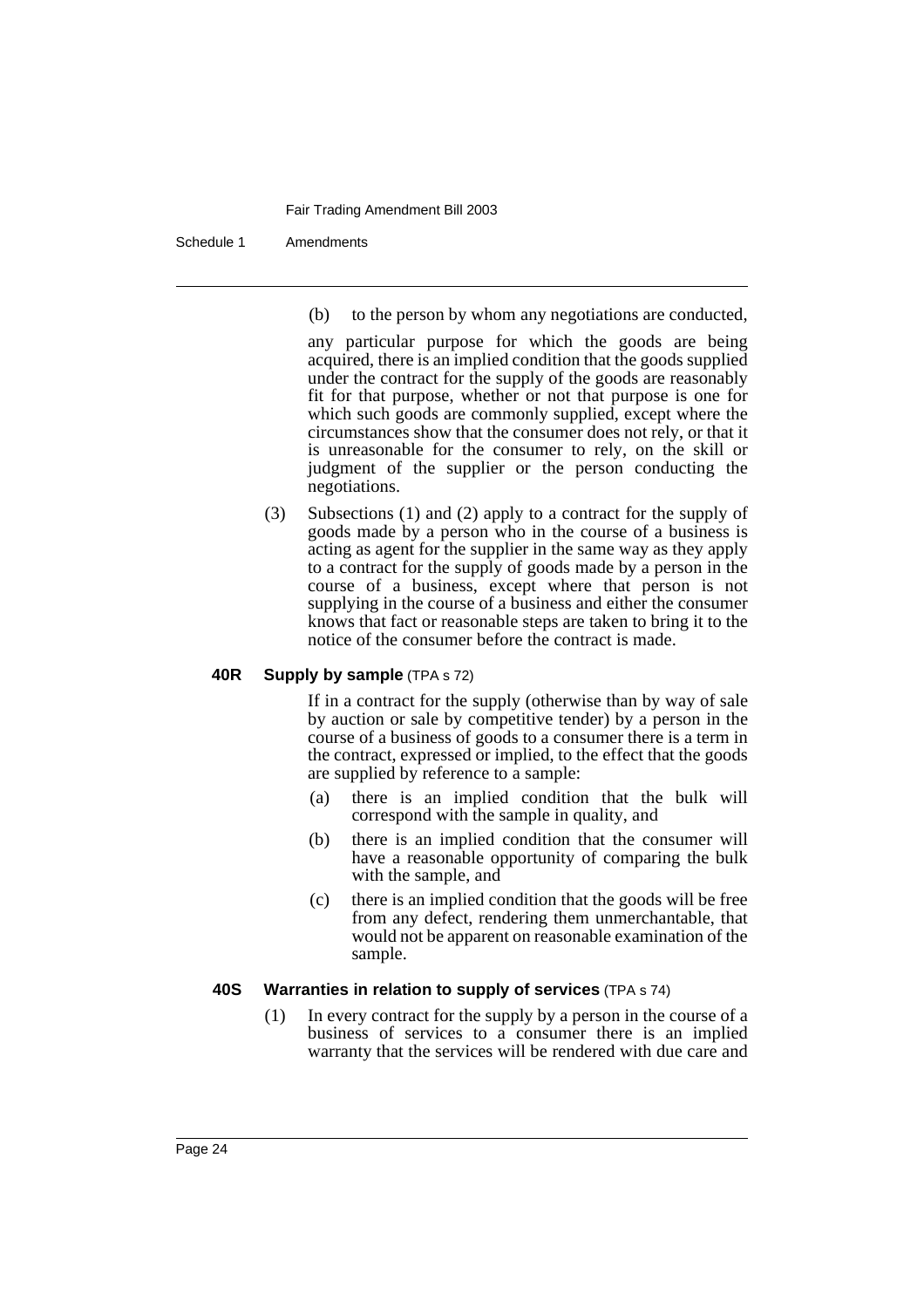Amendments Schedule 1

skill and that any materials supplied in connection with those services will be reasonably fit for the purpose for which they are supplied.

- (2) If a person supplies services (other than services of a professional nature provided by a qualified architect or engineer) to a consumer in the course of a business and the consumer, expressly or by implication, makes known to the person any particular purpose for which the services are required or the result that the consumer desires the services to achieve, there is an implied warranty that the services supplied under the contract for the supply of the services and any materials supplied in connection with those services will be reasonably fit for that purpose or are of such a nature and quality that they might reasonably be expected to achieve that result.
- (3) Subsection (2) does not apply if the circumstances show:
	- (a) that the consumer does not rely, or
	- (b) that it is unreasonable for the consumer to rely,

on the skill or judgment of the person.

# **Division 5 Actions against manufacturers and importers of goods**

# **40T Interpretation** (TPA s 74A)

(1) In this Division:

*express warranty*, in relation to goods, means an undertaking, assertion or representation in relation to:

- (a) the quality, performance or characteristics of the goods, or
- (b) the provision of services that are or may at any time be required in respect of the goods, or
- (c) the supply of parts that are or may at any time be required for the goods, or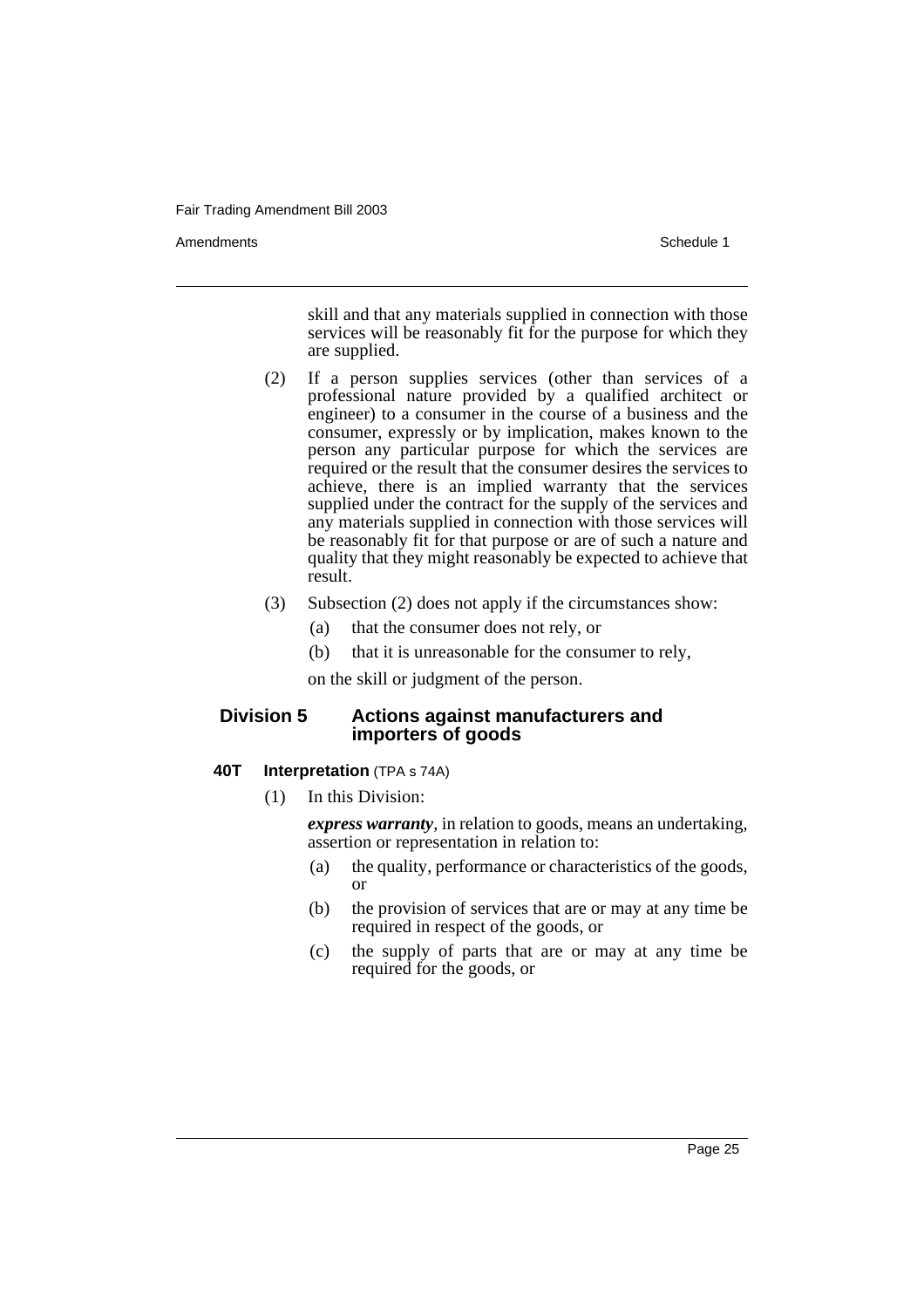#### Schedule 1 Amendments

(d) the future availability of identical goods, or of goods constituting or forming part of a set of which the goods in relation to which the undertaking, assertion or representation is given or made form part,

given or made in connection with the supply of the goods or in connection with the promotion by any means of the supply or use of the goods, the natural tendency of which is to induce persons to acquire the goods.

*manufactured* includes grown, extracted, produced, processed and assembled.

- (2) In this Division:
	- (a) a reference to goods is a reference to goods of a kind ordinarily acquired for personal, domestic or household use or consumption, and
	- (b) a reference to a person who acquires goods from a consumer does not include a reference to a person who acquires goods for the purpose of re-supply, and
	- (c) a reference to the quality of goods includes a reference to the state or condition of the goods, and
	- (d) a reference to negotiations in relation to the acquisition of goods by a consumer is a reference to any negotiations or arrangements conducted or made with the consumer by another person in the course of a business carried on by the other person in respect of which the consumer was induced to acquire the goods or which otherwise promoted the acquisition of the goods by the consumer.
- (3) If a person:
	- (a) holds himself, herself or itself out to the public as the manufacturer of goods, or
	- (b) causes or permits:
		- (i) the name of the person, or
		- (ii) a name by which the person carries on business, or
		- (iii) a brand or mark of the person,

to be applied to goods supplied by the person, or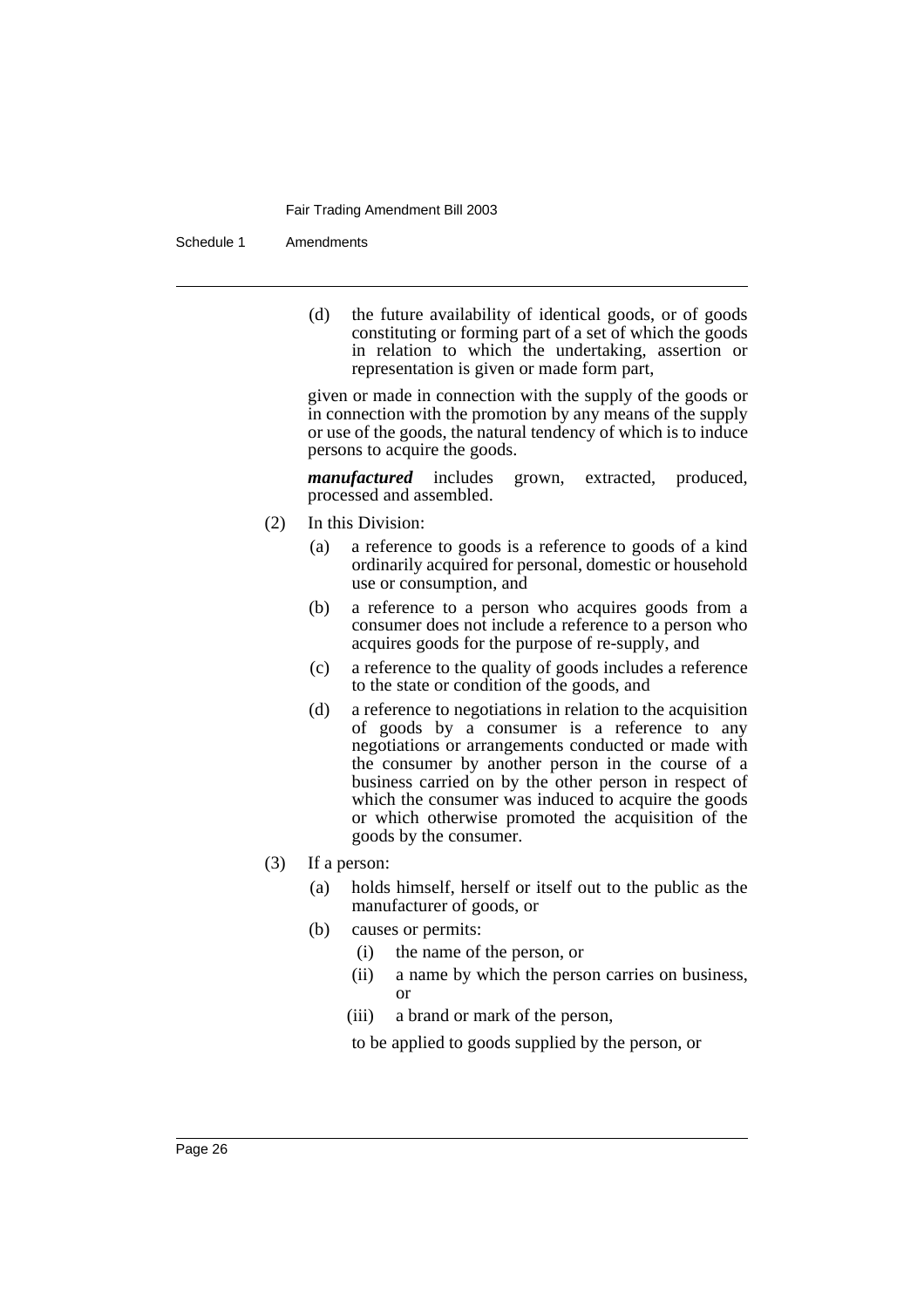Amendments **Schedule 1** and the set of the set of the set of the set of the set of the set of the set of the set of the set of the set of the set of the set of the set of the set of the set of the set of the set of the set

- (c) causes or permits another person:
	- (i) in connection with the supply or possible supply of goods by that other person, or
	- (ii) in connection with the promotion by that other person by any means of the supply or use of goods,

to hold out the person to the public as the manufacturer of the goods,

the person is, for the purposes of this Division, taken to have manufactured the goods.

- (4) If:
	- (a) goods are imported into this State by a person who was not the manufacturer of the goods, and
	- (b) at the time of the importation the manufacturer of the goods does not have a place of business in this State,

the person is, for the purposes of this Division, taken to have manufactured the goods.

- (5) For the purposes of subsection (3) (b):
	- (a) a name, brand or mark is taken to be applied to goods if it:
		- (i) is woven in, impressed on, worked into or annexed or affixed to the goods, or
		- (ii) is applied to a covering, label, reel or thing in or with which the goods are supplied, and
	- (b) if the name of a person, a name in which a person carries on business or a brand or mark of a person is applied to goods, it is to be presumed, unless the contrary is established, that the person caused or permitted the name, brand or mark to be applied to the goods.
- (6) The reference in subsection (5) to a covering includes a reference to a stopper, glass, bottle, vessel, box, capsule, case, frame or wrapper and the reference in that subsection to a label includes a reference to a band or ticket.
- (7) If goods are imported into this State on behalf of a person, the person is, for the purposes of this Division, taken to have imported the goods into this State.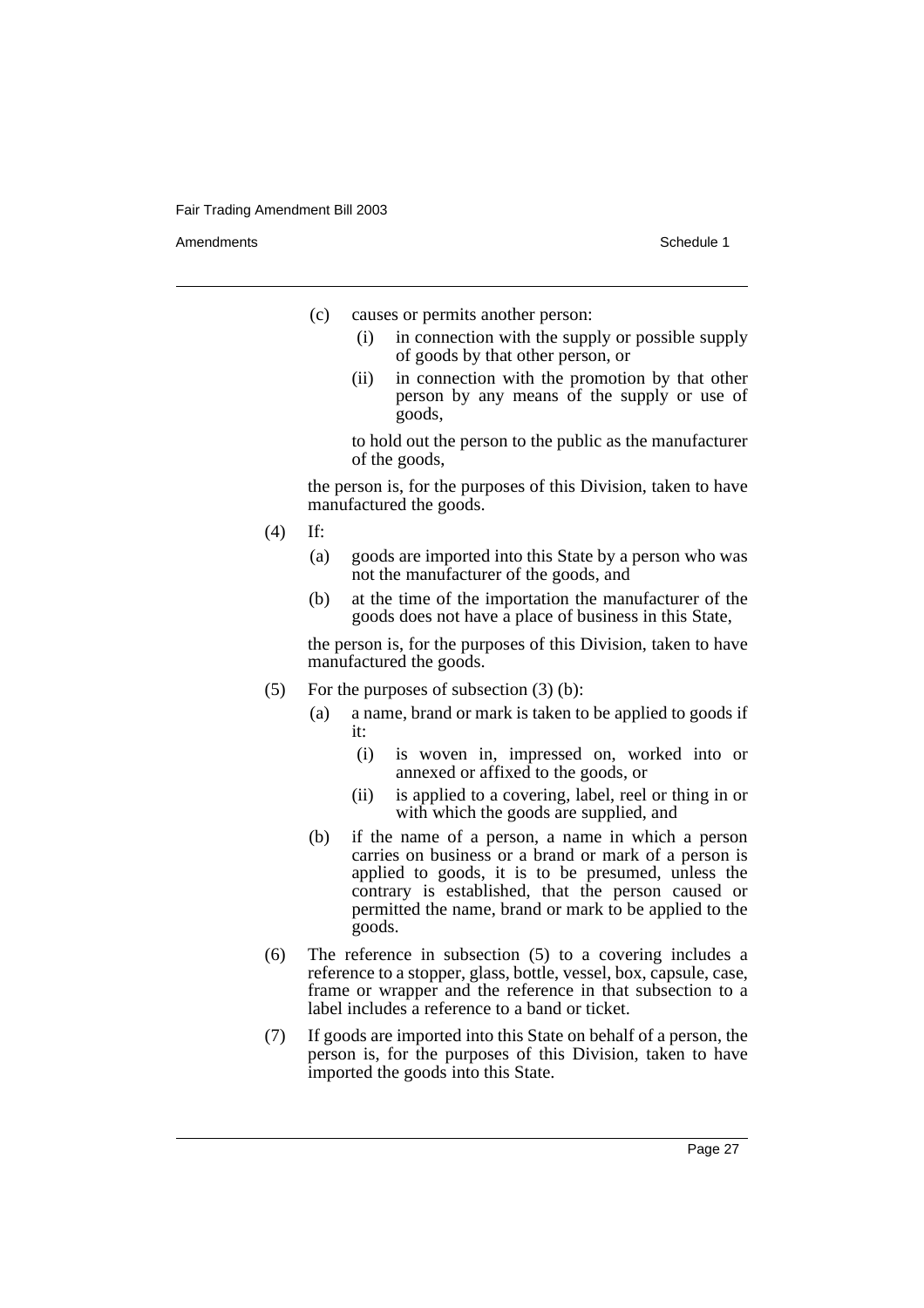Schedule 1 Amendments

(8) For the purposes of this Division, goods are taken to be supplied to a consumer despite the fact that, at the time of the supply, they are affixed to land or premises.

## **40U Actions in respect of unsuitable goods** (TPA s 74B)

- (1) If:
	- (a) a person (*the supplier*), in trade or commerce, supplies goods manufactured by the supplier to another person who acquires the goods for re-supply, and
	- (b) a person (whether or not the person who acquired the goods from the supplier) supplies the goods (otherwise than by way of sale by auction) to a consumer, and
	- (c) the goods are acquired by the consumer for a particular purpose that was, expressly or by implication, made known to the supplier, either directly, or through the person from whom the consumer acquired the goods or a person by whom any negotiations in connection with the acquisition of the goods were conducted, and
	- (d) the goods are not reasonably fit for that purpose, whether or not that is a purpose for which such goods are commonly supplied, and
	- (e) the consumer or a person who acquires the goods from, or derives title to the goods through or under, the consumer suffers loss or damage by reason that the goods are not reasonably fit for that purpose,

the supplier is liable to compensate the consumer or that other person for the loss or damage and the consumer or that other person may recover the amount of the compensation by action against the supplier in a court of competent jurisdiction.

- (2) Subsection (1) does not apply:
	- (a) if the goods are not reasonably fit for the purpose referred to in that subsection by reason of:
		- (i) an act or default of any person (not being the supplier or an employee or agent of the supplier), or
		- (ii) a cause independent of human control,

occurring after the goods have left the control of the supplier, or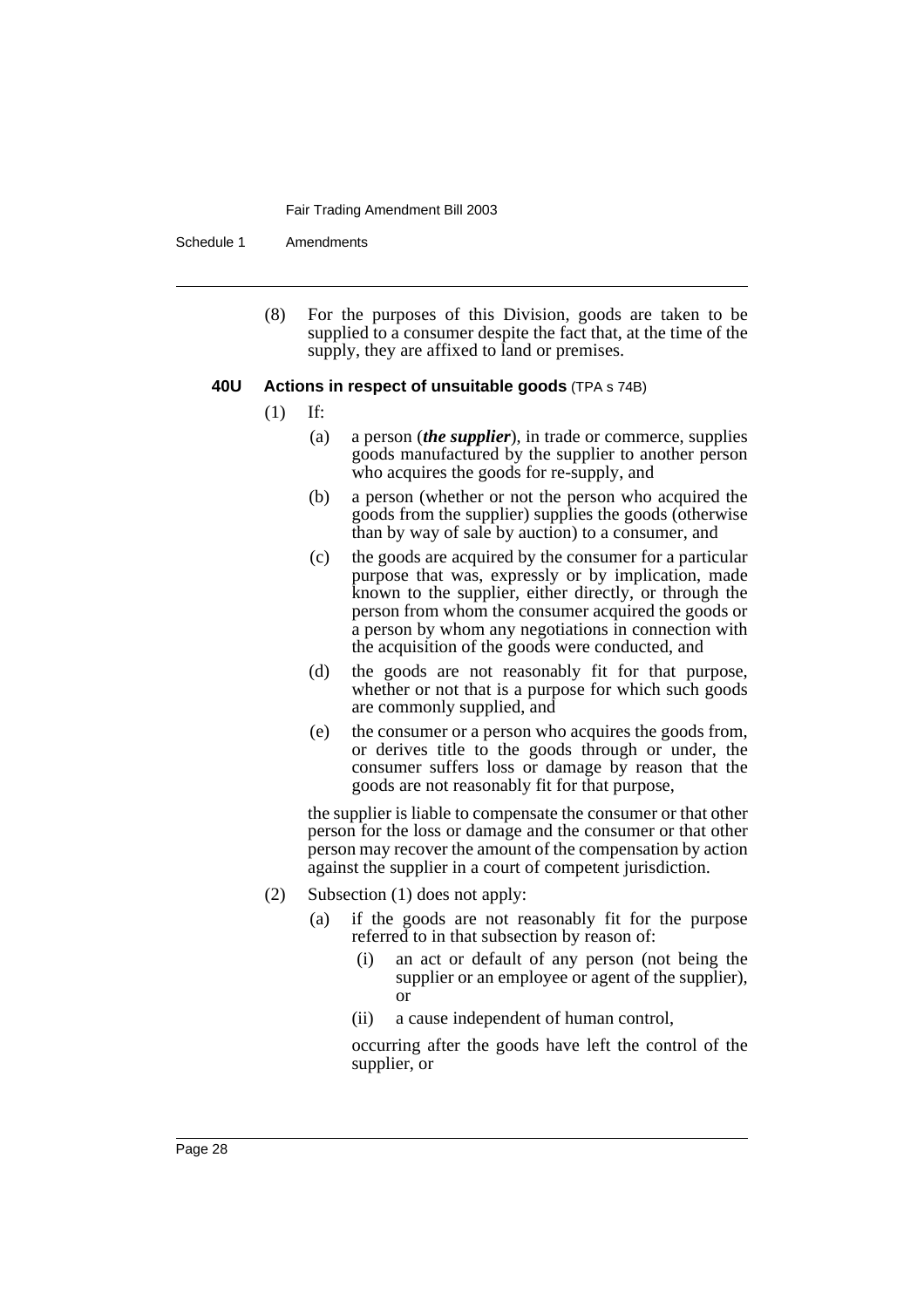Amendments **Schedule 1** and the set of the set of the set of the set of the set of the set of the set of the set of the set of the set of the set of the set of the set of the set of the set of the set of the set of the set

(b) if the circumstances show that the consumer did not rely, or that it was unreasonable for the consumer to rely, on the skill or judgment of the supplier.

## **40V Actions in respect of false descriptions** (TPA s 74C)

- (1) If:
	- (a) a person (*the supplier*), in trade or commerce, supplies goods manufactured by the supplier to another person who acquires the goods for re-supply, and
	- (b) a person (whether or not the person who acquired the goods from the supplier) supplies the goods (otherwise than by way of sale by auction) to a consumer by description, and
	- (c) the goods do not correspond with the description, and
	- (d) the consumer or a person who acquires the goods from, or derives title to the goods through or under, the consumer suffers loss or damage by reason that the goods do not correspond with the description,

the supplier is liable to compensate the consumer or that other person for the loss or damage and the consumer or that other person may recover the amount of the compensation by action against the supplier in a court of competent jurisdiction.

- (2) Subsection (1) does not apply if the goods do not correspond with the description referred to in that subsection by reason of:
	- (a) an act or default of any person (not being the supplier or an employee or agent of the supplier), or
	- (b) a cause independent of human control,

occurring after the goods have left the control of the supplier.

- (3) A supplier is not liable to compensate a person for loss or damage suffered by the person by reason that goods do not correspond with a description unless the description was applied to the goods:
	- (a) by or on behalf of the supplier, or
	- (b) with the consent of the supplier, whether express or implied.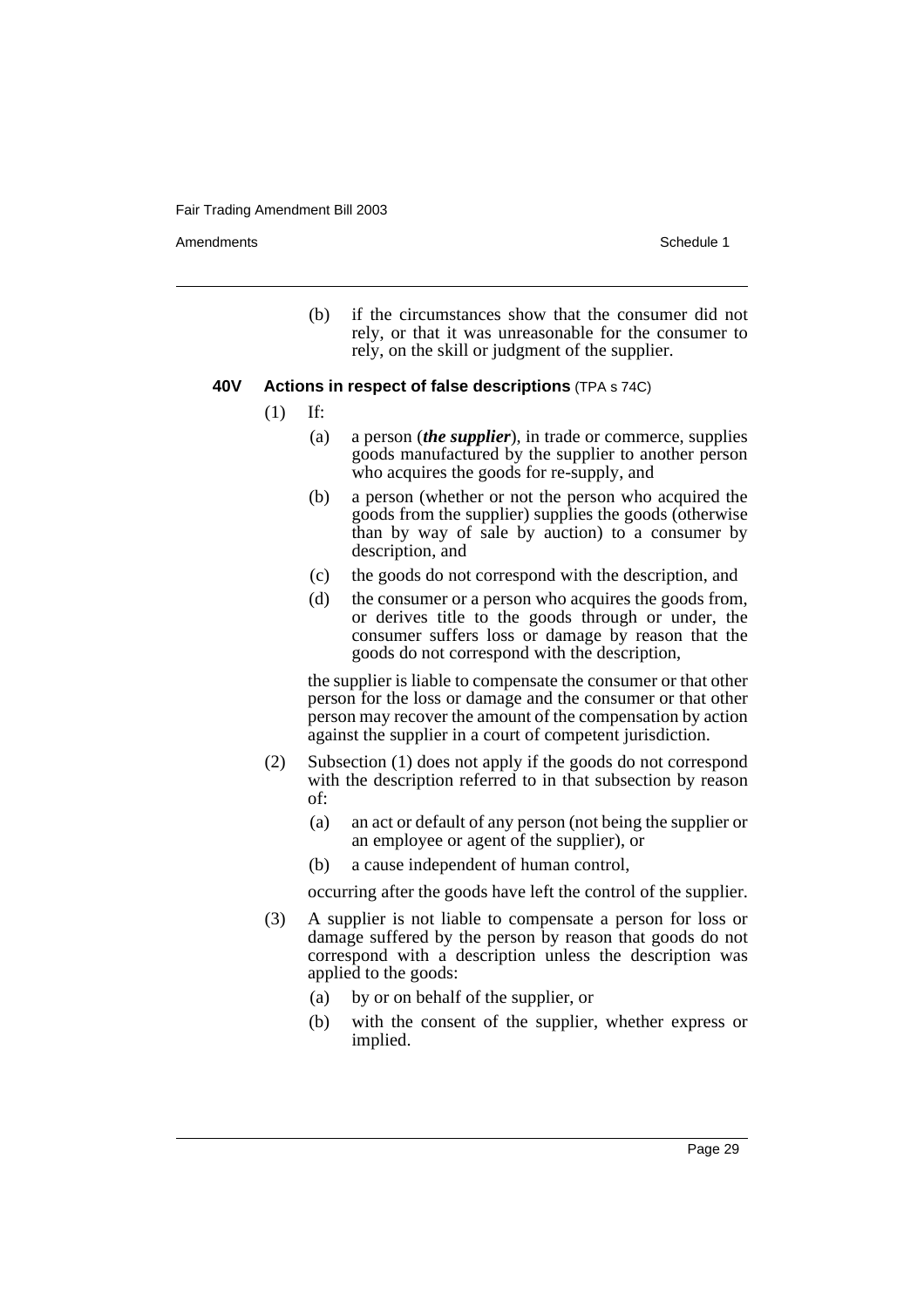Schedule 1 Amendments

- (4) If the goods referred to in subsection (1) are supplied to the consumer by reference to a sample as well as by description, it is not a defence to an action under this section that the bulk of the goods corresponds with the sample if the goods do not also correspond with the description.
- (5) A supply of goods is not prevented from being a supply by description for the purposes of subsection (1) by reason only that, being exposed for sale or hire, they are selected by the consumer.

# **40W Actions in respect of goods of unmerchantable quality** (TPA s 74D)

- (1) If:
	- (a) a person (*the supplier*), in trade or commerce, supplies goods manufactured by the supplier to another person who acquires the goods for re-supply, and
	- (b) a person (whether or not the person who acquired the goods from the supplier) supplies the goods (otherwise than by way of sale by auction) to a consumer, and
	- (c) the goods are not of merchantable quality, and
	- (d) the consumer or a person who acquires the goods from, or derives title to the goods through or under, the consumer suffers loss or damage by reason that the goods are not of merchantable quality,

the supplier is liable to compensate the consumer or that other person for the loss or damage and the consumer or that other person may recover the amount of the compensation by action against the supplier in a court of competent jurisdiction.

- (2) Subsection (1) does not apply:
	- (a) if the goods are not of merchantable quality by reason of:
		- (i) an act or default of any person (not being the supplier or an employee or agent of the supplier), or
		- (ii) a cause independent of human control,

occurring after the goods have left the control of the supplier, or

(b) as regards defects specifically drawn to the consumer's attention before the making of the contract for the supply of the goods to the consumer, or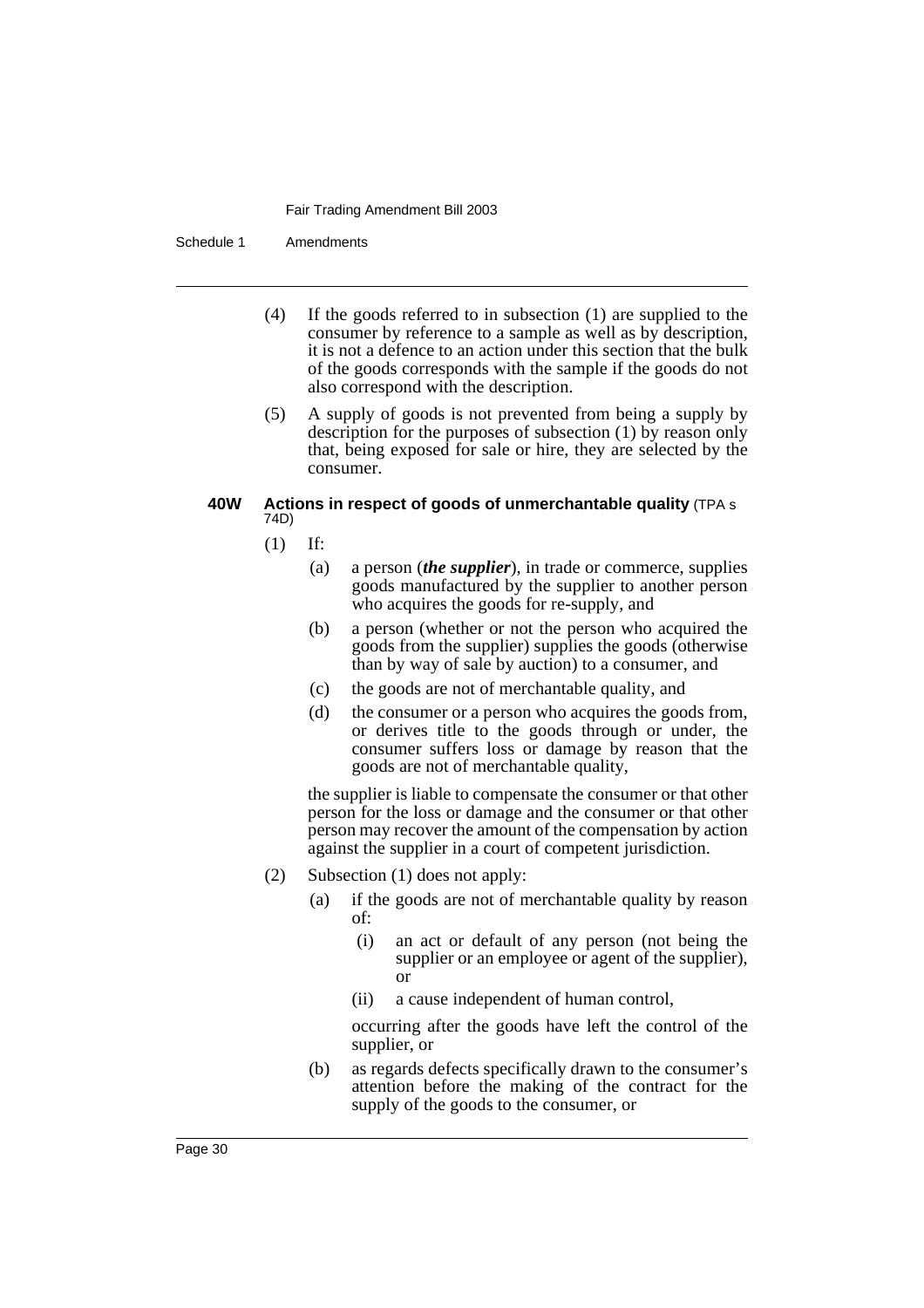Amendments **Schedule 1** and the set of the set of the set of the set of the set of the set of the set of the set of the set of the set of the set of the set of the set of the set of the set of the set of the set of the set

- (c) if the consumer examines the goods before that contract is made, as regards defects that the examination ought to reveal.
- (3) For the purposes of this section, goods of any kind are of *merchantable quality* if they are as fit for the purpose or purposes for which goods of that kind are commonly bought as it is reasonable to expect having regard to:
	- (a) any description applied to the goods by the supplier, and
	- (b) the price received by the supplier for the goods (if relevant), and
	- (c) all the other relevant circumstances.

# **40X Actions in respect of non-correspondence with samples etc** (TPA s 74E)

- (1) If:
	- (a) a person (*the supplier*), in trade or commerce, supplies goods manufactured by the supplier to another person who acquires the goods for re-supply, and
	- (b) a person (whether or not the person who acquired the goods from the supplier) supplies the goods (otherwise than by way of sale by auction) to a consumer, and
	- (c) the goods are supplied to the consumer by reference to a sample, and
	- (d) the bulk of the goods does not correspond with the sample in quality or the goods have a defect, rendering them unmerchantable, that is not, or would not be, apparent on reasonable examination of the sample, and
	- (e) the consumer or a person who acquires the goods from, or derives title to the goods through or under, the consumer suffers loss or damage by reason that the bulk does not correspond with the sample in quality or by reason that the goods have that defect,

the supplier is liable to compensate the consumer or that other person for the loss or damage and the consumer or that other person may recover the amount of the loss or damage by action against the supplier in a court of competent jurisdiction.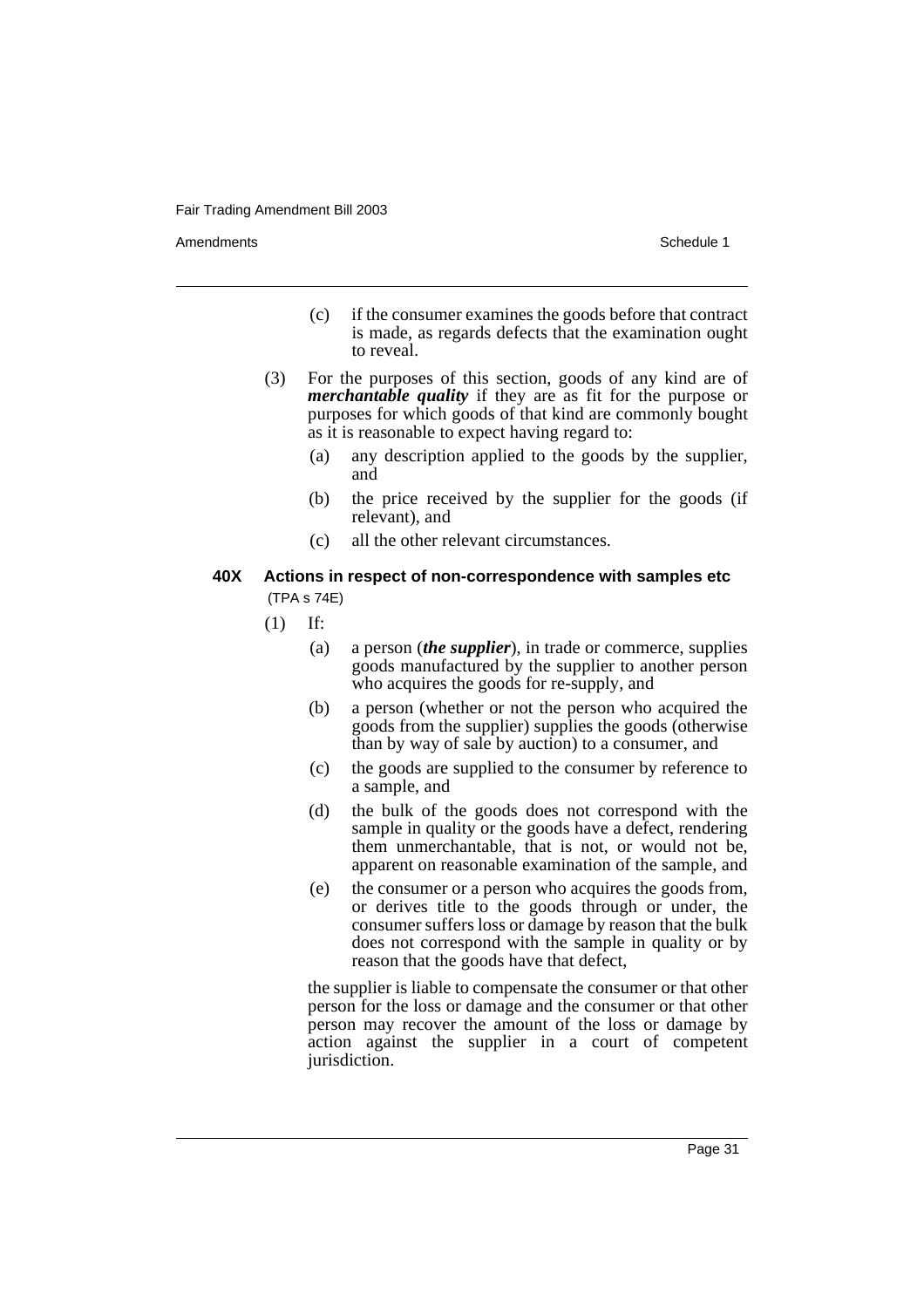Schedule 1 Amendments

- (2) Subsection (1) does not apply if:
	- (a) the sample is not supplied by the supplier, or
	- (b) the supply by sample is made without the express or implied concurrence of the supplier, or
	- (c) the failure of the bulk of the goods to correspond with the sample in quality or the existence of the defect is due to:
		- (i) an act or default of any person (not being the supplier or an employee or agent of the supplier), or a cause independent of human control, occurring after the goods have left the control of the supplier, or
		- (ii) other circumstances that were beyond the control of the supplier and that it could not reasonably be expected to have foreseen.

# **40Y Actions in respect of failure to provide facilities for repairs or parts** (TPA s 74F)

- (1) If:
	- (a) a person (*the supplier*), in trade or commerce, supplies goods (otherwise than by way of sale by auction) manufactured by the supplier to a consumer, or
	- (b) a person (*the supplier*), in trade or commerce, supplies goods manufactured by the supplier to another person who acquires the goods for re-supply and a person (whether or not the person who acquired the goods from the supplier) supplies the goods (otherwise than by way of sale by auction) to a consumer,

and:

- (c) at a time (in this section referred to as the *relevant time*) after the acquisition of the goods by the consumer:
	- (i) the goods need to be repaired but facilities for their repair are not reasonably available to the consumer or a person who acquires the goods from, or derives title to the goods through or under, the consumer, or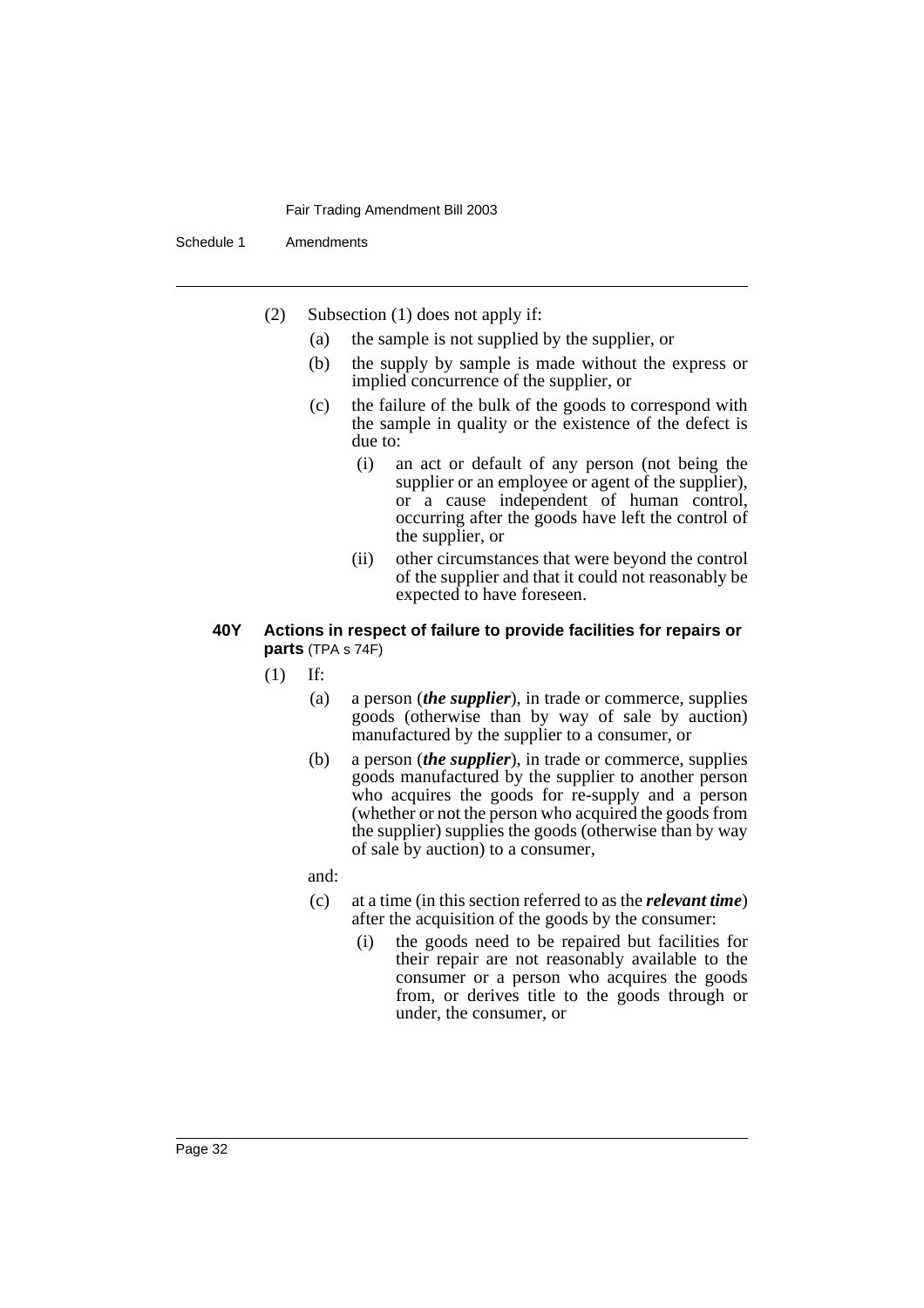Amendments **Schedule 1** and the set of the set of the set of the set of the set of the set of the set of the set of the set of the set of the set of the set of the set of the set of the set of the set of the set of the set

- (ii) a part is required for the goods but the part is not reasonably available to the consumer or a person who acquires the goods from, or derives title to the goods through or under, the consumer, and
- (d) the supplier acted unreasonably in failing to ensure that facilities for the repair of the goods were, or that the part was, reasonably available to the consumer or that other person at the relevant time, and
- (e) the consumer or that other person suffers loss or damage by reason of the failure of the supplier to ensure that facilities for the repair of the goods were, or that the part was, reasonably available to the consumer or that other person at the relevant time,

the supplier is liable to compensate the consumer or that other person for the loss or damage and the consumer or that other person may recover the amount of the compensation by action against the supplier in a court of competent jurisdiction.

- (2) Subsection (1) does not apply if the supplier took reasonable action to ensure that the consumer acquiring the goods would be given notice at or before the time when the consumer acquired the goods that:
	- (a) the supplier did not promise that facilities for the repair of the goods, or that parts for the goods, would be available, or
	- (b) the supplier did not promise that facilities for the repair of the goods, or that parts for the goods, would be available after a specified period, being a period that expired before the relevant time.
- (3) If the supplier took reasonable action to ensure that the consumer acquiring the goods would be given notice at or before the time when the consumer acquired the goods that the supplier did not promise that:
	- (a) facilities for the repair of the goods, being facilities of a kind specified in the notice, would be available, or
	- (b) parts for the goods, being parts of a kind specified in the notice, would be available, or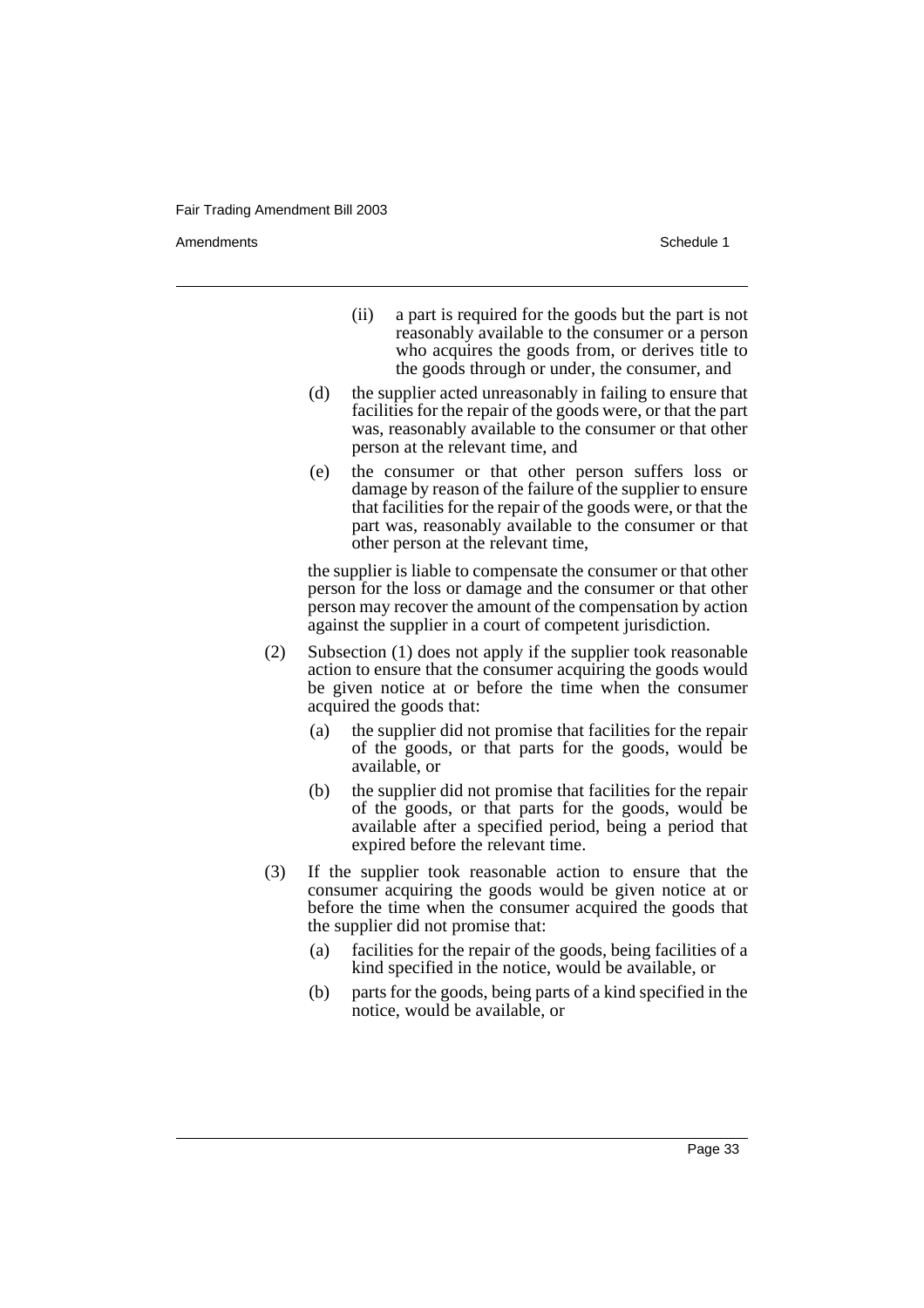Schedule 1 Amendments

(c) facilities for the repair of the goods would be available at, or parts for the goods would be available from, a place or places specified in the notice,

the supplier is not liable to compensate the consumer or a person who acquires the goods from, or derives title to the goods through or under, the consumer for loss or damage suffered by the consumer or that other person by reason of the failure of the supplier to ensure that facilities of the kind specified in the notice, or parts of the kind specified in the notice, were available, or that facilities for the repair of the goods were available at, or parts for the goods were available from, a place or places specified in the notice, as the case may be.

(4) In determining whether a supplier acted unreasonably in failing to ensure that facilities for the repair of goods were, or that a part was, reasonably available to a person at the relevant time, a court is to have regard to all the circumstances of the case, and in particular to the existence, at the relevant time, of circumstances that prevented those facilities or that part being so available, being circumstances beyond the control of the supplier.

# **40Z Actions in respect of non-compliance with express warranty** (TPA s 74G)

- (1) If:
	- (a) a person (*the supplier*), in trade or commerce:
		- (i) supplies goods (otherwise than by way of sale by auction) manufactured by the supplier to a consumer, or
		- (ii) supplies goods manufactured by the supplier to another person who acquires the goods for resupply and a person (whether or not the person who acquired the goods from the supplier) supplies the goods (otherwise than by way of sale by auction) to a consumer, and
	- (b) the supplier fails to comply with an express warranty given or made by the supplier in relation to the goods, and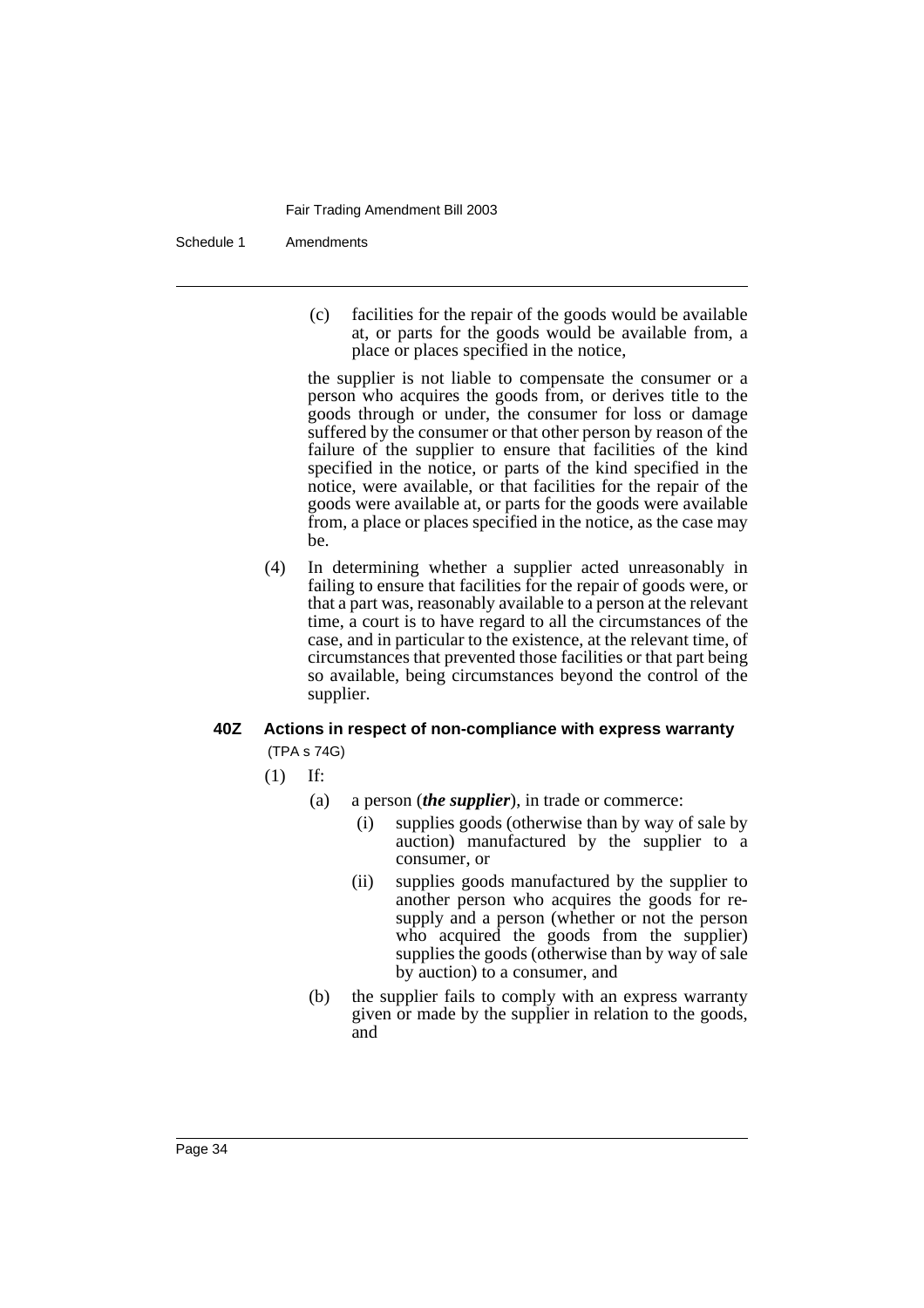Amendments **Schedule 1** and the set of the set of the set of the set of the set of the set of the set of the set of the set of the set of the set of the set of the set of the set of the set of the set of the set of the set

(c) the consumer or a person who acquires the goods from, or derives title to the goods through or under, the consumer suffers loss or damage by reason of the failure,

the supplier is liable to compensate the consumer or that other person for the loss or damage and the consumer or that other person may recover the amount of the compensation by action against the supplier in a court of competent jurisdiction.

- (2) For the purposes of any action instituted by a person against a supplier under this section, if:
	- (a) an undertaking, assertion or representation was given or made in connection with the supply of goods or in connection with the promotion by any means of the supply or use of goods, and
	- (b) the undertaking, assertion or representation would, if it had been given or made by the supplier or a person acting on the supplier's behalf, have constituted an express warranty in relation to the goods,

it is to be presumed that the undertaking, assertion or representation was given or made by the supplier or a person acting on the supplier's behalf unless the supplier proves that the supplier did not give or make, and did not cause or permit the giving or making of, the undertaking, assertion or representation.

# **40ZA Right to recover against manufacturer or importer** (TPA s 74H)

If:

- (a) a person (*the seller*) is under a liability to another person (*the consumer*) in respect of loss or damage suffered by the consumer as a result of a breach of a condition or warranty implied by a provision of Division 4 in a contract for the supply of goods by the seller to the consumer, and
- (b) a third person (*the manufacturer*) is liable to compensate the consumer in respect of the same loss or damage by reason of a provision of this Division,

the manufacturer is liable to indemnify the seller in respect of the liability of the seller to the consumer and the seller may, in respect of the manufacturer's liability to indemnify the seller, institute an action against the manufacturer in a court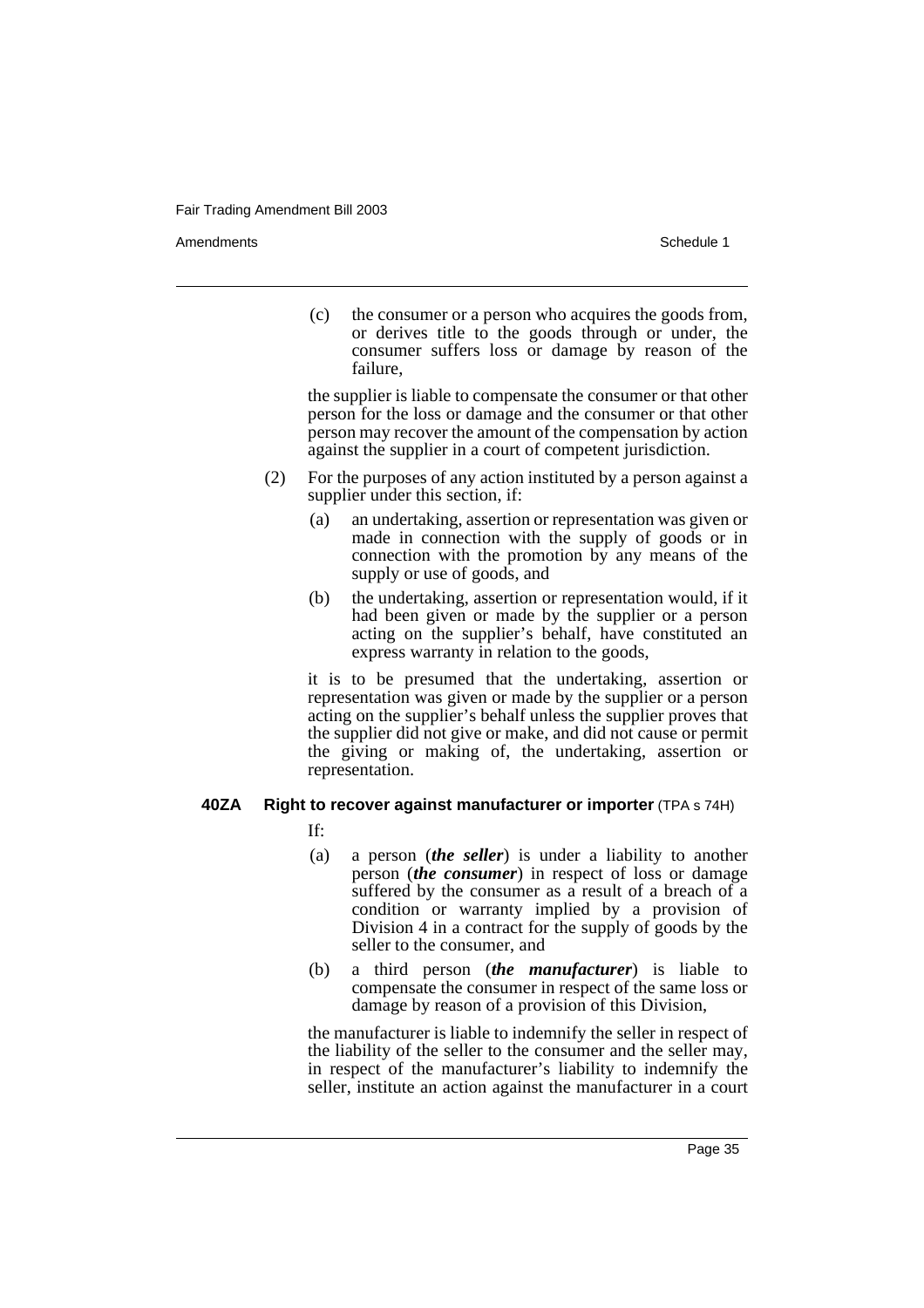Schedule 1 Amendments

of competent jurisdiction for such legal or equitable relief as the seller could have obtained if the liability of the manufacturer to indemnify the seller had arisen under a contract of indemnity made between the manufacturer and the seller.

### **40ZB Time for commencing actions** (TPA s 74J)

- (1) This section does not apply to a cause of action to which Division 6 of Part 2 of the *Limitation Act 1969* applies.
- (2) An action under a provision of this Division may be commenced at any time within 3 years after the day on which the cause of action accrued.
- (3) For the purposes of this section, a cause of action is taken to have accrued:
	- (a) in the case of an action other than an action under section 40ZA, on the day on which the consumer or a person who acquired the goods from, or derived title to the goods through or under, the consumer first became aware, or ought reasonably to have become aware:
		- (i) in the case of an action under section 40U—that the goods were not reasonably fit for the purpose referred to in that section, or
		- (ii) in the case of an action under section 40V—that the goods did not correspond with the description referred to in that section, or
		- (iii) in the case of an action under section 40W—that the goods were not of merchantable quality, or
		- (iv) in the case of an action under section 40X—that the bulk of the goods did not correspond with the sample in quality or the goods had the defect referred to in that section, or
		- $(v)$  in the case of an action under section 40Y—that the goods needed to be repaired or that the part was required for the goods, as the case may be, or
		- (vi) in the case of an action under section 40Z—of the failure of the supplier to comply with the express warranty referred to in that section, or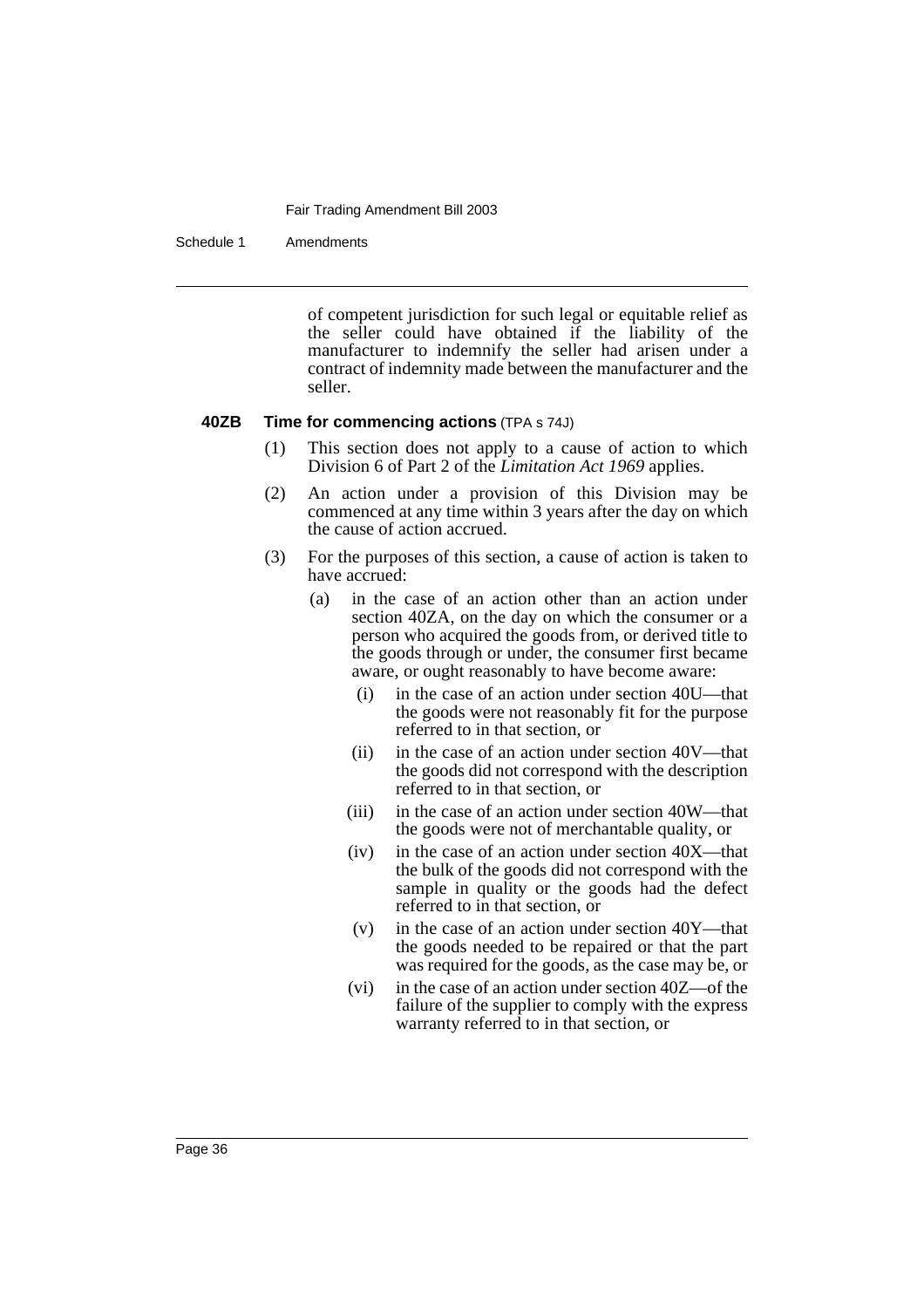Amendments **Schedule 1** and the set of the set of the set of the set of the set of the set of the set of the set of the set of the set of the set of the set of the set of the set of the set of the set of the set of the set

- (b) in the case of an action under section 40ZA, on:
	- (i) the day, or the first day, as the case may be, on which the seller referred to in that section made a payment in respect of, or otherwise discharged in whole or in part, the liability of that seller to the consumer referred to in that section, or
	- (ii) the day on which a proceeding was instituted by that consumer against that seller in respect of that liability or, if more than one such proceeding was instituted, the day on which the first such proceeding was instituted,

whichever was the earlier.

(4) In an action under a provision of this Division, it is a defence if the defendant proves that the action was not commenced within 10 years after the time of the first supply to a consumer of the goods to which the action relates.

### **40ZC Application of Division not to be excluded or modified** (TPA s 74K)

- (1) Any term of a contract (including a term that is not set out in the contract but is incorporated in the contract by another term of the contract) that:
	- (a) purports to exclude, restrict or modify, or
	- (b) has the effect of excluding, restricting or modifying,

any liability of a person to compensate or indemnify another person that may arise under this Division, is void.

(2) A term of a contract is not to be taken to exclude, restrict or modify the application of a provision of this Division unless the term does so expressly or is inconsistent with that provision.

# **[18] Section 43 Unconscionable conduct**

Omit "customer" wherever occurring. Insert instead "consumer".

# **[19] Section 43 (5)**

Omit the subsection.

# **[20] Section 43 (6)**

Omit "does not include". Insert instead "includes".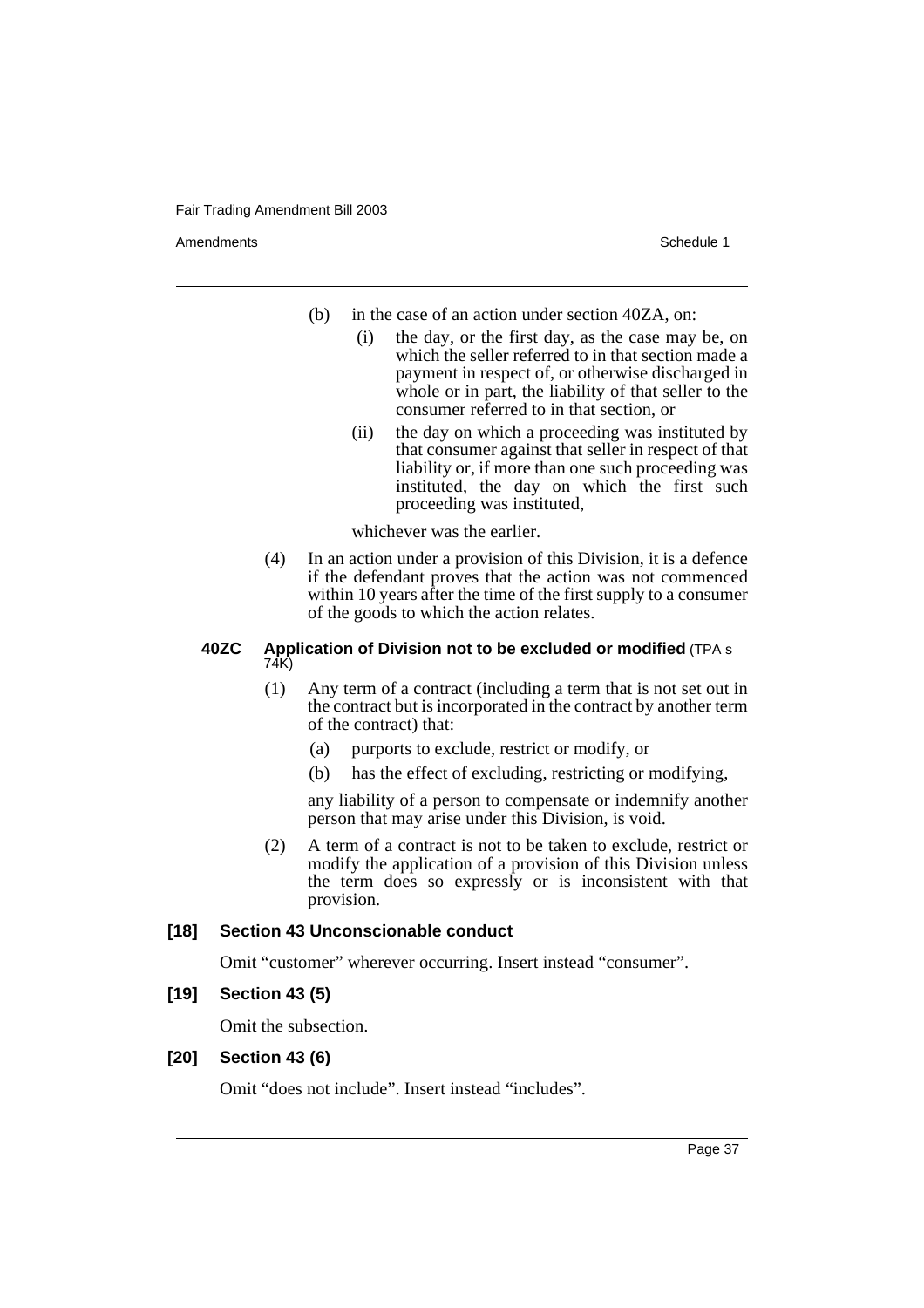Schedule 1 Amendments

# **[21] Section 44A**

Insert after section 44:

# **44A Country of origin representations**

- (1) If:
	- (a) a person makes a representation as to the country of origin of goods, and
	- (b) the goods have been substantially transformed in that country, and
	- (c) 50% or more of the cost of producing or manufacturing the goods is attributable to production or manufacturing processes that occurred in that country, and
	- (d) the representation is not a representation referred to in subsection (2) or (3),

the person does not contravene section 42 or 44 (i) by reason only of making the representation.

- (2) If:
	- (a) a person makes a representation that goods are the produce of a particular country (whether the representation uses the words "product of", "produce of" or any other grammatical variation of the word "produce"), and
	- (b) the country was the country of origin of each significant ingredient or significant component of the goods, and
	- (c) all, or virtually all, processes involved in the production or manufacture occurred in that country,

the person does not contravene section 42 or 44 (i) by reason only of making the representation.

- (3) If:
	- (a) a person makes a representation as to the country of origin of goods by means of a logo specified in the regulations made under subsection (4), and
	- (b) the goods have been substantially transformed in the country represented by the logo as the country of origin of the goods, and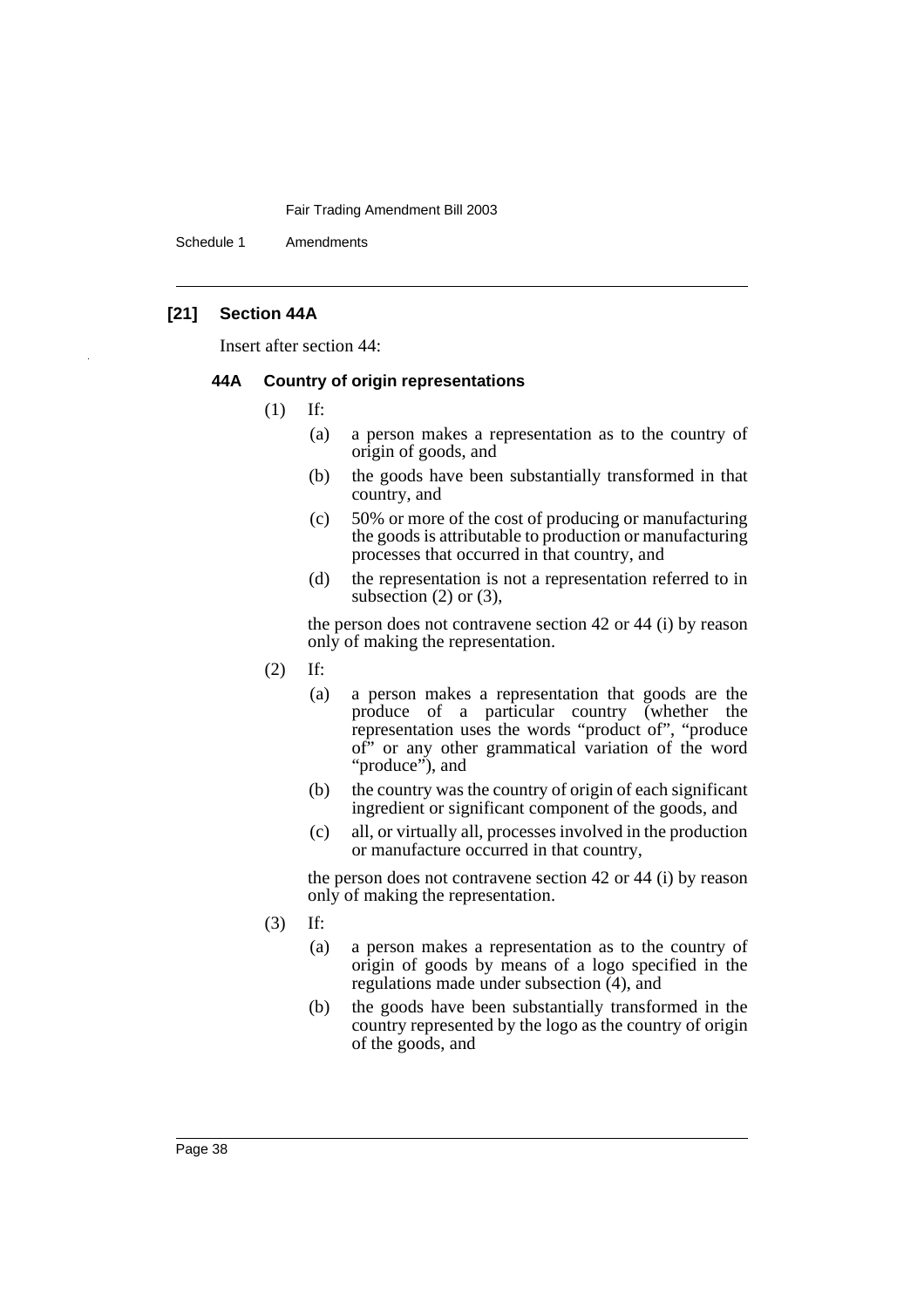Amendments **Schedule 1** and the set of the set of the set of the set of the set of the set of the set of the set of the set of the set of the set of the set of the set of the set of the set of the set of the set of the set

(c) the prescribed percentage of the cost of producing or manufacturing the goods is attributable to production or manufacturing processes that occurred in that country,

the person does not contravene section 42 or 44 (i) by reason only of making the representation.

- (4) The regulations may, in relation to a specified logo, prescribe a percentage in the range of 51% to 100% as the percentage applicable to the goods for the purposes of subsection (3) (c).
- (5) For the purposes of this section, goods are *substantially transformed* in a country if they undergo a fundamental change in that country in form, appearance or nature such that the goods existing after the change are new and different goods from those existing before the change.
- (6) Without limiting subsection (5), the regulations may prescribe:
	- (a) changes (whether in relation to particular classes of goods or otherwise) that are not fundamental changes for the purposes of that subsection, and
	- (b) examples (in relation to particular classes of goods or otherwise) of changes that are fundamental changes for the purposes of that subsection.
- (7) For the purposes of this section, the cost of producing or manufacturing goods is to be determined in accordance with the regulations.
- (8) If in any proceedings against a person for an offence under section 42 or 44 (i) the person seeks to rely on a provision of this section or the regulations made under this section, the onus is on the person to establish the matters set out in the provision on which the person seeks to rely.

# **[22] Section 51A**

Insert after section 51:

# **51A Prohibition on mock auctions**

- (1) A person must not promote or conduct or assist in the promotion or conduct of an auction:
	- (a) at which:
		- (i) goods are sold to a person at a price lower than the highest bid for the goods, or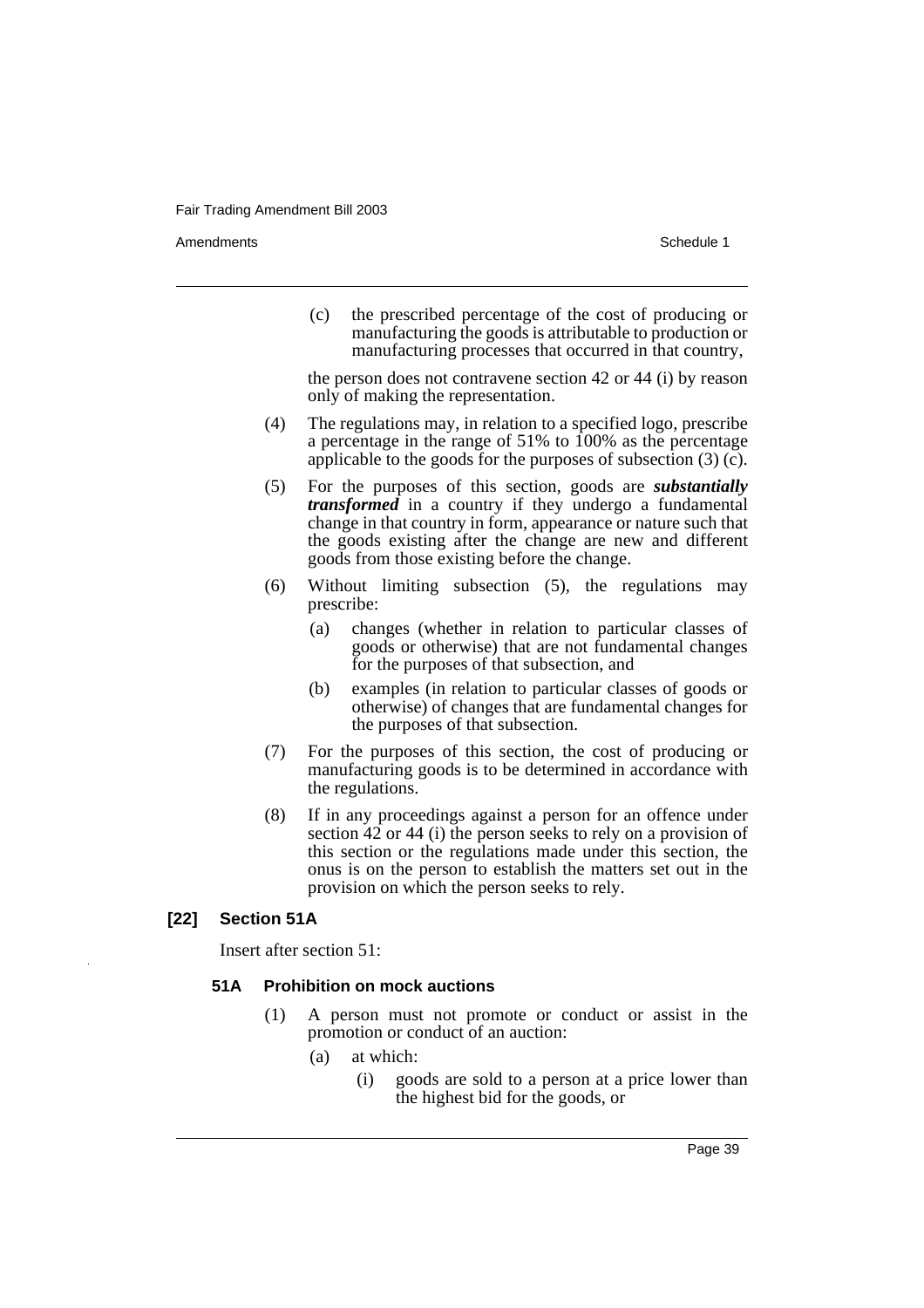Schedule 1 Amendments

- (ii) part of the price for the sale of goods to a person is repaid or credited to the person or is stated to be so repaid or credited, or
- (b) at which the right to bid for goods is restricted or is stated to be restricted to persons who have bought or agreed to buy other goods, or
- (c) at which any goods or services are given away or offered as gifts.
- (2) Subsection (1) (a) does not apply if the lower price, repayment or credit is because of:
	- (a) a defect that the person conducting the auction became aware of after the highest bid was made, or
	- (b) damage sustained after the bid was made.
- (3) For the purposes of this section:
	- (a) any bid stated to have been made at an auction is, in the absence of evidence to the contrary, taken to have been made and to have been a bid of the amount stated, and
	- (b) a reference to the sale of goods to a person who has made a bid for them includes a reference to a purported sale of those goods to a person stated to have made a bid for them (whether or not that person exists), and
	- (c) anything done in or about the place where an auction is held, if done in connection with the auction, is taken to be done at the auction whether or not it is done at the time of the auction or before or after the auction.
- (4) In this section:

*auction* means any sale of goods at which some or all of the persons present compete for the purchase of goods, whether by way of increasing bids or by the offer of goods to be bid for at successively decreasing prices or otherwise.

*stated* in relation to an auction means stated by or on behalf of the person conducting the auction by way of an announcement made to the persons for the time being present at the auction.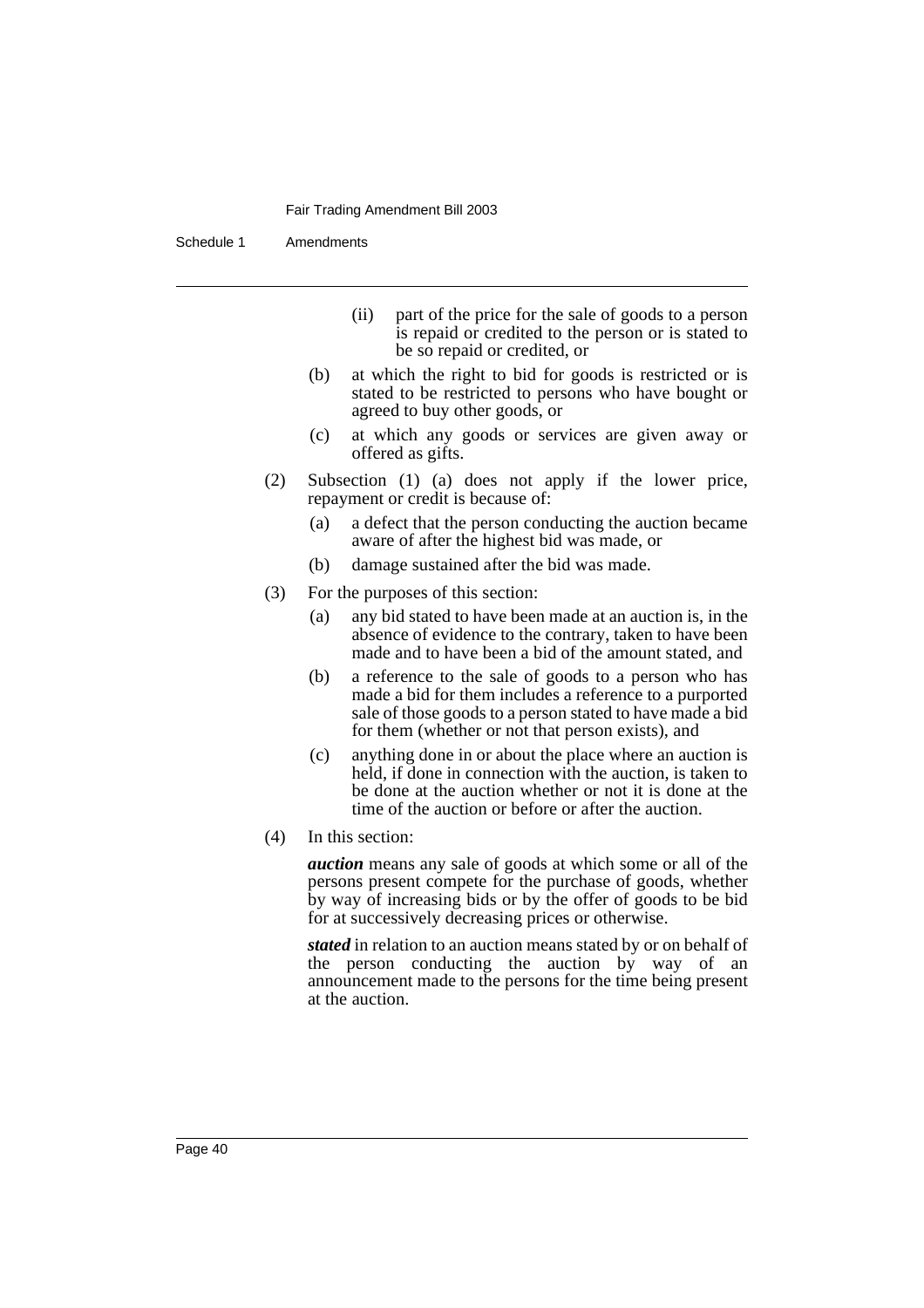Amendments **Schedule 1** and the set of the set of the set of the set of the set of the set of the set of the set of the set of the set of the set of the set of the set of the set of the set of the set of the set of the set

# **[23] Section 62 Offences against this Act**

Insert after section 62 (2):

(2A) A person who is convicted of a second or subsequent offence against Part 5 is, in addition to, or as an alternative to, any monetary penalty that may be imposed in relation to the offence, liable to imprisonment for a term not exceeding 3 years. However, the maximum term of imprisonment that a Local Court may impose for any such second or subsequent offence is 2 years.

# **[24] Sections 62 (6), 65 (1) (a), 66 (1) (a) (i), 67, 71 (1) and 72 (1)–(4)**

Insert ", 5C" after "5B" wherever occurring.

# **[25] Section 63 Disposal of proceedings for offences**

Omit "50 penalty units" from section 63 (5).

Insert instead "100 penalty units".

# **[26] Section 63A**

Insert after section 63:

# **63A Compensation orders by Local Court on conviction of person**

- (1) If:
	- (a) a person is convicted by a Local Court of an offence against this Act or the regulations, and
	- (b) the Court is satisfied that another person has sustained loss or damage as a result of the conduct of the convicted person,

the Court may, in addition to any penalty it may impose in respect of the offence, order the convicted person to compensate the other person for the loss or damage.

(2) The amount of compensation a Local Court may order to be paid under this section is not to exceed \$40,000 or such other amount as is specified for the time being in section 12 (1) of the *Local Courts (Civil Claims) Act 1970*.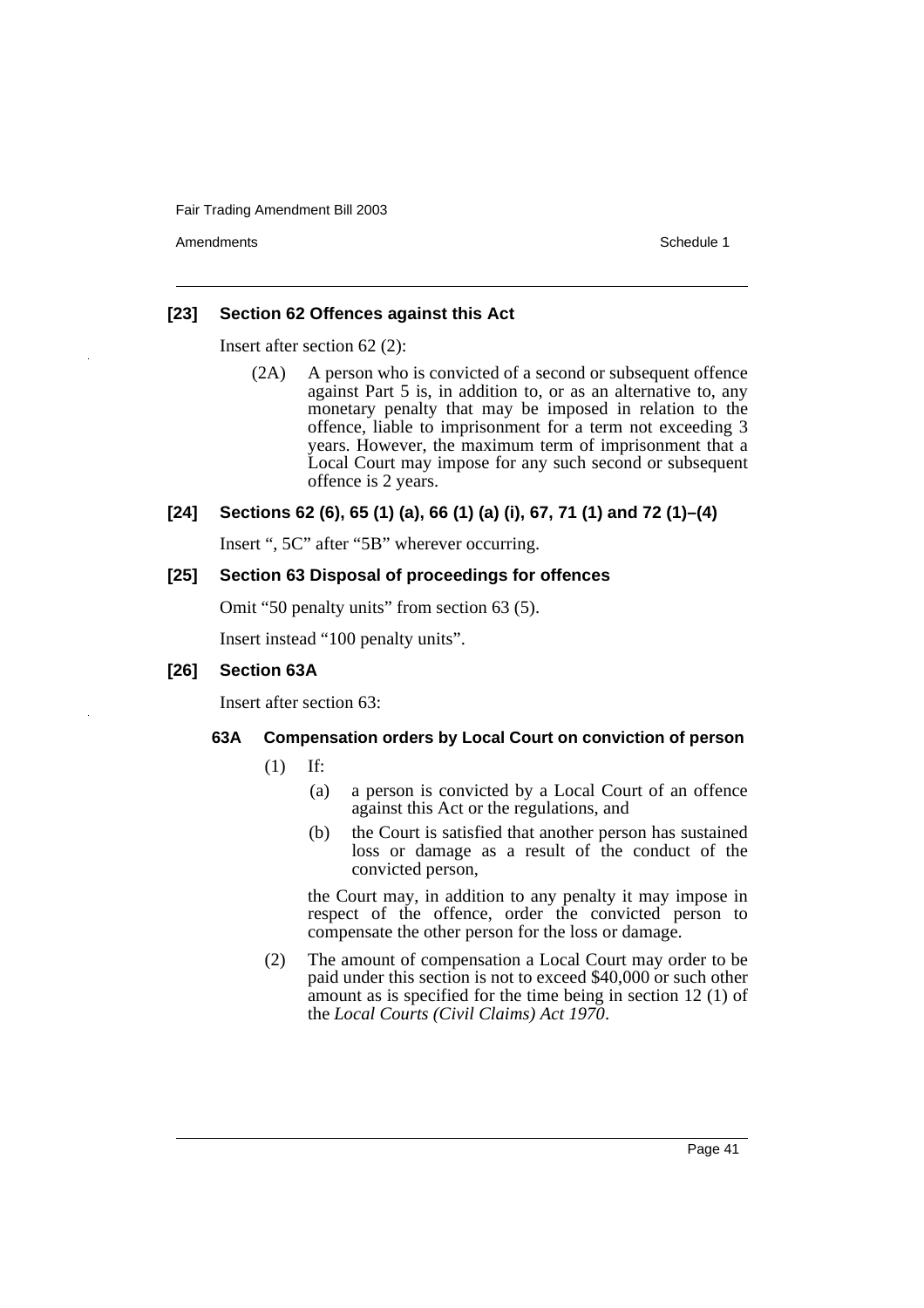Schedule 1 Amendments

- (3) In this section:
	- (a) a reference to the conviction of a person includes a reference to the making of an order in respect of a person under section 10 of the *Crimes (Sentencing Procedure) Act 1999*, and
	- (b) a reference to loss or damage does not, if the loss or damage arises from a contravention of Part 5 (section 43 excepted), include a reference to:
		- (i) the death of a person, or
		- (ii) personal injury to a person (including any prenatal injury, any impairment of the person's physical or mental condition and any disease).

# **[27] Section 64A Suspension of licences**

Omit "of Fair Trading" wherever occurring from section 64A (4).

# **[28] Section 65 Injunctions**

Omit "offend against section 27, 32 or 34" from section 65 (10).

Insert instead "constitute an offence under Part 3".

# **[29] Section 66 Other injunctions**

Insert "or" at the end of section  $66$  (1) (a) (i) and (ia).

# **[30] Section 66 (1) (a) (iii) and (iv)**

Omit the subparagraphs.

# **[31] Sections 66A and 66B**

Insert after section 66:

# **66A Show cause action may be taken by Director-General**

(1) In this section:

*unlawful conduct* means any conduct that constitutes a contravention of a provision of this Act (or would constitute such a contravention if the conduct occurred in New South Wales), whether or not any proceedings have been brought in respect of the contravention.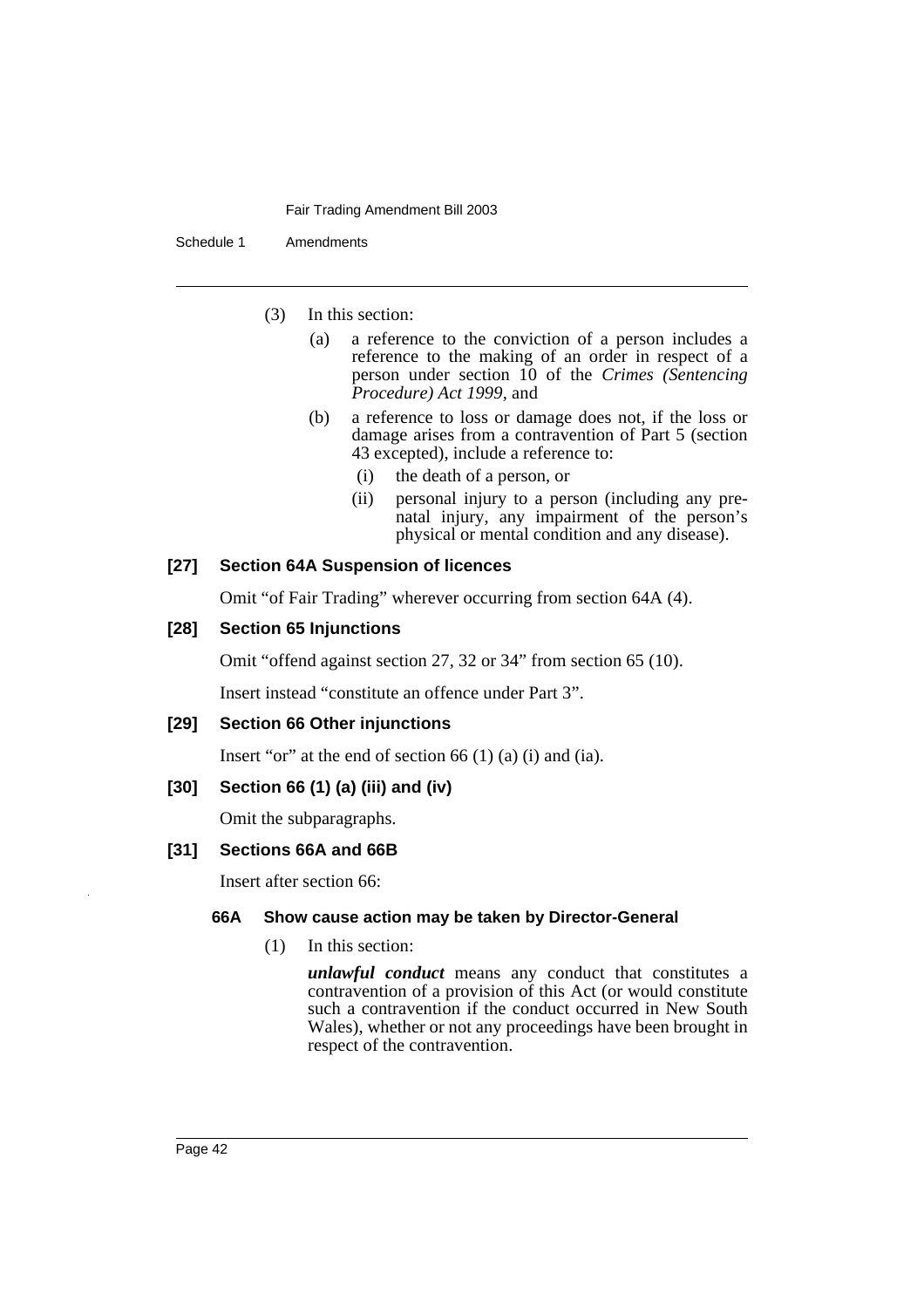Amendments **Schedule 1** and the set of the set of the set of the set of the set of the set of the set of the set of the set of the set of the set of the set of the set of the set of the set of the set of the set of the set

- (2) If the Director-General is satisfied that a person has, in trade or commerce, engaged in any unlawful conduct on more than one occasion (whether in New South Wales or in any other place), the Director-General may, by notice in writing served on the person, call on the person to show cause why the person should not, for the reason specified in the notice, be prevented from carrying on a business of supplying goods or services.
- (3) The notice must specify the period (being at least 14 days after the notice is served) in which the person may show cause.
- (4) The person on whom a notice to show cause has been served under this section may, within the period specified in the notice, make a written submission in relation to the matters to which the notice relates.
- (5) The Director-General:
	- (a) is to consider any such submission, and
	- (b) may conduct such inquiries, or make such investigations, in relation to the matters to which the notice relates as the Director-General thinks appropriate.
- (6) This section does not limit the operation of section 65 or 66.

# **66B Trading prohibition orders**

- (1) The Director-General may, after issuing a notice under section 66A to a person and taking into consideration any submissions made in relation to the matter, apply to the Supreme Court for an order under this section in respect of the person if the Director-General is of the opinion that the person is likely to engage again, or to continue to engage, in any unlawful conduct within the meaning of section 66A.
- (2) The Supreme Court may, on application by the Director-General under subsection (1), make an order prohibiting the person who is the subject of the application (*the relevant person*) from carrying on a business of supplying goods or services (whether or not as part of, or incidental to, the carrying on of another business) for an indefinite period or for a period specified in the order.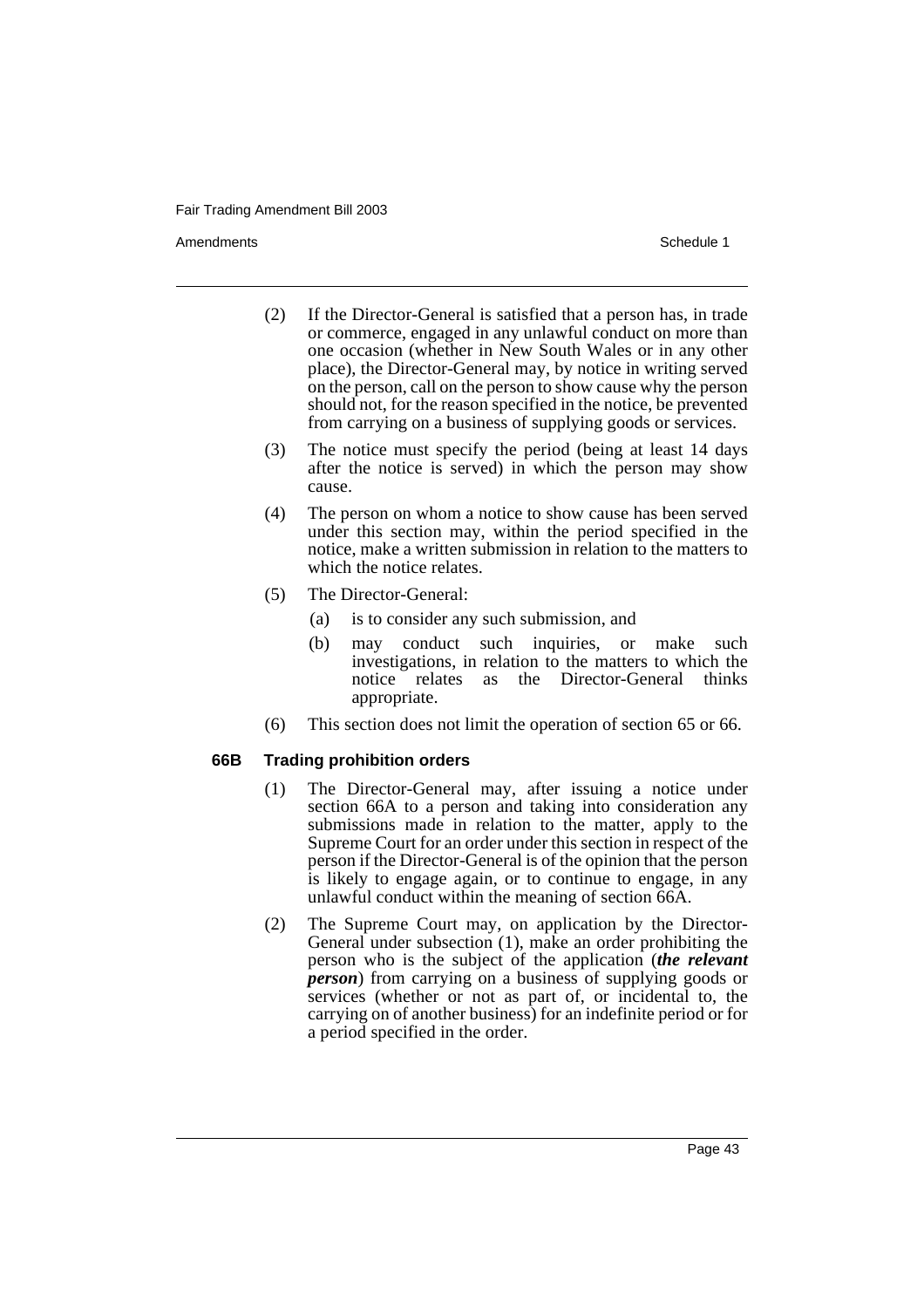Schedule 1 Amendments

- (3) In making any such order, the Supreme Court may, if the Court is satisfied that a person has sustained loss or damage as a result of the unlawful conduct of the relevant person, order the relevant person to compensate the other person for the loss or damage.
- (4) A reference in subsection (3) to loss or damage does not, if the loss or damage arises from a contravention of Part 5 (section 43 excepted), include a reference to:
	- (a) the death of a person, or
	- (b) personal injury to a person (including any pre-natal injury, any impairment of the person's physical or mental condition and any disease).
- (5) This section does not limit the operation of section 65 or 66.

# **[32] Sections 68 (1) and 69**

Omit "or 5B" wherever occurring. Insert instead ", 5B or 5C".

# **[33] Section 68 Actions for damages**

Omit section 68 (2). Insert instead:

- (2) An action under subsection (1) may be commenced at any time within 6 years after the day on which the cause of action that relates to the conduct accrued.
- (2A) Subsection (2) does not apply to a cause of action to which Division 6 of Part 2 of the *Limitation Act 1969* applies.

# **[34] Section 68A**

Insert after section 68:

# **68A Remedy for supply of goods in contravention of certain provisions**

- (1) If:
	- (a) goods are supplied to a person in contravention of section 27, or
	- (b) goods are supplied to a person and the supply of the goods is an offence under section 32 (whether or not there has been a conviction for the offence),

the person may recover from the supplier as a debt any money paid for the goods.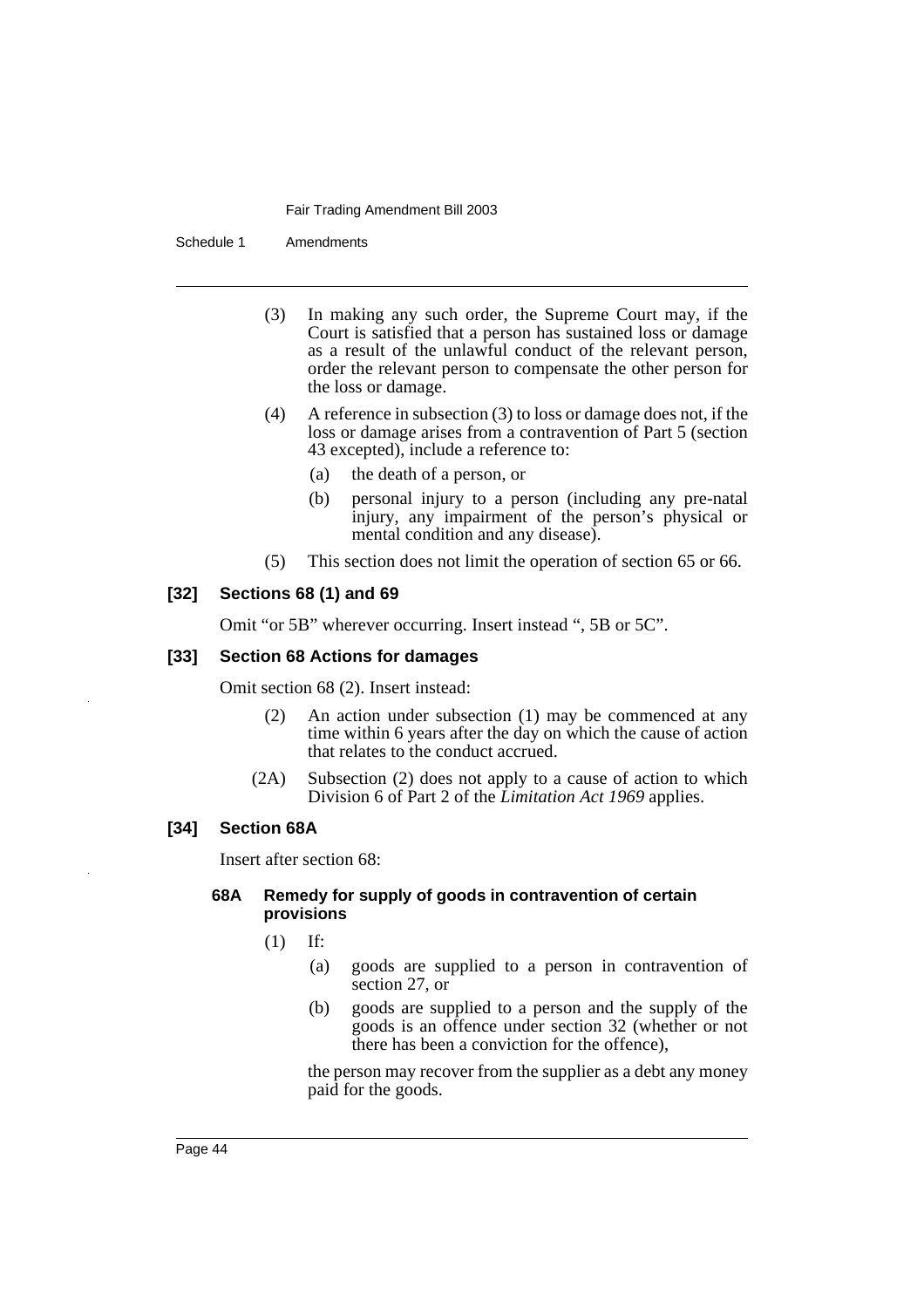Amendments **Schedule 1** and the set of the set of the set of the set of the set of the set of the set of the set of the set of the set of the set of the set of the set of the set of the set of the set of the set of the set

- (2) If judgment is given for the plaintiff in an action under subsection (1), the judgment debt may, if the court so directs, be satisfied by repair or modification of the goods in such a manner that:
	- (a) the contravention relied on by the plaintiff would not have occurred if the goods had been supplied as repaired or modified, or
	- (b) the repaired or modified goods are accepted by the plaintiff on or before a day specified in the direction.

# **[35] Section 69 Finding in proceedings to be evidence**

Omit "In a proceeding against a person under section 68 or in an application under section".

Insert instead "In any proceedings under section 68 or 68A or in an application under section 66B or".

# **[36] Section 72 Other orders**

Omit section 72 (6). Insert instead:

- (6) An application under subsection (2) may be made at any time within 6 years after the date on which the cause of action that relates to the conduct accrued.
- (6A) Subsection (6) does not apply to a cause of action to which Division 6 of Part 2 of the *Limitation Act 1969* applies.

# **[37] Section 73 Power of Supreme Court to prohibit payment or transfer of money or other property**

Insert "or" at the end of section 73 (1) (a).

### **[38] Section 73 (1) (b1)**

Insert at the end of section 73 (1) (b):

or

(b1) an application for an order under section 66B has been made in relation to a person, or

# **[39] Section 73 (1) (e)**

Insert " $(b1)$ ," after " $(b)$ ,".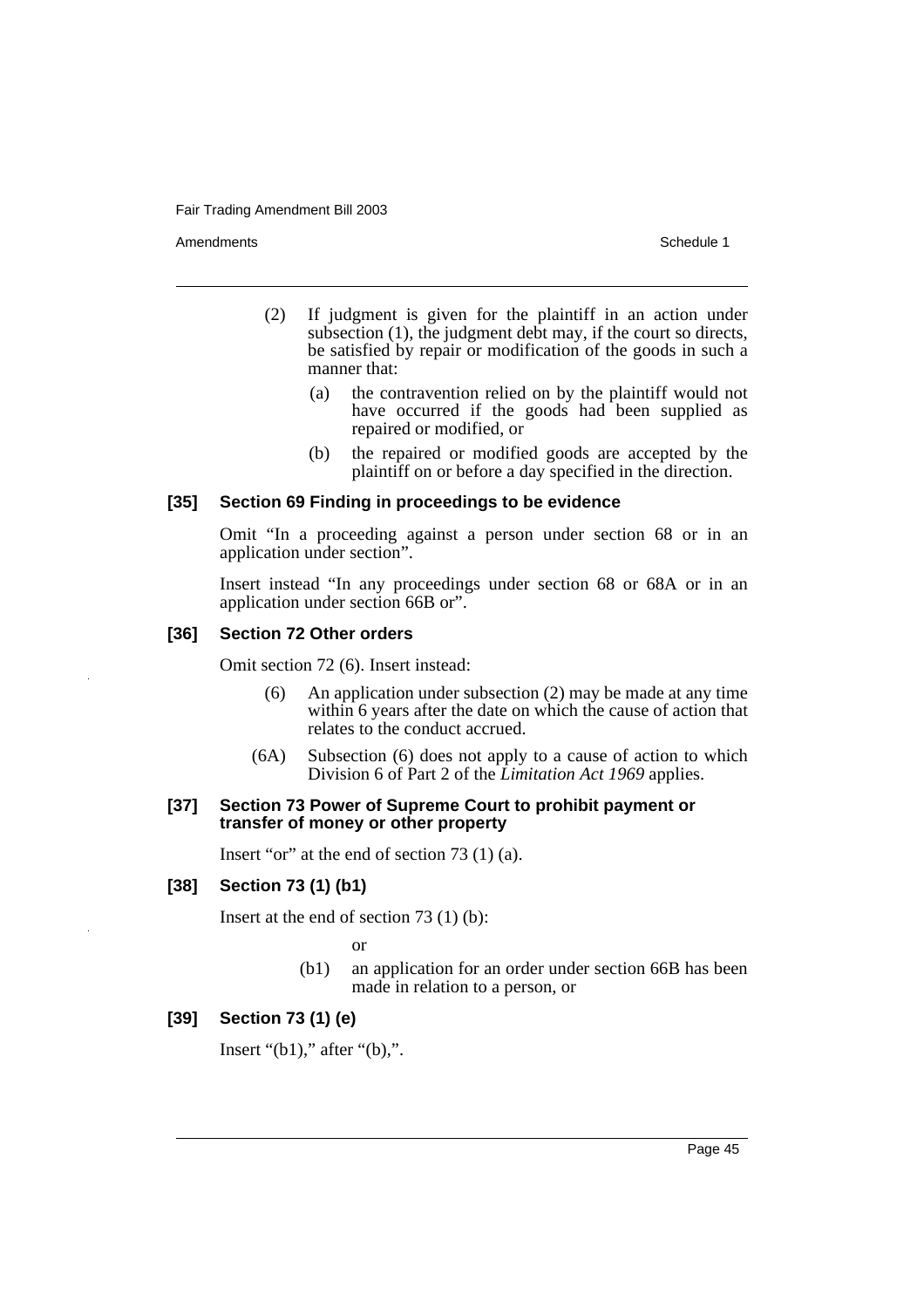Schedule 1 Amendments

# **[40] Section 73A Enforcement of undertakings**

Omit "(other than a function in connection with Part 7)" from section 73A (1).

# **[41] Part 7 Codes of practice**

Omit the Part.

# **[42] Schedule 4 Provisions applicable to Products Safety Committee**

Insert "or in relation to the subject-matter of a review by the Committee under section 36" after "section 28" in clause 3 (1).

### **[43] Schedule 5 Savings and transitional provisions**

Insert after clause 11C:

### **11D Fair Trading Amendment Act 2003**

- (1) In this clause, *amending Act* means the *Fair Trading Amendment Act 2003*.
- (2) The amendments made to sections 23A and 23C by the amending Act do not apply to or in respect of a notice served on a person under section 23A before the commencement of those amendments, and sections 23A and 23C (as in force immediately before that commencement) apply in relation to a person on whom such a notice has been served as if those amendments had not been made.
- (3) Division 3 of Part 3, as amended by the amending Act, does not apply to or in respect of an order made under section 34 (as in force immediately before the commencement of the amendments to that Division), and the provisions of that Division (as in force immediately before that commencement) apply to any such order as if those amendments had not been made.
- (4) Division 3 of Part 4, as inserted by the amending Act, does not apply to or in respect of a credit purchase agreement (within the meaning of the *Door-to-Door Sales Act 1967*) made before the repeal of that Act by the amending Act, and the repealed Act continues to apply to any such agreement as if the repealed Act had not been repealed.